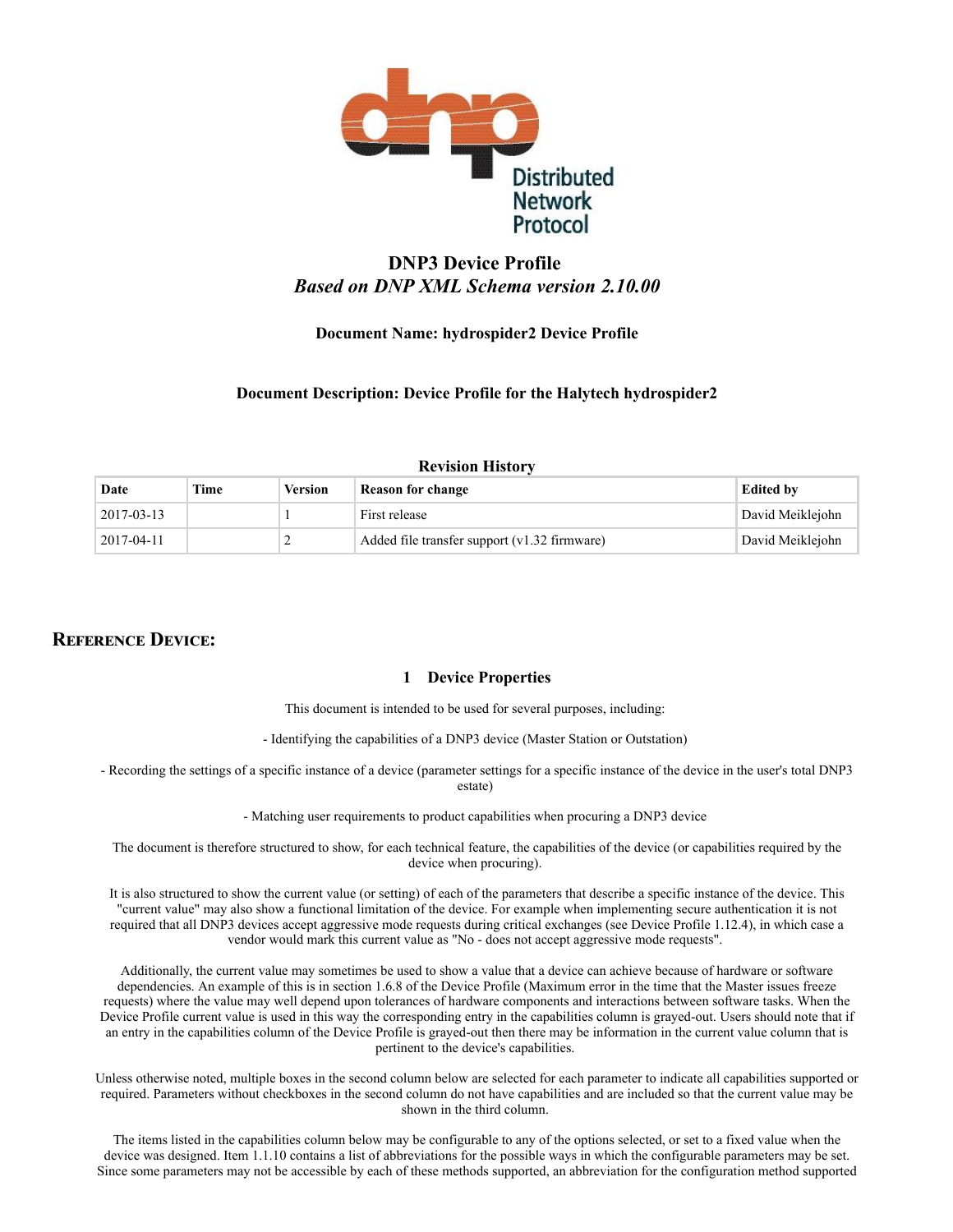by each parameter is shown in the fourth column of the tables below.

If this document is used to show the current values, the third column should be filled in even if a fixed parameter is selected in the capabilities section ("NA" may be entered for parameters that are Not Applicable).

If the document is used to show the current values of parameters, then column 3 applies to a single connection between a master and an outstation.

| <b>DEVICE IDENTIFICATION</b><br>1.1                                                                                                                                                                                                                                            | <b>Capabilities</b>                                                                                                                                             | <b>Current Value</b>                                                     | <b>If</b><br>configurable<br>list methods |
|--------------------------------------------------------------------------------------------------------------------------------------------------------------------------------------------------------------------------------------------------------------------------------|-----------------------------------------------------------------------------------------------------------------------------------------------------------------|--------------------------------------------------------------------------|-------------------------------------------|
| 1.1.1 Device Function:<br>Masters send DNP requests, while<br>Outstations send DNP responses. If a single<br>physical device can perform both functions, a<br>separate Device Profile Document must be<br>provided for each function.                                          | ○ Master<br><b>O</b> Outstation                                                                                                                                 | ○ Master<br><b>O</b> Outstation                                          |                                           |
| 1.1.2 Vendor Name:<br>The name of the organization producing the<br>device.<br>Note: The current value of this outstation<br>parameter is available remotely using<br>protocol object Group 0 Variation 252.                                                                   |                                                                                                                                                                 | Halytech                                                                 |                                           |
| 1.1.3 Device Name:<br>The model and name of the device, sufficient<br>to distinguish it from any other device from<br>the same organization.<br>Note: The current value of this outstation<br>parameter is available remotely using<br>protocol object Group 0 Variation 250.  |                                                                                                                                                                 | hydrospider2                                                             |                                           |
| 1.1.4 Device manufacturer's hardware<br>version string:<br>Note: The current value of this outstation<br>parameter is available remotely using<br>protocol object Group 0 Variation 243.                                                                                       |                                                                                                                                                                 | Device type: $40 =$<br>Standard, $41 = SDI$ -<br>12/Modbus, $42 = RS232$ |                                           |
| 1.1.5 Device manufacturer's software<br>version string:<br>Note: The current value of this outstation<br>parameter is available remotely using<br>protocol object Group 0 Variation 242.                                                                                       |                                                                                                                                                                 | 1.32                                                                     |                                           |
| 1.1.6 Device Profile Document Version<br>Number:<br>Version of the Device Profile Document is<br>indicated by a whole number incremented<br>with each new release. This should match the<br>latest version shown in the Revision History<br>at the beginning of this document. |                                                                                                                                                                 | 1                                                                        |                                           |
| 1.1.7 DNP Levels Supported for:<br>Indicate each DNP3 Level to which the<br>device conforms fully. For Masters, requests<br>and responses can be indicated<br>independently.                                                                                                   | <b>Outstations Only</b><br>Requests and Responses<br>None<br>$\Box$<br>Level 1<br>□<br>Level 2<br>$\blacktriangledown$<br>Level 3<br>□<br>Level 4<br>$\Box$     | Level 2                                                                  |                                           |
| 1.1.8<br><b>Supported Function Blocks:</b>                                                                                                                                                                                                                                     | $\Box$ Self Address Support<br>$\Box$ Data Sets<br>$\Box$ File Transfer<br>Virtual Terminal<br>Mapping to IEC 61850 Object Models<br>defined in a DNP3 XML file |                                                                          |                                           |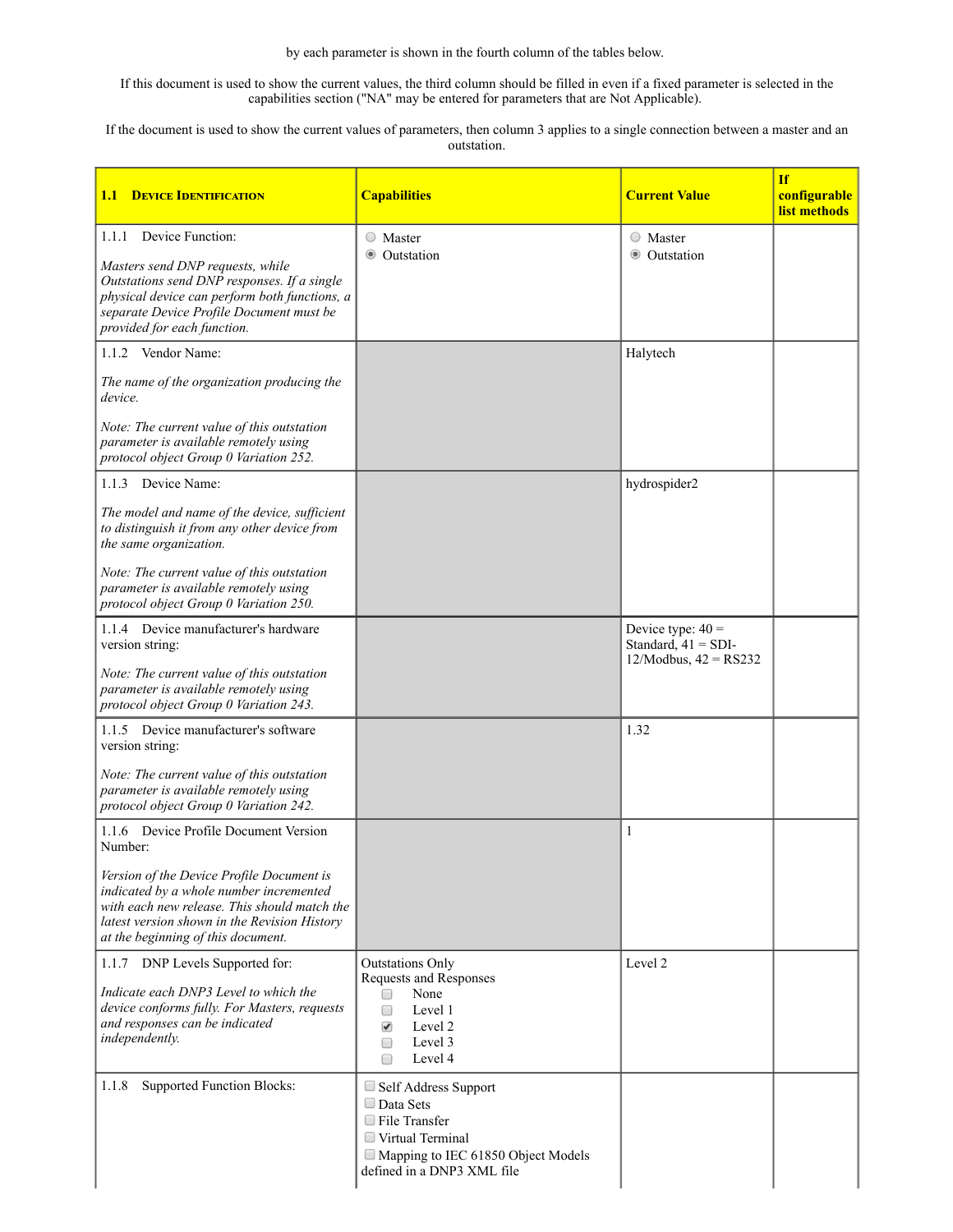|                                                                                                                                                                                                                                                                                                                                                                                                                                                                                                                 | $\Box$ Function code 31, activate configuration<br>Secure Authentication (if checked then see<br>1.12)                                                                                                                                                                                                                                                                                                                                                                                                   |                                                                                                                                                                                                   |                             |
|-----------------------------------------------------------------------------------------------------------------------------------------------------------------------------------------------------------------------------------------------------------------------------------------------------------------------------------------------------------------------------------------------------------------------------------------------------------------------------------------------------------------|----------------------------------------------------------------------------------------------------------------------------------------------------------------------------------------------------------------------------------------------------------------------------------------------------------------------------------------------------------------------------------------------------------------------------------------------------------------------------------------------------------|---------------------------------------------------------------------------------------------------------------------------------------------------------------------------------------------------|-----------------------------|
| 1.1.9 Notable Additions:<br>A brief description intended to quickly<br>identify (for the reader) the most obvious<br>features the device supports in addition to<br>the Highest DNP Level Supported. The<br>complete list of features is described in the<br>Implementation Table.                                                                                                                                                                                                                              | TCP Initiating end point<br>Analog inputs can report as floating point<br>Timestamped analog input events<br>Timestamped binary counter events<br>File transfer (config and firmware)                                                                                                                                                                                                                                                                                                                    | TCP Initiating end point<br>Analog inputs can report<br>as floating point<br>Timestamped analog<br>input events<br>Timestamped binary<br>counter events<br>File transfer (config and<br>firmware) | other<br>(Web<br>interface) |
| 1.1.10 Methods to set Configurable<br>Parameters:                                                                                                                                                                                                                                                                                                                                                                                                                                                               | XML - Loaded via DNP3 File Transfer<br>$\Box$ XML - Loaded via other transport<br>mechanism<br>Terminal - ASCII Terminal Command<br>Line<br>Software - Vendor software named<br>Proprietary file loaded via DNP3 File<br>Transfer<br>Proprietary file loaded via other transport<br>mechanism<br>Direct - Keypad on device front panel<br>■ Factory - Specified when device is ordered<br>Protocol - Set via DNP3 (e.g. assign class)<br>Other - explain: Web interface<br>Other - explain: SMS commands | Factory<br>Other, Web interface<br>Other, SMS commands                                                                                                                                            |                             |
| 1.1.11 DNP3 XML files available On-line:<br>XML configuration file names that can be<br>read or written through DNP3 File Transfer<br>to a device.<br>A device's currently running configuration is<br>returned by DNP3 on-line XML file read<br>from the device.<br>DNP3 on-line XML file write to a device will<br>update the device's configuration when the<br>Activate Configuration (function code 31) is<br>received.                                                                                    | Rd Wr Filename<br>Description of Contents<br>Complete Device<br>$\Box$<br>dnpDP.xml<br>Profile<br>Device Profile<br>dnpDPCap.xml<br>$\Box$<br>Capabilities<br>Device Profile config<br>dnpDPCfg.xml<br>$\Box$<br>values                                                                                                                                                                                                                                                                                  | Rd Wr Filename<br>dnpDP.xml<br>$\Box$<br>dnpDPCap.xml<br>$\Box$<br>dnpDPCfg.xml<br>$\Box$                                                                                                         |                             |
| 1.1.12 External DNP3 XML files available<br>Off-line:<br>XML configuration file names that can be<br>read or written from an external system,<br>typically from a system that maintains the<br>outstation configuration.<br>External off-line XML file read permits an<br>XML definition of a new configuration to be<br>supplied from off-line configuration tools.<br>External off-line XML file write permits an<br>XML definition of a new configuration to be<br>supplied to off-line configuration tools. | Rd Wr Filename<br>Description of Contents<br>Complete Device<br>$\Box$ dnpDP.xml<br>Profile<br>newice Profile<br>Capabilities<br>Device Profile config<br>dnpDPCfg.xml<br>$\Box$<br>values<br>Complete Device<br>$\Box$ hs2dnpDP.xml<br>$\blacktriangleright$<br>Profile Document                                                                                                                                                                                                                        | Rd Wr Filename<br>dnpDP.xml<br>$\Box$<br>dnpDPCap.xml<br>$\Box$<br>$\Box$<br>dnpDPCfg.xml<br>O<br>$\Box$<br>hs2dnpDP.xml<br>$\blacktriangledown$<br>$\Box$                                        |                             |
| 1.1.13 Connections Supported:                                                                                                                                                                                                                                                                                                                                                                                                                                                                                   | $\Box$ Serial (complete section 1.2)<br>$\blacksquare$ IP Networking (complete section 1.3)<br>$\Box$ Other, explain                                                                                                                                                                                                                                                                                                                                                                                     | IP Networking                                                                                                                                                                                     |                             |
| Conformance Testing:<br>1.1.14                                                                                                                                                                                                                                                                                                                                                                                                                                                                                  | Self-tested, version                                                                                                                                                                                                                                                                                                                                                                                                                                                                                     |                                                                                                                                                                                                   |                             |
| Where conformance testing has been<br>completed for the outstation or master<br>station, specify the version of the published<br>DNP3 test procedures that was successfully<br>passed. If independently tested, identify the<br>organization that performed the test.                                                                                                                                                                                                                                           | $\Box$ Independently tested, version                                                                                                                                                                                                                                                                                                                                                                                                                                                                     |                                                                                                                                                                                                   |                             |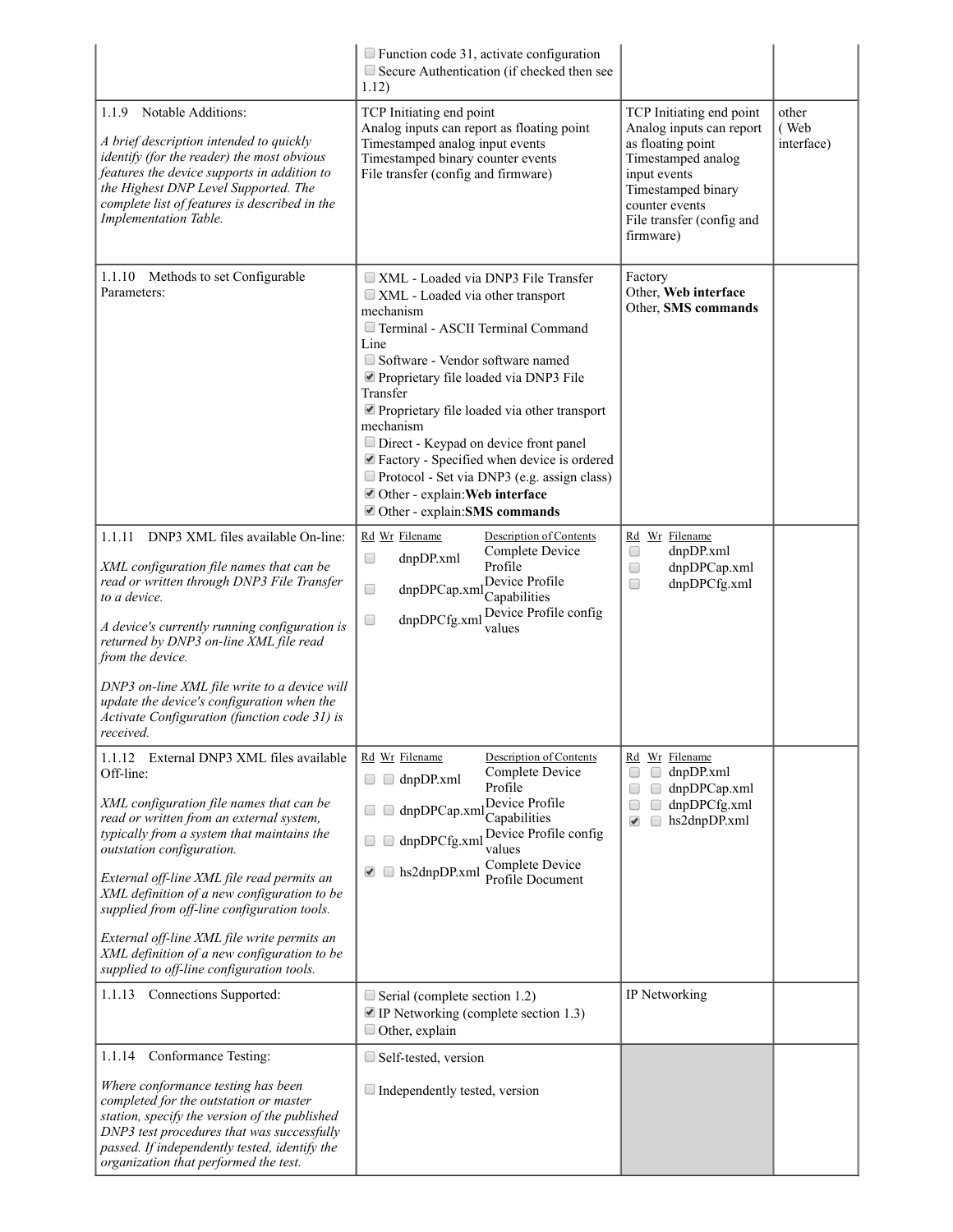| <b>IP NETWORKING</b><br>1.3                                                                                                                                                                                                                                          | <b>Capabilities</b>                                                                                                                                                                                                                       | <b>Current Value</b>                                                 | <b>If</b><br>configurable<br>list methods |
|----------------------------------------------------------------------------------------------------------------------------------------------------------------------------------------------------------------------------------------------------------------------|-------------------------------------------------------------------------------------------------------------------------------------------------------------------------------------------------------------------------------------------|----------------------------------------------------------------------|-------------------------------------------|
| 1.3.1 Port Name:                                                                                                                                                                                                                                                     |                                                                                                                                                                                                                                           | hydrospider2                                                         |                                           |
| Name used to reference the communications<br>port defined in this section.                                                                                                                                                                                           |                                                                                                                                                                                                                                           |                                                                      |                                           |
| 1.3.2 Type of End Point:                                                                                                                                                                                                                                             | TCP Initiating (Master Only)<br>TCP Listening (Outstation Only)<br>TCP Dual (required for Masters)<br>■ UDP Datagram (required)                                                                                                           | <b>TCP</b> Initiating<br><b>TCP</b> Listening<br><b>UDP</b> Datagram | other<br>(Web<br>interface)               |
| IP Address of this Device:<br>1.3.3                                                                                                                                                                                                                                  |                                                                                                                                                                                                                                           | 192.168.0.177                                                        | other<br>(Web<br>interface)               |
| <b>Subnet Mask:</b><br>1.3.4                                                                                                                                                                                                                                         |                                                                                                                                                                                                                                           | 255.255.255.0                                                        | other<br>(Web<br>interface)               |
| Gateway IP Address:<br>1.3.5                                                                                                                                                                                                                                         |                                                                                                                                                                                                                                           | 192.168.0.1                                                          | other<br>(Web<br>interface)               |
| 1.3.6 Accepts TCP Connections or UDP<br>Datagrams from:                                                                                                                                                                                                              | Allows all (show as *.*.*.* in 1.3.7)<br>■ Limits based on IP address<br>□ Limits based on list of IP addresses<br>□ Limits based on a wildcard IP address<br>□ Limits based on list of wildcard IP<br>addresses<br>$\Box$ Other, explain | Allows all                                                           | other<br>(Web<br>interface)               |
| 1.3.7 IP Address(es) from which TCP<br>Connections or UDP Datagrams are accepted:                                                                                                                                                                                    |                                                                                                                                                                                                                                           | $* * * *$                                                            | other<br>(Web<br>interface)               |
| TCP Listen Port Number:<br>1.3.8<br>If Outstation or dual end point Master, port<br>number on which to listen for incoming TCP<br>connect requests. Required to be<br>configureable for Masters and recommended<br>to be configurable for Outstations.               | $\Box$ Not Applicable (Master w/o dual end point)<br>$\Box$ Fixed at 20,000<br>■ Configurable, range 0 to 65535<br>$\Box$ Configurable, selectable from<br>$\Box$ Configurable, other, describe                                           | 20000                                                                | other<br>(Web<br>interface)               |
| 1.3.9 TCP Listen Port Number of remote<br>device:<br>If Master or dual end point Outstation, port<br>number on remote device with which to<br>initiate connection. Required to be<br>configurable for Masters and recommended to<br>be configurable for Outstations. | $\Box$ Not Applicable (Outstation w/o dual end<br>point)<br>$\Box$ Fixed at 20,000<br>■ Configurable, range 0 to 65535<br>Configurable, selectable from<br>$\Box$ Configurable, other, describe                                           | 20000                                                                | other<br>(Web<br>interface)               |
| 1.3.10 TCP Keep-alive timer:<br>The time period for the keep-alive timer on<br>active TCP connections.                                                                                                                                                               | ■ Fixed at 60000ms<br>$\Box$ Configurable, range to ms<br>$\Box$ Configurable, selectable from ms<br>■ Configurable, other, describe0 for<br>outgoing modem connections                                                                   | 60000 ms                                                             | other<br>(Web<br>interface)               |
| 1.3.11<br>Local UDP port:<br>Local UDP port for sending and/or receiving<br>UDP datagrams. Masters may let system<br>choose an available port. Outstations must use<br>one that is known by the Master.                                                              | $\blacktriangleright$ Fixed at 20,000<br>$\Box$<br>Configurable, range to<br>$\Box$<br>Configurable, selectable from<br>Configurable, other, describe<br>Let system choose (Master only)                                                  | 20000                                                                |                                           |
| 1.3.12 Destination UDP port for DNP3<br>Requests (Masters Only):                                                                                                                                                                                                     | $\Box$ Fixed at 20,000<br>Configurable, range to<br>Configurable, selectable from<br>$\Box$<br>Configurable, other, describe                                                                                                              | 20000                                                                |                                           |
| 1.3.13 Destination UDP port for initial<br>unsolicited null responses (UDP only<br>Outstations):<br>The destination UDP port for sending initial<br>unsolicited Null response.                                                                                       | $\Box$ None<br>$\blacksquare$ Fixed at 20,000<br>Configurable, range to<br>$\Box$<br>Configurable, selectable from<br>$\Box$<br>$\Box$ Configurable, other, describe                                                                      | 20000                                                                |                                           |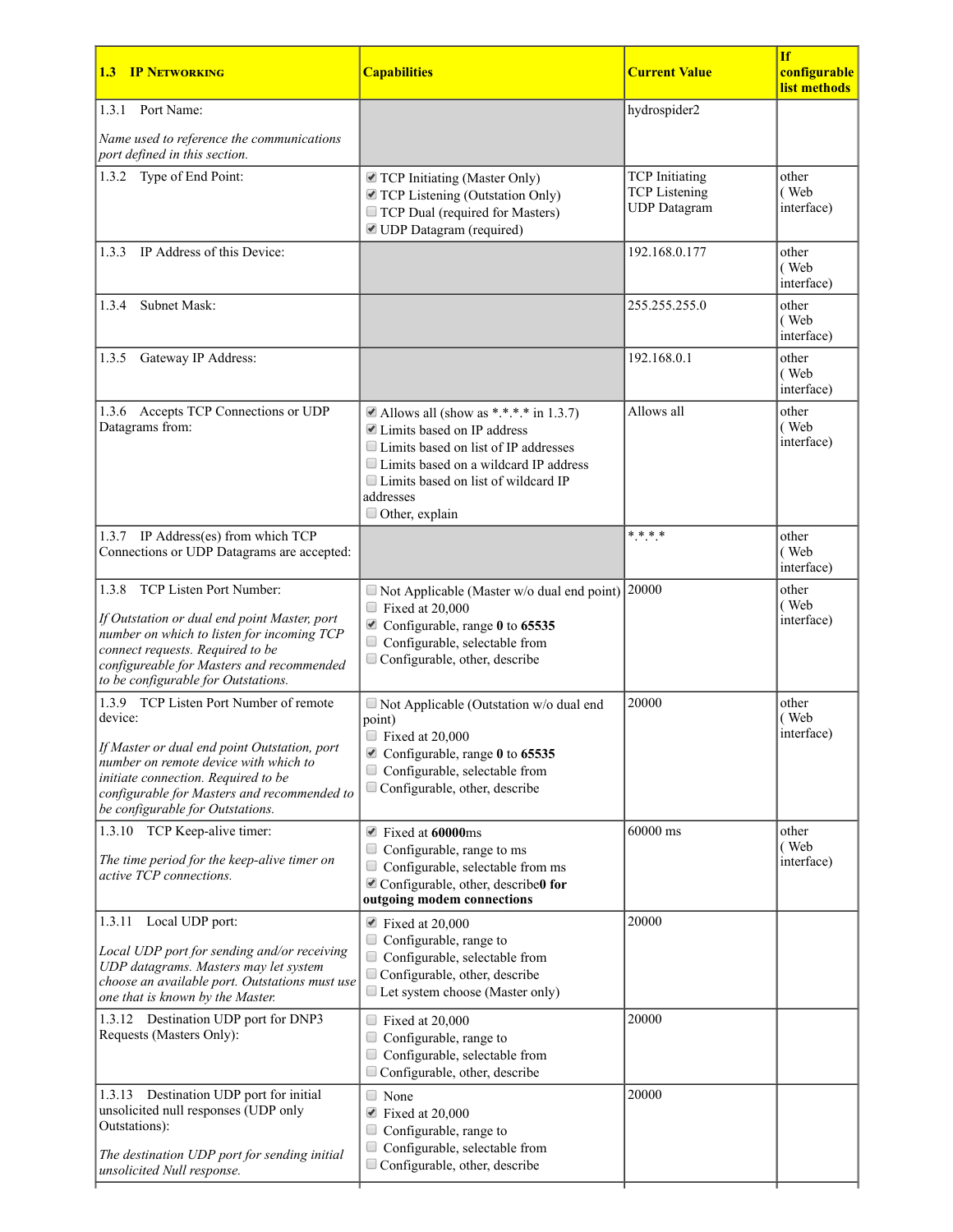| 1.3.14 Destination UDP port for responses<br>(UDP only Outstations):<br>The destination UDP port for sending all<br>responses other than the initial unsolicited<br>Null response. | $\Box$ None<br>$\blacktriangleright$ Fixed at 20,000<br>Configurable, range to<br>Configurable, selectable from<br>Configurable, other, describe<br>$\Box$ Use source port number                                 | 20000         |
|------------------------------------------------------------------------------------------------------------------------------------------------------------------------------------|-------------------------------------------------------------------------------------------------------------------------------------------------------------------------------------------------------------------|---------------|
| 1.3.15 Multiple outstation connections<br>(Masters only):<br>Indicates whether multiple outstation                                                                                 | $\Box$ Supports multiple outstations (Masters<br>only)                                                                                                                                                            |               |
| connections are supported.                                                                                                                                                         |                                                                                                                                                                                                                   |               |
| 1.3.16 Multiple master connections<br>(Outstations only):                                                                                                                          | Supports multiple masters (Outstations<br>only)                                                                                                                                                                   | Not supported |
| Indicates whether multiple master connections<br>are supported and the method that can be used used:<br>to establish connections.                                                  | If supported, the following methods may be<br>$\Box$ Method 1 (based on IP address) - required<br>$\Box$ Method 2 (based on IP port number) -<br>recommended<br>Method 3 (browsing for static data) -<br>optional |               |
| Time synchronization support:<br>1.3.17                                                                                                                                            | DNP3 LAN procedure (function code 24)<br>■ DNP3 Write Time (not recommended over<br>LAN)<br>$\Box$ Other, explain<br>$\Box$ Not Supported                                                                         | LAN procedure |

| <b>1.4 LINK LAYER</b>                                                                                                                                                                                                                                           | <b>Capabilities</b>                                                                                                                                                              | <b>Current Value</b>    | If<br>configurable<br>list methods |
|-----------------------------------------------------------------------------------------------------------------------------------------------------------------------------------------------------------------------------------------------------------------|----------------------------------------------------------------------------------------------------------------------------------------------------------------------------------|-------------------------|------------------------------------|
| 1.4.1<br>Data Link Address:<br>Indicates if the link address is configurable<br>over the entire valid range of $0$ to $65,519$ .<br>Data link addresses 0xFFF0 through 0xFFFF<br>are reserved for broadcast or other special<br>purposes.                       | $\Box$ Fixed at<br>■ Configurable, range 0 to 65519<br>$\Box$<br>Configurable, selectable from<br>$\Box$ Configurable, other, describe                                           | 4                       | other<br>(Web<br>interface)        |
| 1.4.2 DNP3 Source Address Validation:<br>Indicates whether the Outstation will filter out<br>requests not from a specific source address.                                                                                                                       | $\Box$ Never<br>Always, one address allowed (shown in<br>1.4.3)<br>Always, any one of multiple addresses<br>allowed<br>(each selectable as shown in 1.4.3)<br>Sometimes, explain | Always - single address |                                    |
| 1.4.3 DNP3 Source Address(es) expected<br>when Validation is Enabled:<br>Selects the allowed source address(es)                                                                                                                                                 | Configurable to any 16 bit DNP Data Link<br>Address value<br>$\Box$ Configurable, range to<br>Configurable, selectable from<br>$\Box$<br>Configurable, other, describe           | Any Data Link Address   | other<br>(Web<br>interface)        |
| 1.4.4 Self Address Support using address<br>$0x$ FFFC:<br>If an Outstation receives a message with a<br>destination address of 0xFFFC it shall<br>respond normally with its own source address.<br>It must be possible to diasble this feature if<br>supported. | $\Box$ Yes (only allowed if configurable)<br>$\blacksquare$ No                                                                                                                   | No                      |                                    |
| Sends Confirmed User Data Frames:<br>1.4.5<br>A list of conditions under which the device<br>transmits confirmed link layer services<br>(TEST LINK STATES,<br>RESET LINK STATES,<br>CONFIRMED USER DATA).                                                       | $\blacksquare$ Never<br>$\Box$ Always<br>Sometimes, explain                                                                                                                      | Never                   |                                    |
| 1.4.6 Data Link Layer Confirmation<br>Timeout:                                                                                                                                                                                                                  | None<br>$\Box$<br>$\Box$ Fixed at ms                                                                                                                                             | Variable                | other<br>(Web                      |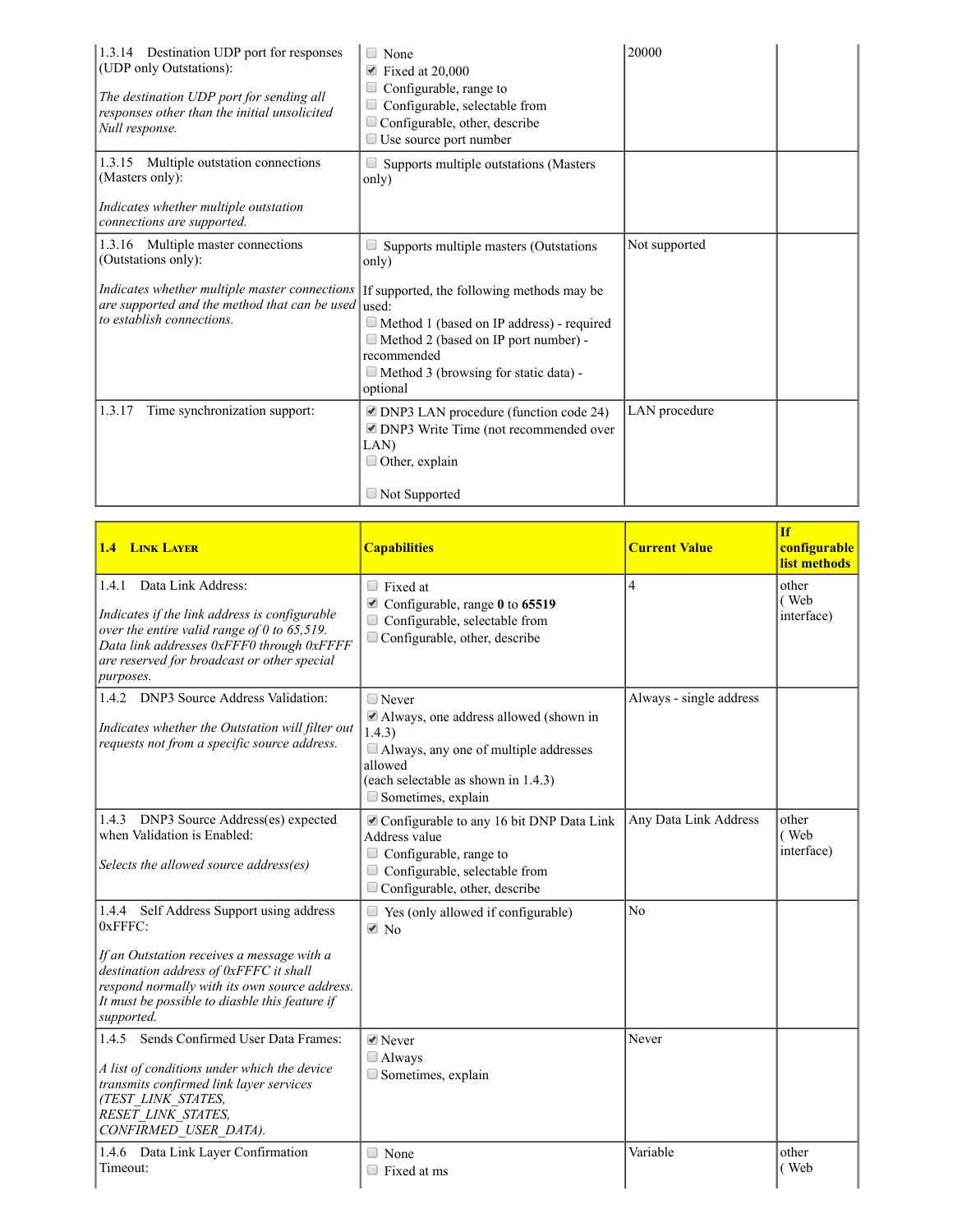| This timeout applies to any secondary data<br>link message that requires a confirm or<br>response (link reset, link status, user data,<br>etc).                                                                                                       | Configurable, range to ms<br>Configurable, selectable from ms<br>Configurable, other, describe<br>Variable, explain 2000 for LAN, 15000<br>for modem                         |     | interface)                   |
|-------------------------------------------------------------------------------------------------------------------------------------------------------------------------------------------------------------------------------------------------------|------------------------------------------------------------------------------------------------------------------------------------------------------------------------------|-----|------------------------------|
| Maximum Data Link Retries:<br>1.4.7<br>The number of times the device will retransmit<br>a frame that requests Link Layer confirmation.                                                                                                               | None<br>$\Box$ Fixed at<br>$\blacksquare$ Configurable, range 2 to 3<br>Configurable, selectable from<br>$\triangle$ Configurable, other, describe 3 for LAN, 2<br>for modem |     | other<br>(Web)<br>interface) |
| Maximum number of octets<br>1.4.8<br>Transmitted in a Data Link Frame:<br>This number includes the CRCs. With a length<br>field of 255, the maximum size would be 292.                                                                                | Fixed at 292<br>$\blacktriangledown$<br>Configurable, range to<br>Configurable, selectable from<br>$\Box$ Configurable, other, describe                                      | 292 |                              |
| Maximum number of octets that can be.<br>1.4.9<br>Received in a Data Link Frame:<br>This number includes the CRCs. With a field<br>length of 255, the maximum size would be 292.<br>The device must be able to receive 292 octets<br>to be compliant. | $\blacktriangleright$ Fixed at 292<br>Configurable, range to<br>Configurable, selectable from<br>$\Box$ Configurable, other, describe                                        | 292 |                              |

| <b>1.5 APPLICATION LAYER</b>                                                                                                                                                                                                                                                                                                                                                                                                                                                          | <b>Capabilities</b>                                                                                                                                                                      | <b>Current Value</b> | <b>If</b><br>configurable<br>list methods |
|---------------------------------------------------------------------------------------------------------------------------------------------------------------------------------------------------------------------------------------------------------------------------------------------------------------------------------------------------------------------------------------------------------------------------------------------------------------------------------------|------------------------------------------------------------------------------------------------------------------------------------------------------------------------------------------|----------------------|-------------------------------------------|
| 1.5.1 Maximum number of octets<br>Transmitted in an Application Layer Fragment<br>other than File Transfer:<br>This size does not include any transport or<br>frame octets.<br>- Masters must provide a setting less than or<br>equal to 249 to be compliant.<br>- Outstations must provide a setting less than<br>or equal to 2048 to be compliant.<br>Note: The current value of this outstation<br>parameter is available remotely using<br>protocol object Group 0 Variation 240. | $\blacksquare$ Fixed at 2048<br>Configurable, range to<br>$\Box$<br>Configurable, selectable from<br>Configurable, other, describe                                                       | 2048                 |                                           |
| 1.5.2 Maximum number of octets<br>Transmitted in an Application Layer Fragment<br>containing File Transfer:                                                                                                                                                                                                                                                                                                                                                                           | $\blacksquare$ Fixed at 2048<br>0<br>Configurable, range to<br>Configurable, selectable from<br>Configurable, other, describe                                                            | 2048                 |                                           |
| 1.5.3 Maximum number of octets that can be<br>received in an Application Layer Fragment:<br>This size does not include any transport or<br>frame octets.<br>- Masters must provide a setting greater than<br>or equal to 2048 to be compliant.<br>- Outstations must provide a setting greater<br>than or equal to 249 to be compliant.<br>Note: The current value of this outstation<br>parameter is available remotely using<br>protocol object Group 0 Variation 241.              | $\blacksquare$ Fixed at 2048<br>$\Box$<br>Configurable, range to<br>Configurable, selectable from<br>Configurable, other, describe                                                       | 2048                 |                                           |
| 1.5.4 Timeout waiting for Complete<br><b>Application Layer Fragment:</b><br>Timeout if all frames of a message fragment<br>are not received in the specified time.<br>Measured from time first frame of a fragment<br>is received until the last frame is received.                                                                                                                                                                                                                   | $\blacktriangleright$ None<br>$\Box$ Fixed at ms<br>$\Box$ Configurable, range to ms<br>Configurable, selectable from ms<br>$\Box$<br>Configurable, other, describe<br>Variable, explain | None                 |                                           |
| 1.5.5 Maximum number of objects allowed<br>in a single control request for CROB (Group<br>$12)$ :                                                                                                                                                                                                                                                                                                                                                                                     | $\blacksquare$ Fixed at 3(enter 0 if controls are not<br>supported for CROB)<br>Configurable, range to<br>Configurable, selectable from                                                  | 3                    |                                           |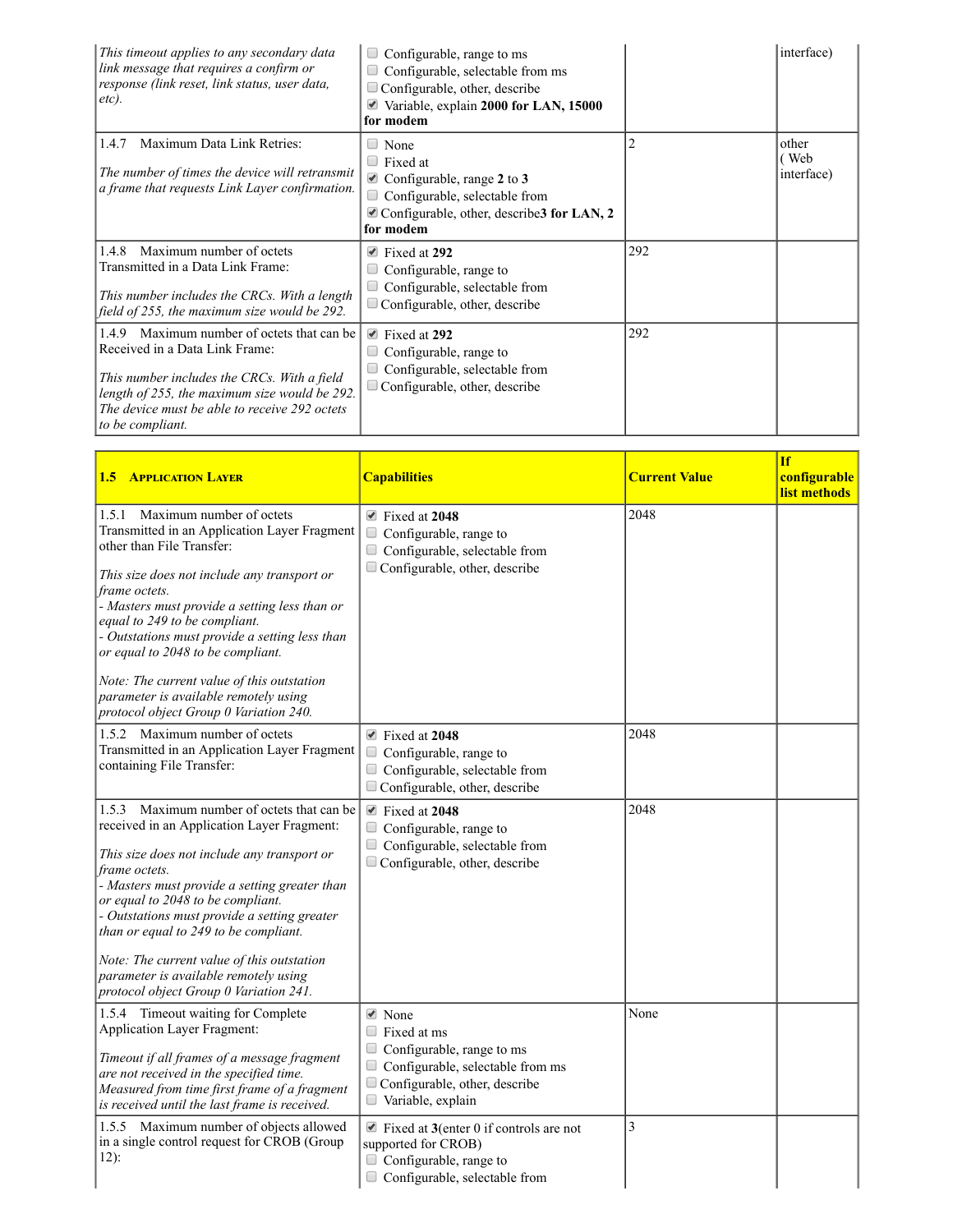| Note: The current value of this outstation<br>parameter is available remotely using<br>protocol object Group 0 Variation 216.                                                                                                                                                                                                                                                            | Configurable, other, describe<br>Variable, explain                                                                                                                                                                                                                                                                                                                                                                                                                                                                                                                      |                |  |
|------------------------------------------------------------------------------------------------------------------------------------------------------------------------------------------------------------------------------------------------------------------------------------------------------------------------------------------------------------------------------------------|-------------------------------------------------------------------------------------------------------------------------------------------------------------------------------------------------------------------------------------------------------------------------------------------------------------------------------------------------------------------------------------------------------------------------------------------------------------------------------------------------------------------------------------------------------------------------|----------------|--|
| 1.5.6 Maximum number of objects allowed<br>in a single control request for Analog Outputs<br>(Group 41):                                                                                                                                                                                                                                                                                 | $\blacksquare$ Fixed at 0(enter 0 if controls are not<br>supported for Analog Outputs)<br>$\Box$ Configurable, range to<br>Configurable, selectable from<br>Configurable, other, describe<br>$\Box$ Variable, explain                                                                                                                                                                                                                                                                                                                                                   | $\theta$       |  |
| 1.5.7 Maximum number of objects allowed<br>in a single control request for Data Sets<br>(Groups 85, 86, 87):                                                                                                                                                                                                                                                                             | $\blacksquare$ Fixed at 0(enter 0 if controls are not<br>supported for Data Sets)<br>Configurable, range to<br>Configurable, selectable from<br>$\Box$ Configurable, other, describe<br>Variable, explain                                                                                                                                                                                                                                                                                                                                                               | $\theta$       |  |
| 1.5.8 Supports mixed object groups (AOBs,<br>CROBs and Data Sets) in the same control<br>request:                                                                                                                                                                                                                                                                                        | $\Box$ Not applicable - controls are not supported<br>$\Box$ Yes<br>$\blacksquare$ No                                                                                                                                                                                                                                                                                                                                                                                                                                                                                   | N <sub>o</sub> |  |
| 1.5.9 Control Status Codes Supported:<br>Indicates which control status codes are<br>supported by the device:<br>- Masters must indicate which control status<br>codes they accept in outstation responses.<br>- Outstations must indicate which control<br>status codes they generate in responses.<br>Control status code 0 (success) must be<br>supported by Masters and Outstations. | $\Box$ 1 - TIMEOUT<br>$\square$ 2 - NO SELECT<br>$\Box$ 3 - FORMAT ERROR<br>4 - NOT SUPPORTED<br>$\Box$ 5 - ALREADY ACTIVE<br>$\Box$ 6 - HARDWARE ERROR<br>$\blacksquare$ 7 - LOCAL<br>$\Box$ 8 - TOO MANY OBJS<br>9 - NOT AUTHORIZED<br>$\blacksquare$ 10 - AUTOMATION INHIBIT<br>11 - PROCESSING LIMITED<br>$\Box$ 12 - OUT OF RANGE<br>□ 13 - DOWNSTREAM LOCAL<br>$\Box$ 14 - ALREADY COMPLETE<br>$\Box$ 15 - BLOCKED<br>$\Box$ 16 - CANCELLED<br>$\Box$ 17 - BLOCKED OTHER MASTER<br>$\Box$ 18 - DOWNSTREAM FAIL<br>$\Box$ 126 - RESERVED<br>$\Box$ 127 - UNDEFINED |                |  |

| 1.7 FILL OUT THE FOLLOWING ITEMS FOR<br><b>OUTSTATIONS ONLY</b>                                                                                                                                                                                                                                                                                                     | <b>Capabilities</b>                                                                                                                                    | <b>Current Value</b>                  | <b>If</b><br><b>configurable</b><br>list methods |
|---------------------------------------------------------------------------------------------------------------------------------------------------------------------------------------------------------------------------------------------------------------------------------------------------------------------------------------------------------------------|--------------------------------------------------------------------------------------------------------------------------------------------------------|---------------------------------------|--------------------------------------------------|
| 1.7.1<br>Timeout waiting for Application<br>Confirm of solicited response message:                                                                                                                                                                                                                                                                                  | $\Box$ None<br>Fixed at 30000ms<br>Configurable, range to ms<br>Configurable, selectable from ms<br>Configurable, other, describe<br>Variable, explain | 30000ms                               |                                                  |
| 1.7.2 How often is time synchronization<br>required from the master:<br>Details of when the master needs to perform a<br>time synchronization to ensure that the<br>outstation clock does not drift outside of an<br>acceptable tolerance. If the option to relate<br>this to IIN1.4 is used then details of when<br>$IINI.4$ is asserted are in section $1.10.2$ . | $\Box$ Never needs time<br>Within seconds after IIN1.4 is set<br>Periodically, fixed at 86400 seconds<br>Periodically, between and seconds             | Periodically, every 86400<br>seconds. |                                                  |
| Device Trouble Bit IIN1.6:<br>1.7.3<br>If IIN1.6 device trouble bit is set under certain<br>conditions, explain the possible causes.                                                                                                                                                                                                                                | ■ Never used<br>$\Box$ Reason for setting                                                                                                              | Never used                            |                                                  |
| File Handle Timeout:<br>1.7.4<br>If there is no activity referencing a file handle<br>for a configurable length of time, the                                                                                                                                                                                                                                        | $\blacktriangleright$ Not applicable, files not supported<br>Fixed at ms<br>Configurable, range to ms<br>Configurable, selectable from ms              | Not applicable                        |                                                  |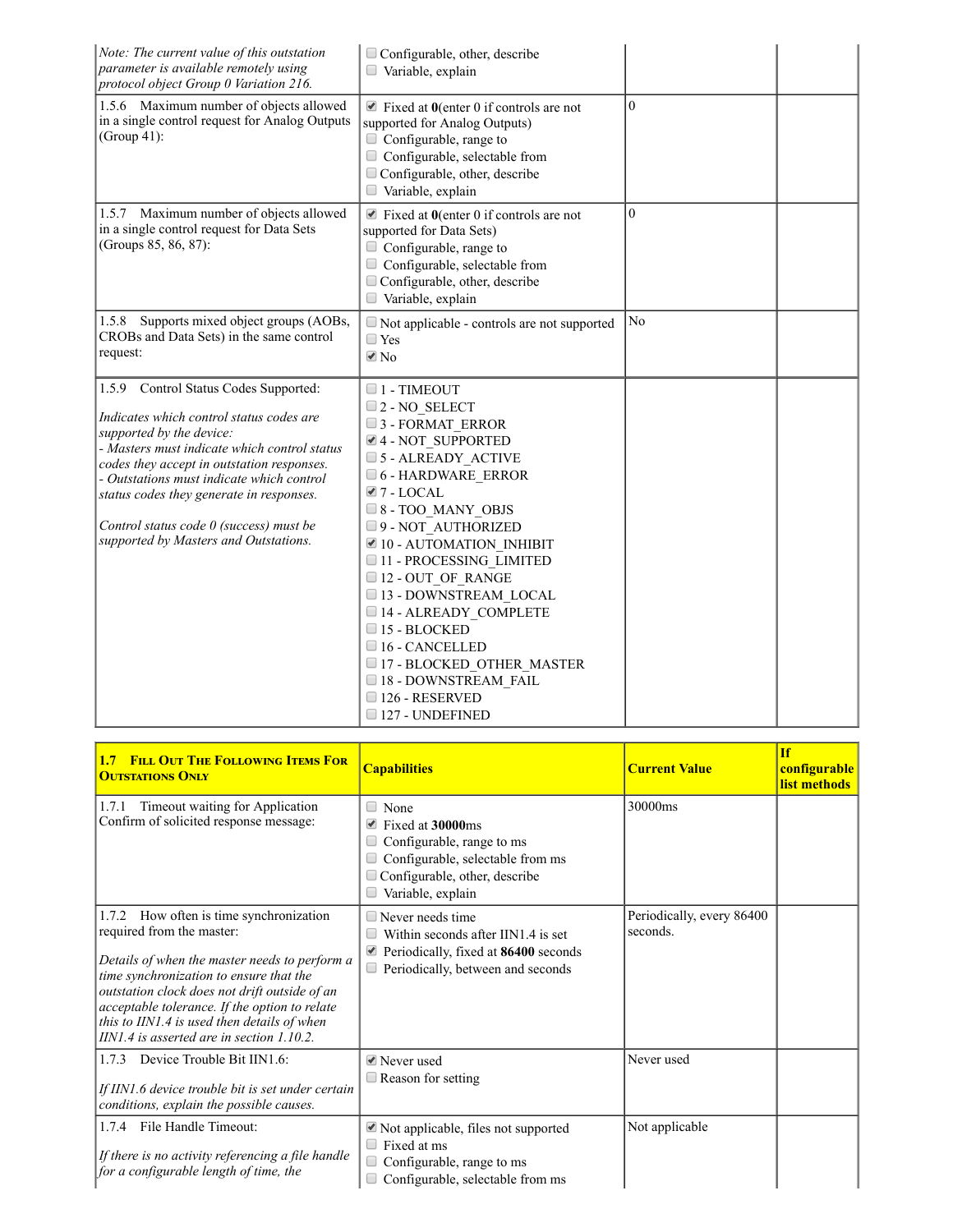| outstation must do an automatic close on the<br>file. The timeout value must be configurable<br>up to 1 hour. When this condition occurs the<br>outstation will send a File Transport Status<br>Object (obj grp 70 var 6) using a status code<br>value of handle expired $(0x02)$ .                                       | $\Box$ Configurable, other, describe<br>Variable, explain                                                                                                                                                                                                                                                                                                                                                                                                                                                                                                                                                                                                                          |                  |
|---------------------------------------------------------------------------------------------------------------------------------------------------------------------------------------------------------------------------------------------------------------------------------------------------------------------------|------------------------------------------------------------------------------------------------------------------------------------------------------------------------------------------------------------------------------------------------------------------------------------------------------------------------------------------------------------------------------------------------------------------------------------------------------------------------------------------------------------------------------------------------------------------------------------------------------------------------------------------------------------------------------------|------------------|
| 1.7.5 Event Buffer Overflow Behavior:                                                                                                                                                                                                                                                                                     | $\blacksquare$ Discard the oldest event<br>$\Box$ Discard the newest event<br>$\Box$ Other, explain                                                                                                                                                                                                                                                                                                                                                                                                                                                                                                                                                                                | Discard oldest   |
| Event Buffer Organization:<br>1.7.6<br>Explain how event buffers are arranged (per<br>Object Group, per Class, single buffer, etc)<br>and specify the number of events that can be<br>buffered.                                                                                                                           | Per Object Group (see part 3)<br>$\Box$ Per Class<br>Class 1:<br>$\Box$ Fixed at<br>Configurable, range to<br>$\Box$<br>$\Box$ Configurable, selectable from<br>Configurable, other, describe<br>Class $2$ :<br>$\Box$ Fixed at<br>Configurable, range to<br>$\Box$ Configurable, selectable from<br>$\Box$ Configurable, other, describe<br>Class $3$ :<br>$\Box$ Fixed at<br>$\Box$ Configurable, range to<br>$\Box$ Configurable, selectable from<br>$\Box$ Configurable, other, describe<br>$\Box$ Single Buffer<br>$\Box$ Fixed at<br>$\Box$ Configurable, range to<br>$\Box$ Configurable, selectable from<br>$\Box$ Configurable, other, describe<br>$\Box$ Other, describe | Per object group |
| 1.7.7<br>Sends Multi-Fragment Responses:<br>Indicates whether an Outstation sends multi-<br>fragment responses (Masters do not send<br>multi-fragment requests).                                                                                                                                                          | $\blacktriangleright$ Yes<br>$\Box$ No                                                                                                                                                                                                                                                                                                                                                                                                                                                                                                                                                                                                                                             | Yes              |
| 1.7.8 Last Fragment Confirmation:                                                                                                                                                                                                                                                                                         | $\Box$ Always                                                                                                                                                                                                                                                                                                                                                                                                                                                                                                                                                                                                                                                                      | Sometimes        |
| Indicates whether the Outstation requests<br>confirmation of the last fragment of a multi-<br>fragment response.                                                                                                                                                                                                          | Sometimes, explainOnly when it contains<br>events<br>$\Box$ Never                                                                                                                                                                                                                                                                                                                                                                                                                                                                                                                                                                                                                  |                  |
| 1.7.9 DNP Command Settings preserved<br>through a device restart:<br>If any of these settings are written through the<br>DNP protocol and they are not preserved<br>through a restart of the Outstation, the Master<br>will have to write them again after it receives<br>a response in which the Restart IIN bit is set. | Assign Class<br>Analog Deadbands<br>Data Set Prototypes<br>Data Set Descriptors<br>Function Code 31 Activate Configuration                                                                                                                                                                                                                                                                                                                                                                                                                                                                                                                                                         |                  |
| Supports configuration signature:<br>1.7.10                                                                                                                                                                                                                                                                               | Configuration signature supported                                                                                                                                                                                                                                                                                                                                                                                                                                                                                                                                                                                                                                                  | Not Supported    |
| Indicates whether an Outstation supports the<br>Group 0 device attribute "Configuration<br>signature" (variation 200). If yes, list the<br>vendor-defined name(s) of the algorithm(s)<br>available to calculate the signature.                                                                                            | If configuration signature is supported, then<br>the following algorithm(s) are available for<br>calculating the signature:                                                                                                                                                                                                                                                                                                                                                                                                                                                                                                                                                        |                  |
| Note: The algorithm used for calculating the<br>signature is identified by name in a string that<br>can be determined remotely using protocol<br>object Group 0 Variation 201. If only a single<br>algorithm is available, identifying that<br>algorithm in this object is optional.                                      |                                                                                                                                                                                                                                                                                                                                                                                                                                                                                                                                                                                                                                                                                    |                  |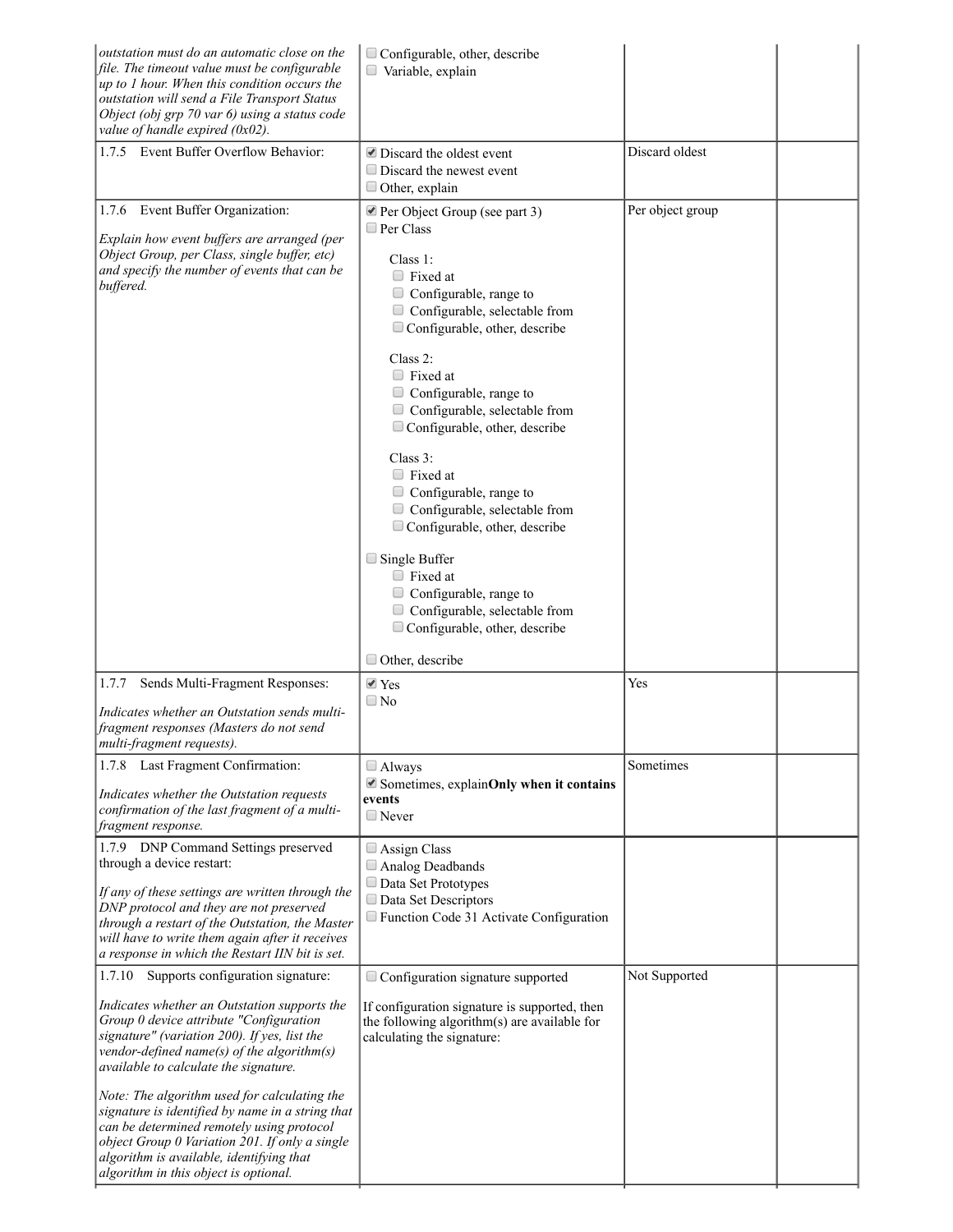| 1.7.11<br>Requests Application Confirmation:                                                              | For event responses:                                    | Event responses: Yes     |
|-----------------------------------------------------------------------------------------------------------|---------------------------------------------------------|--------------------------|
| Indicate if application confirmation is<br>$\lvert \textit{required} \rvert$                              | $\bullet$ Yes<br>$\circ$ No<br>Configurable             | Non-final fragments: Yes |
| - when responding with events<br>-when sending non-final fragments of multi-<br><i>fragment responses</i> | For non-final fragments:<br>$\bullet$ Yes<br>$\circ$ No |                          |
| Note: to be compliant both must be selected as<br>$"ves"$ .                                               | Configurable                                            |                          |

| <b>1.8 OUTSTATION UNSOLICITED RESPONSE</b><br><b>SUPPORT</b>                                                                                                                                                                                                                                                                                                                                                                                                                                                              | <b>Capabilities</b>                                                                                                                                                             | <b>Current Value</b> | <b>If</b><br>configurable<br>list methods |
|---------------------------------------------------------------------------------------------------------------------------------------------------------------------------------------------------------------------------------------------------------------------------------------------------------------------------------------------------------------------------------------------------------------------------------------------------------------------------------------------------------------------------|---------------------------------------------------------------------------------------------------------------------------------------------------------------------------------|----------------------|-------------------------------------------|
| Supports Unsolicited Reporting:<br>1.8.1<br>When the unsolicited response mode is<br>configured "off", the device is to behave<br>exactly like an equivalent device that has no<br>support for unsolicited responses. If set to<br>"on", the Outstation will send a null<br>Unsolicited Response after it restarts, then<br>wait for an Enable Unsolicited Response<br>command from the master before sending<br>additional Unsolicited Responses containing<br>event data.                                               | $\Box$ Yes<br>$\Box$ No<br>Configurable, selectable from On and Off                                                                                                             | On                   | other<br>(Web<br>interface)               |
| 1.8.2 Master Data Link Address:<br>The destination address of the master device<br>where the unsolicited responses will be sent.                                                                                                                                                                                                                                                                                                                                                                                          | $\Box$ Fixed at<br>Configurable, range 0 to 65519<br>Configurable, selectable from<br>$\Box$<br>$\Box$ Configurable, other, describe                                            | 3                    | other<br>(Web<br>interface)               |
| 1.8.3 Unsolicited Response Confirmation<br>Timeout:<br>This is the amount of time that the outstation<br>will wait for an Application Layer<br>confirmation back from the master indicating<br>that the master received the unsolicited<br>response message. As a minimum, the range of<br>configurable values must include times from<br>one second to one minute. This parameter may<br>be the same one that is used for normal,<br>solicited, application confirmation timeouts,<br>or it may be a separate parameter. | $\Box$ Fixed at ms<br>Configurable, range 0 to 86400000ms<br>Configurable, selectable from ms<br>Configurable, other, describe<br>Variable, explain                             | 15000 ms             |                                           |
| 1.8.4 Number of Unsolicited Retries:<br>This is the number of retries that an outstation<br>transmits in each unsolicited response series if<br>it does not receive confirmation back from the<br>master. The configured value includes<br>identical and regenerated retry messages. One<br>of the choices must provide for an indefinite<br>(and potentially infinite) number of<br>transmissions.                                                                                                                       | $\Box$ None<br>$\Box$ Fixed at<br>Configurable, range 0 to 65535<br>$\Box$<br>Configurable, selectable from<br>Configurable, other, describe<br>Always infinite, never gives up | 3                    | other<br>(Web<br>interface)               |

| <b>OUTSTATION UNSOLICITED RESPONSE</b><br>1.9 <sup>2</sup><br><b>TRIGGER CONDITIONS</b> | <b>Capabilities</b>                                                                                                                                                                                              | <b>Current Value</b> | <b>If</b><br>configurable<br>list methods |
|-----------------------------------------------------------------------------------------|------------------------------------------------------------------------------------------------------------------------------------------------------------------------------------------------------------------|----------------------|-------------------------------------------|
| Number of class 1 events:<br>1.9.1                                                      | $\Box$ Class 1 not used to trigger Unsolicited<br>Responses<br>$\blacktriangleright$ Fixed at 5<br>$\Box$ Configurable, range to<br>$\Box$ Configurable, selectable from<br>$\Box$ Configurable, other, describe | 5                    |                                           |
| Number of class 2 events:<br>1.9.2                                                      | $\Box$ Class 2 not used to trigger Unsolicited<br>Responses<br>$\blacktriangleright$ Fixed at 5<br>$\Box$ Configurable, range to                                                                                 |                      |                                           |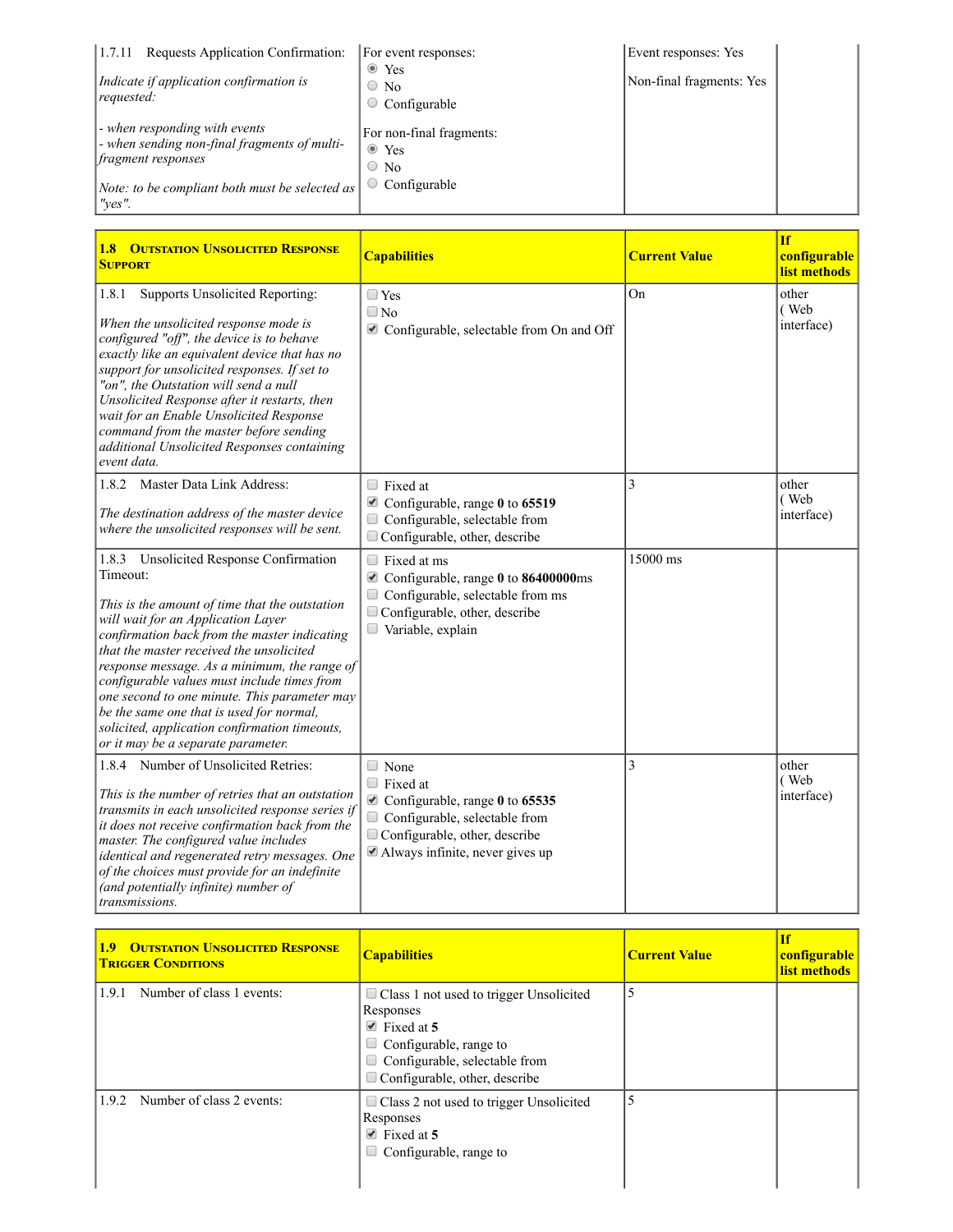|                                                                                                                                                                                                                                                         | $\Box$ Configurable, selectable from<br>$\Box$ Configurable, other, describe                                                                                                                                                       |                 |                             |
|---------------------------------------------------------------------------------------------------------------------------------------------------------------------------------------------------------------------------------------------------------|------------------------------------------------------------------------------------------------------------------------------------------------------------------------------------------------------------------------------------|-----------------|-----------------------------|
| Number of class 3 events:<br>1.9.3                                                                                                                                                                                                                      | Class 3 not used to trigger Unsolicited<br>Responses<br>$\blacksquare$ Fixed at 5<br>Configurable, range to<br>$\Box$ Configurable, selectable from<br>$\Box$ Configurable, other, describe                                        | 5               |                             |
| Total number of events from any class:<br>1.9.4                                                                                                                                                                                                         | $\blacktriangleright$ Total Number of Events not used to trigger<br><b>Unsolicited Responses</b><br>$\Box$ Fixed at<br>Configurable, range to<br>$\Box$ Configurable, selectable from<br>$\Box$ Configurable, other, describe      |                 |                             |
| Hold time after class 1 event:<br>1.9.5<br>A configurable value of $0$ indicates that<br>responses are not delayed due to this<br>parameter.                                                                                                            | Class 1 not used to trigger Unsolicited<br>Responses<br>$\blacksquare$ Fixed at 5000ms<br>Configurable, range to ms<br>Configurable, selectable from ms<br>$\Box$ Configurable, other, describe                                    | $5000$ ms       |                             |
| Hold time after class 2 event:<br>1.9.6<br>A configurable value of 0 indicates that<br>responses are not delayed due to this<br>parameter.                                                                                                              | Class 2 not used to trigger Unsolicited<br>Responses<br>$\blacktriangleright$ Fixed at 5000ms<br>$\Box$ Configurable, range to ms<br>$\Box$ Configurable, selectable from ms<br>$\Box$ Configurable, other, describe               | $5000$ ms       |                             |
| Hold time after class 3 event:<br>1.9.7<br>A configurable value of $0$ indicates that<br>responses are not delayed due to this<br>parameter.                                                                                                            | Class 3 not used to trigger Unsolicited<br>Responses<br>$\blacksquare$ Fixed at 5000ms<br>$\Box$ Configurable, range to ms<br>$\Box$ Configurable, selectable from ms<br>$\Box$ Configurable, other, describe                      | 5000 ms         |                             |
| 1.9.8<br>Hold time after event assigned to any<br>class:<br>A configurable value of $0$ indicates that<br>responses are not delayed due to this<br>parameter.                                                                                           | $\Box$ Class events not used to trigger Unsolicited<br>Responses<br>■ Fixed at 5000ms<br>$\Box$ Configurable, range to ms<br>$\Box$ Configurable, selectable from ms<br>$\Box$ Configurable, other, describe                       | 5000 ms         |                             |
| 1.9.9 Retrigger Hold Time:<br>The hold-time timer may be retriggered for<br>each new event detected (increased possibility<br>of capturing all the changes in a single<br>response) or not retriggered (giving the<br>master a guaranteed update time). | Hold-time timer will be retriggered for<br>each new event detected (may get more<br>changes in next response)<br>$\blacksquare$ Hold-time timer will not be retriggered for<br>each new event detected (guaranteed update<br>time) | Not retriggered |                             |
| 1.9.10 Other Unsolicited Response Trigger<br>Conditions:                                                                                                                                                                                                |                                                                                                                                                                                                                                    |                 | other<br>(Web<br>interface) |

| <b>1.10 OUTSTATION PERFORMANCE</b>                                                                                                                                                     | <b>Capabilities</b>                                                                                                                                                                                                                                                                     | <b>Current Value</b>                           | <b>If</b><br>configurable<br>list methods |
|----------------------------------------------------------------------------------------------------------------------------------------------------------------------------------------|-----------------------------------------------------------------------------------------------------------------------------------------------------------------------------------------------------------------------------------------------------------------------------------------|------------------------------------------------|-------------------------------------------|
| Maximum Time Base Drift<br>1.10.1<br>(milliseconds per minute):<br>If the device is synchronized by DNP, what is<br>the clock drift rate over the full operating<br>temperature range. | $\blacksquare$ Fixed at 1 ms<br>Range to ms<br>Selectable from ms<br>Other, describe                                                                                                                                                                                                    | 1 ms                                           |                                           |
| 1.10.2<br>When does outstation set IIN1.4:<br>When does the outstation set the internal<br>indication IIN1.4 NEED TIME                                                                 | $\Box$ Never<br>$\blacktriangleright$ Asserted at startup until first Time<br>Synchronization request received<br>Periodically every seconds<br>$\Box$ Periodically, range to seconds<br>$\Box$ Periodically, selectable from seconds<br>$\triangle$ 86400 seconds after last time sync | At startup<br>86400 seconds after last<br>sync |                                           |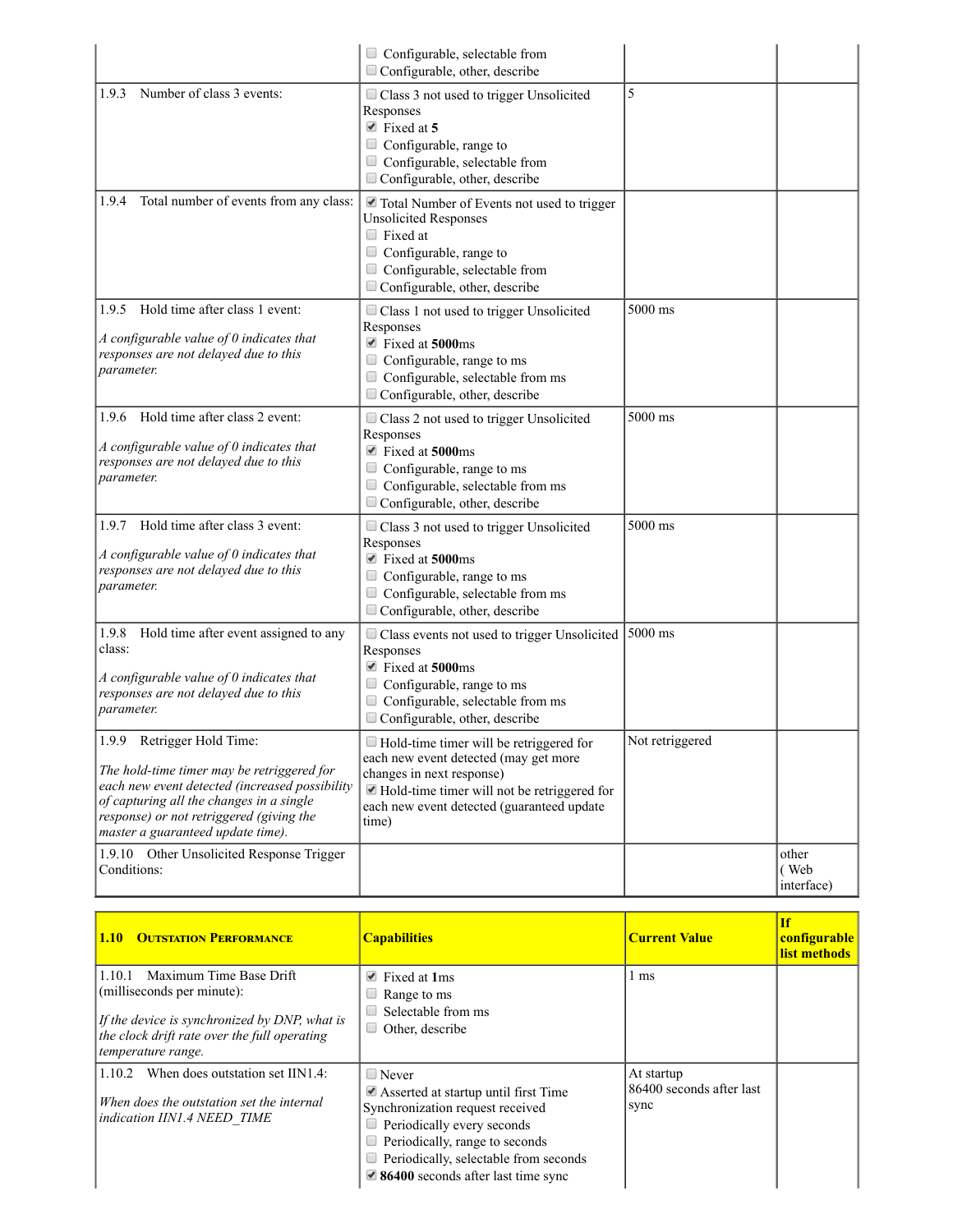|                                                                                                                                                                                                                                                                                                                                                                   | $\Box$ Range to seconds after last time sync<br>$\Box$ Selectable from seconds after last time<br>sync<br>$\Box$ When time error may have drifted by ms<br>$\blacksquare$ When time error may have drifted by range<br>to ms<br>$\Box$<br>When time error may have drifted by<br>selectable from ms |                 |                             |
|-------------------------------------------------------------------------------------------------------------------------------------------------------------------------------------------------------------------------------------------------------------------------------------------------------------------------------------------------------------------|-----------------------------------------------------------------------------------------------------------------------------------------------------------------------------------------------------------------------------------------------------------------------------------------------------|-----------------|-----------------------------|
| Maximum Internal Time Reference<br>1.10.3<br>Error when set via DNP (ms):<br>The difference between the time set in DNP<br>Write Time message, and the time actually set<br>in the outstation.                                                                                                                                                                    | $\blacksquare$ Fixed at 32ms<br>$\Box$ Range to ms<br>$\Box$ Selectable from ms<br>$\Box$ Other, describe                                                                                                                                                                                           | $32 \text{ ms}$ |                             |
| 1.10.4 Maximum Delay Measurement Error<br>$(ms)$ :<br>The difference between the time reported in<br>the delay measurement response and the<br>actual time between receipt of the delay<br>measurement request and issuing the delay<br>measurement reply.                                                                                                        | $\blacksquare$ Fixed at 32ms<br>$\Box$ Range to ms<br>$\Box$ Selectable from ms<br>$\Box$ Other, describe                                                                                                                                                                                           | $32 \text{ ms}$ |                             |
| 1.10.5 Maximum Response Time (ms):<br>The amount of time an outstation will take to<br>respond upon receipt of a valid request. This<br>does not include the message transmission<br>time.                                                                                                                                                                        | $\Box$ Fixed at ms<br>Range 0 to 1000ms<br>$\Box$ Selectable from ms<br>$\Box$ Other, describe                                                                                                                                                                                                      | 0 <sub>ms</sub> |                             |
| 1.10.6 Maximum time from start-up to IIN<br>1.4 assertion (ms):                                                                                                                                                                                                                                                                                                   | $\Box$ Fixed at ms<br>Range 2000 to 5000ms<br>$\Box$ Selectable from ms<br>$\Box$<br>Other, describe                                                                                                                                                                                                | $3000$ ms       |                             |
| Maximum Event Time-tag error for<br>1.10.7<br>local Binary and Double Bit I/O (ms):<br>The error between the time-tag reported and<br>the absolute time of the physical event. This<br>error includes the Internal Time Reference<br>Error.<br>Note: The current value of this parameter is<br>available remotely using protocol object<br>Group 0 Variation 217. | $\Box$ Fixed at ms<br>Range 0 to 1000ms<br>$\Box$ Selectable from ms<br>$\Box$ Other, describe                                                                                                                                                                                                      | $0~\mathrm{ms}$ |                             |
| 1.10.8 Maximum Event Time-tag error for<br>local I/O other than Binary and Double Bit<br>data types (ms):                                                                                                                                                                                                                                                         | $\Box$ Fixed at ms<br>Range 1000 to 86400000ms<br>0<br>Selectable from ms<br>Other, describe inputs logged at user-<br>configurable period (1s - 24h)                                                                                                                                               | 300000 ms       | other<br>(Web<br>interface) |

| <b>INDIVIDUAL FIELD OUTSTATION PARAMETERS</b><br>1.11                         | <b>Value of Current Setting</b> | <b>If</b><br>configurable<br>list methods |
|-------------------------------------------------------------------------------|---------------------------------|-------------------------------------------|
| User-assigned location name or code string (same<br>11.11.1<br>as $g0v245$ :  | "long location" field           | other<br>(Web<br>interface)               |
| User-assigned ID code/number string (same as<br> 1.11.2 <br>$g0v246$ :        | "short location" field          | other<br>(Web<br>interface)               |
| User-assigned name string for the outstation (same<br>1.11.3<br>as $g0v247$ : |                                 |                                           |
| Device Serial Number string (same as $g0v248$ ):<br>1.11.4                    | serial number as 6 hex digits   |                                           |

| <b>1.12 SECURITY PARAMETERS</b>                             | <b>Capabilities</b>                                       | <b>Current Value</b> | configurable<br>list methods |
|-------------------------------------------------------------|-----------------------------------------------------------|----------------------|------------------------------|
| DNP3 device support for secure<br>1.12.1<br>authentication: | $\blacktriangleright$ Secure Authentication not supported | Not Supported        |                              |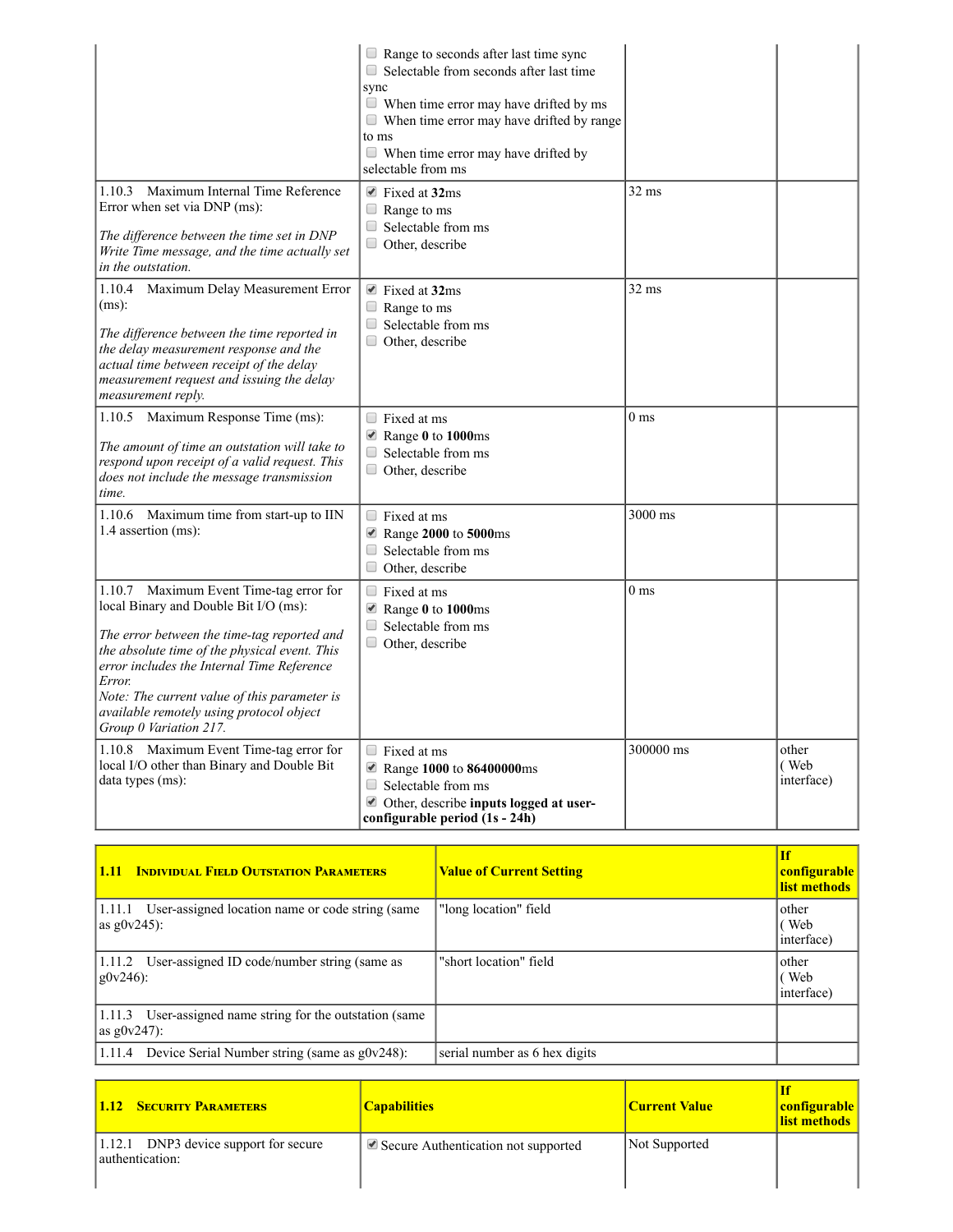| The support for secure authentication is<br>optional in DNP3 devices. Indicate here if the<br>device supports secure authentication.<br>If the device does not support secure<br>authentication then ignore the rest of this<br>section.                                                                                                                                                                                                | If Secure Authentication is supported, what<br>Version(s) are supported:<br>$\Box$ Fixed at<br>$\blacksquare$ Configurable, selectable from 2, 5 |                                                                                                           |  |
|-----------------------------------------------------------------------------------------------------------------------------------------------------------------------------------------------------------------------------------------------------------------------------------------------------------------------------------------------------------------------------------------------------------------------------------------|--------------------------------------------------------------------------------------------------------------------------------------------------|-----------------------------------------------------------------------------------------------------------|--|
| If the device does support secure<br>authentication then specify the version(s) that<br>are supported in the device. The version<br>number is an integer value defined in the<br>DNP3 Specification. The Secure<br>Authentication procedure defined in IEEE<br>1815-2010 is version 2. The Secure<br>Authentication procedure defined in IEEE<br>1815-2012 is version 5.                                                                |                                                                                                                                                  |                                                                                                           |  |
| 1.12.2 Maximum number of users:                                                                                                                                                                                                                                                                                                                                                                                                         | Maximum nunber of users supported:                                                                                                               | Maximum number of                                                                                         |  |
| The secure authentication algorithm provides<br>support for multiple users. The device must<br>support details for each user (update keys,<br>session keys, etc). A user is identified by a 16-<br>bit user number, allowing a maximum of<br>65535 users. Devices are not mandated to<br>support this number of potential users.<br>Indicate here the actual limit to the number of<br>simultaneous users that can be supported.        |                                                                                                                                                  | users supported:                                                                                          |  |
| 1.12.3 Security message response timeout:<br>Authentication of critical messages may<br>involve additional message exchanges<br>(challenges and responses) which can require<br>an extension to the normal DNP3 message<br>response timeout. This timeout specifies an<br>additional time to be used when the extra<br>security transactions are involved. The<br>maximum allowable timeout extension should<br>not exceed 120 seconds. | $\Box$ Fixed at ms<br>$\Box$ Configurable, range to ms<br>Configurable, selectable from ms<br>$\Box$ Configurable, other, describe               |                                                                                                           |  |
| 1.12.4 Aggressive mode of operation<br>(receive):                                                                                                                                                                                                                                                                                                                                                                                       |                                                                                                                                                  | $\circ$ Yes, accepts<br>aggressive mode requests<br>$\circ$ No, does not accept                           |  |
| DNP3 devices may (optionally) accept<br>"aggressive" mode requests, where challenge<br>data used for authentication is appended to a<br>critical message rather than needing to be<br>solicited via a separate message exchange.                                                                                                                                                                                                        |                                                                                                                                                  | aggressive mode requests                                                                                  |  |
| 1.12.5 Aggressive mode of operation<br>(isuing):<br>DNP3 devices must support the issuing of<br>"aggressive" mode of operation, where<br>challenge data used for authentication is<br>appended to a critical message rather than<br>needing to be solicited via a separate message<br>exchange. Specific instances of devices may<br>have the use of aggressive mode switched off.                                                      |                                                                                                                                                  | $\circ$ Yes, issues aggressive<br>mode requests<br>$\circ$ No, does not issue<br>aggressive mode requests |  |
| 1.12.6 Session key change interval:                                                                                                                                                                                                                                                                                                                                                                                                     | $\Box$ Can be disabled                                                                                                                           |                                                                                                           |  |
| To counter an attack that compromises the<br>session key, the session key is changed at<br>regular intervals. The maximum interval is 2<br>hours. Outstation devices invalidate the<br>current set of session keys if they have not<br>been changed by the master station after a<br>period of twice this configured value.                                                                                                             | When enabled<br>$\Box$ Configurable, range to seconds                                                                                            |                                                                                                           |  |
| To accommodate systems with infrequent<br>communications, this change interval can be<br>disabled and just the session key change<br>message count used (see 1.12.7)                                                                                                                                                                                                                                                                    |                                                                                                                                                  |                                                                                                           |  |
| Session key change message count:<br>1.12.7                                                                                                                                                                                                                                                                                                                                                                                             | Configurable, range to                                                                                                                           |                                                                                                           |  |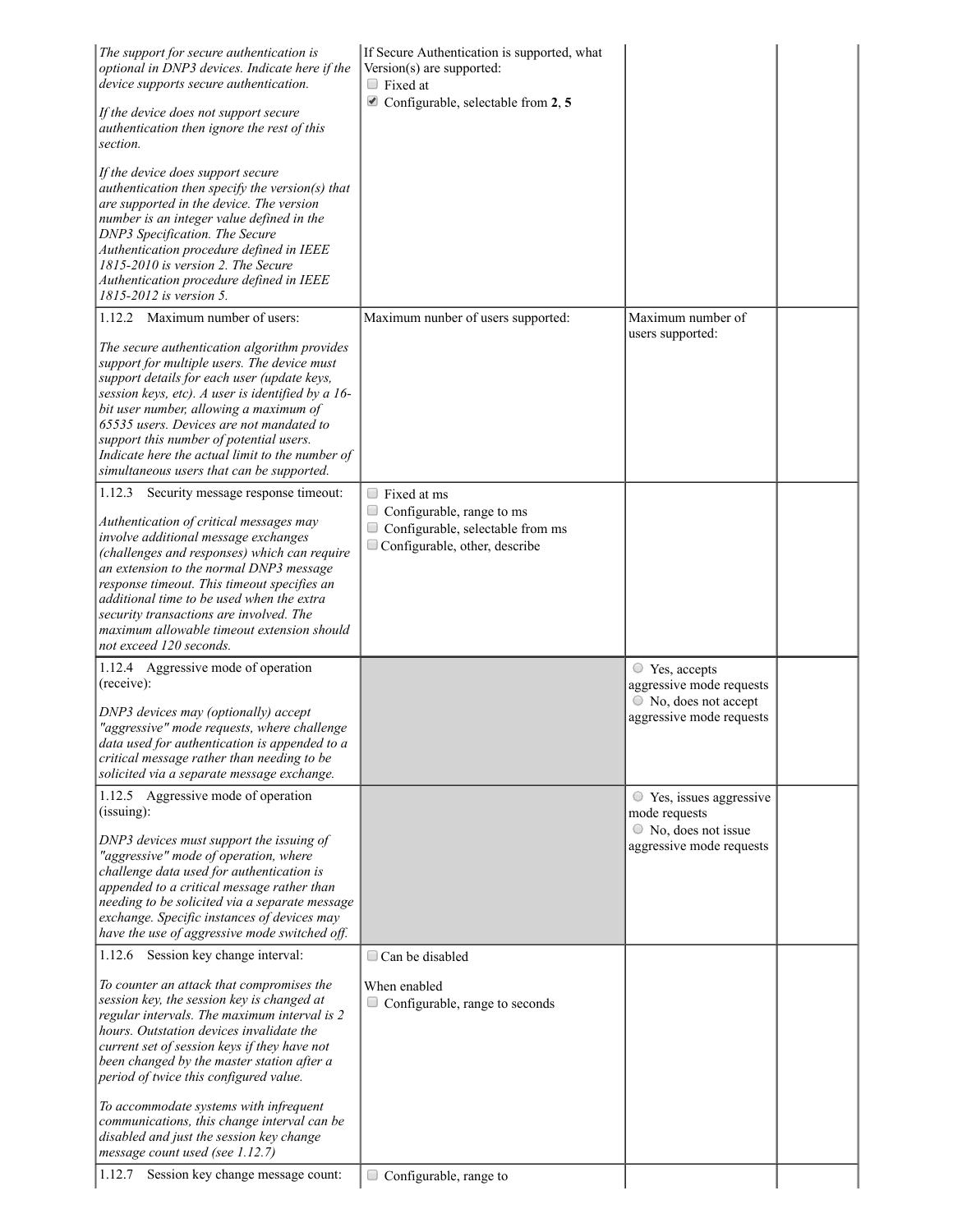| In addition to changing the session key at<br>regular intervals, the key shall also be<br>changed after a specified number of messages<br>have been exchanged. The maximum<br>allowable value for this message count is<br>10,000                                                                                                                                                                                                                                                       |                                                                                                                                                                                                                                                                                                                                                                                                                                                                                                                                                                                                      |  |
|-----------------------------------------------------------------------------------------------------------------------------------------------------------------------------------------------------------------------------------------------------------------------------------------------------------------------------------------------------------------------------------------------------------------------------------------------------------------------------------------|------------------------------------------------------------------------------------------------------------------------------------------------------------------------------------------------------------------------------------------------------------------------------------------------------------------------------------------------------------------------------------------------------------------------------------------------------------------------------------------------------------------------------------------------------------------------------------------------------|--|
| Maximum error count:<br>1.12.8<br>To assist in countering denial of service<br>attacks, a DNP3 device shall stop replying<br>with error codes after a number of successive<br>authentication failures. This error count has a<br>maximum value of 10. Setting the error count<br>to zero inhibits all error messages.                                                                                                                                                                   | $\Box$ Configurable, range to                                                                                                                                                                                                                                                                                                                                                                                                                                                                                                                                                                        |  |
| 1.12.9 MAC algorithm requested in a<br>challenge exchange:<br>Part of the authentication message is hashed<br>using an MAC algorithm. Secure<br>Authentication version 2 specifies that DNP3<br>devices must support SHA-1 and may<br>optionally support SHA-256 for this hashing<br>process. Secure Authentication version 5<br>specifies that SHA-256 is the default. The<br>output of the MAC algorithm is truncated (the<br>resulting length dependant on the media being<br>used). | SHA-1 (truncated to the leftmost 4 octets)<br>$\Box$ SHA-1 (truncated to the leftmost 8 octets)<br>SHA-1 (truncated to the leftmost 10 octets)<br>SHA-256 (truncated to the leftmost 8<br>octets)<br>SHA-256 (truncated to the leftmost 16<br>octets)<br>$\Box$ AES-GMAC<br>Other, explain:                                                                                                                                                                                                                                                                                                          |  |
| 1.12.10 Key-wrap algorithm to encrypt<br>session keys:<br>During the update of a session key, the key is<br>encrypted using AES-128 or optionally using<br>other algorithms.                                                                                                                                                                                                                                                                                                            | $\Box$ AES-128<br>$\Box$ AES-256<br>$\Box$ Other, explain:                                                                                                                                                                                                                                                                                                                                                                                                                                                                                                                                           |  |
| 1.12.11 Cipher Suites used with DNP<br>implementations using TLS:<br>When TLS is supported, DNP3 Secure<br>Authentication mandates the support of<br>TLS RSA WITH AES 128 SHA. The<br>specification has a number of recommended<br>cipher suite combinations. Indicate the<br>supported Cipher Suites for implementations<br>using TLS.                                                                                                                                                 | Not relevant - TLS is not used<br>TLS RSA encrypted with AES128<br>TLS RSA encrypted with RC4 128<br>TLS RSA encrypted with<br>3DES EDE CBC<br>TLS DH, signed with DSS, encrypted with<br>3DES EDE CBC<br>TLS DH, signed with RSA, encrypted with<br>3DES EDE CBC<br>TLS_DHE, signed with DSS, encrypted<br>with 3DES EDE CBC<br>TLS DHE, signed with RSA, encrypted<br>with 3DES EDE CBC<br>TLS DH, signed with DSS, encrypted with<br><b>AES128</b><br>TLS DH, signed with DSS, encrypted with<br>AES256<br>TLS DH encrypted with AES128<br>TLS DH encrypted with AES256<br>$\Box$ Other, explain: |  |
| 1.12.12 Change cipher request timeout:<br>Implementations using TLS shall terminate the<br>connection if a response to a change cipher<br>request is not seen within this timeout period.                                                                                                                                                                                                                                                                                               | Not relevant - TLS is not used<br>$\Box$ Fixed at<br>Configurable, range to<br>Configurable, selectable from<br>$\Box$ Configurable, other, describe                                                                                                                                                                                                                                                                                                                                                                                                                                                 |  |
| 1.12.13 Number of Certificate Authorities<br>supported:<br>Implementations using TLS shall support at<br>least 4 Certificate Authorities. Indicate the<br>number supported.                                                                                                                                                                                                                                                                                                             |                                                                                                                                                                                                                                                                                                                                                                                                                                                                                                                                                                                                      |  |
| 1.12.14 Certificate Revocation check time:<br>Implementations using TLS shall evaluate<br>Certificate Revocation Lists on a periodic                                                                                                                                                                                                                                                                                                                                                    | Not relevant - TLS is not used<br>$\Box$ Fixed at hours<br>$\Box$ Configurable, range to hours                                                                                                                                                                                                                                                                                                                                                                                                                                                                                                       |  |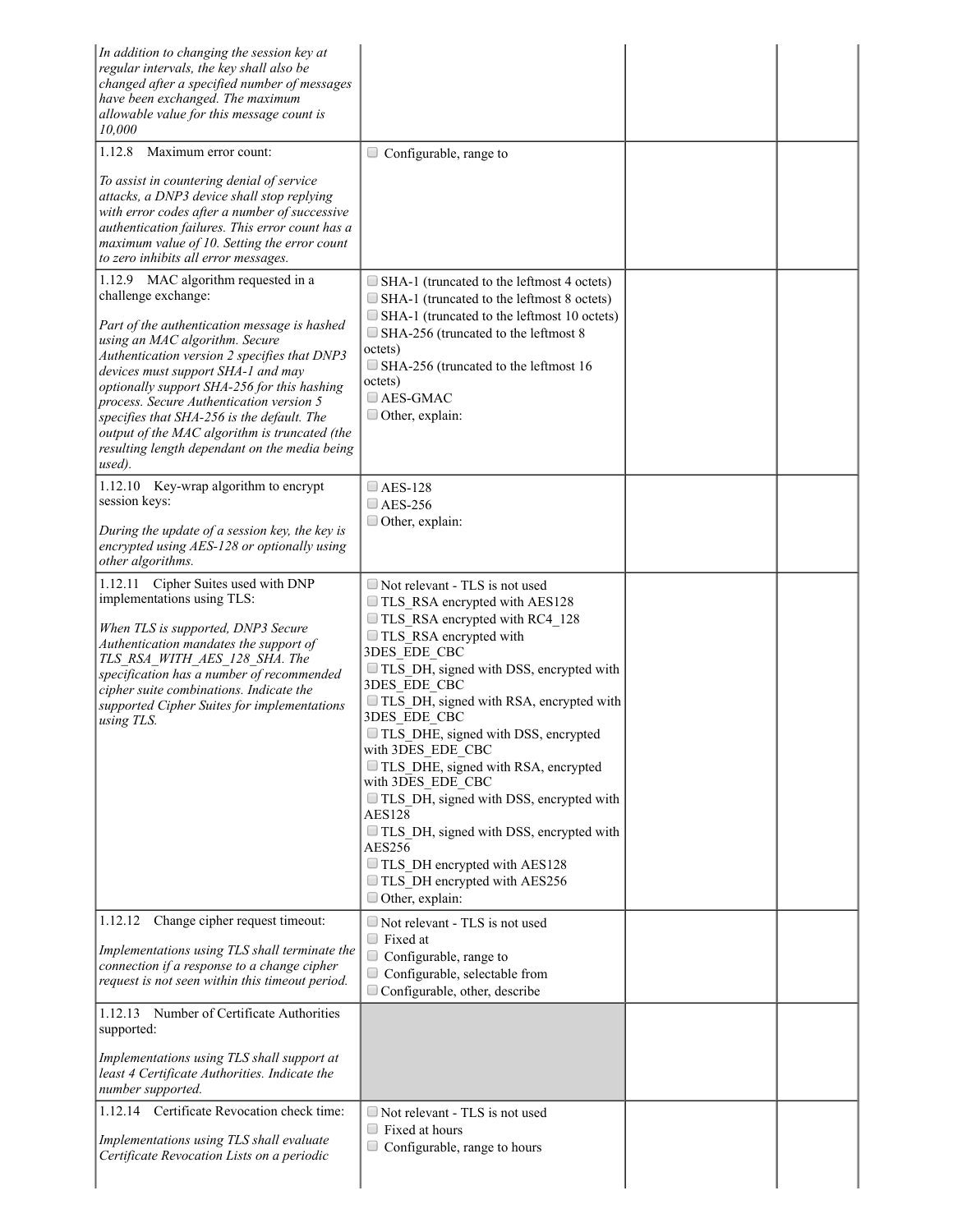| basis, terminating a connection if a certificate $\vert$<br>is revoked.                                                                                                                                                                                                                                                                                                                                                                                                                                                                    | Configurable, selectable from hours<br>Configurable, other, describe                                                                                                                                                                                                                                                                                                                                                                                                                                                                                        |                |  |
|--------------------------------------------------------------------------------------------------------------------------------------------------------------------------------------------------------------------------------------------------------------------------------------------------------------------------------------------------------------------------------------------------------------------------------------------------------------------------------------------------------------------------------------------|-------------------------------------------------------------------------------------------------------------------------------------------------------------------------------------------------------------------------------------------------------------------------------------------------------------------------------------------------------------------------------------------------------------------------------------------------------------------------------------------------------------------------------------------------------------|----------------|--|
| 1.12.15 Additional critical function codes:<br>The DNP3 specification defines those<br>messages with specific function codes that are<br>critical and must be used as part of a secure<br>authentication message exchange. Messages<br>with other function codes are optional and<br>changes to this list should be noted here.<br>Note: Secure Authentication version 5 defines<br>additional functions as critical that were not<br>considered critical in version 2. These are<br>shown in the next column annotated with "V2<br>only". | Additional function codes that are to be<br>considered as "critical":<br>$\Box$ 0 (Confirm)<br>$\Box$ 1 (Read)<br>7 (Immediate freeze)<br>$\Box$ 8 (Immediate freeze - no ack)<br>9 (Freeze-and-clear)<br>10 (Freeze-and-clear - no ack)<br>□ 11 (Freeze-at-time)<br>$\Box$ 12 (Freeze-at-time - no ack)<br>$\Box$ 22 (Assign Class)<br>23 (Delay Measurement)<br>$\Box$ 25 (Open File) - V2 only<br>26 (Close File) - V2 only<br>27 (Delete File) - V2 only<br>$\Box$ 28 (Get File Info) - V2 only<br>$\Box$ 30 (Abort File) - V2 only<br>□ 129 (Response) |                |  |
| Other critical fragments:<br>1.12.16                                                                                                                                                                                                                                                                                                                                                                                                                                                                                                       | □ 130 (Unsolicited Response)                                                                                                                                                                                                                                                                                                                                                                                                                                                                                                                                |                |  |
| Other critical transactions can be defined and<br>should be detailed here. Examples could be<br>based on time (for example: the first<br>transaction after a communications session is<br>established). Other examples could be based<br>on specific data objects (for example: the<br>reading of specific data points).                                                                                                                                                                                                                   |                                                                                                                                                                                                                                                                                                                                                                                                                                                                                                                                                             |                |  |
| 1.12.17 Support for remote update key<br>changes:                                                                                                                                                                                                                                                                                                                                                                                                                                                                                          | $\Box$ Remote update key change by symmetric<br>cryptography                                                                                                                                                                                                                                                                                                                                                                                                                                                                                                |                |  |
| Devices implementing secure authentication<br>version 5 or later have the option to support<br>remote update key changes. If remote update<br>key change is supported then the procedure<br>using symmetric cryptography is mandatory.<br>Additional support for the procedure using<br>asymmetric (public key) cryptography is<br>optional.                                                                                                                                                                                               | Supported key change methods:<br>AES-128 key wrap with SHA-1-<br><b>HMAC</b><br>AES-256 key wrap with SHA-256-<br><b>HMAC</b><br>AES-256 key wrap with AES-GMAC<br>Remote update key change by asymmetric<br>cryptography                                                                                                                                                                                                                                                                                                                                   |                |  |
|                                                                                                                                                                                                                                                                                                                                                                                                                                                                                                                                            | Supported key change methods:<br>RSAES-OAEP-1024/SHA-1 with<br>DSA SHA-1 and SHA-1-HMAC<br>$\Box$ RSAES-OAEP-2048/SHA-256 with<br>DSA SHA-256 and SHA-256-HMAC<br>$\Box$ RSAES-OAEP-3072/SHA-256 with<br>DSA SHA-256 and SHA-256-HMAC<br>$\Box$ RSAES-OAEP-2048/SHA-256 with<br>DSA SHA-256 and AES-GMAC<br>$\Box$ RSAES-OAEP-3072/SHA-256 with<br>DSA SHA-256 and AES-GMAC                                                                                                                                                                                 |                |  |
| "Default" user credentials are<br>1.12.18<br>permitted to expire:                                                                                                                                                                                                                                                                                                                                                                                                                                                                          | $\blacktriangledown$ Yes<br>$\triangle$ No                                                                                                                                                                                                                                                                                                                                                                                                                                                                                                                  | N <sub>o</sub> |  |

| <b>BROADCAST FUNCTIONALITY</b><br>1.13                                                                                                                                                                                | <b>Capabilities</b>           | <b>Current Value</b> | <b>If</b><br>configurable<br>list methods |  |
|-----------------------------------------------------------------------------------------------------------------------------------------------------------------------------------------------------------------------|-------------------------------|----------------------|-------------------------------------------|--|
| This section indicates which functions are supported by the device when using broadcast addresses.<br>Note that this section shows only entries that may have a meaningful purpose when used with broadcast requests. |                               |                      |                                           |  |
| Support for broadcast functionality:<br> 1.13.1                                                                                                                                                                       | Disabled<br>$\bullet$ Enabled | Enabled              |                                           |  |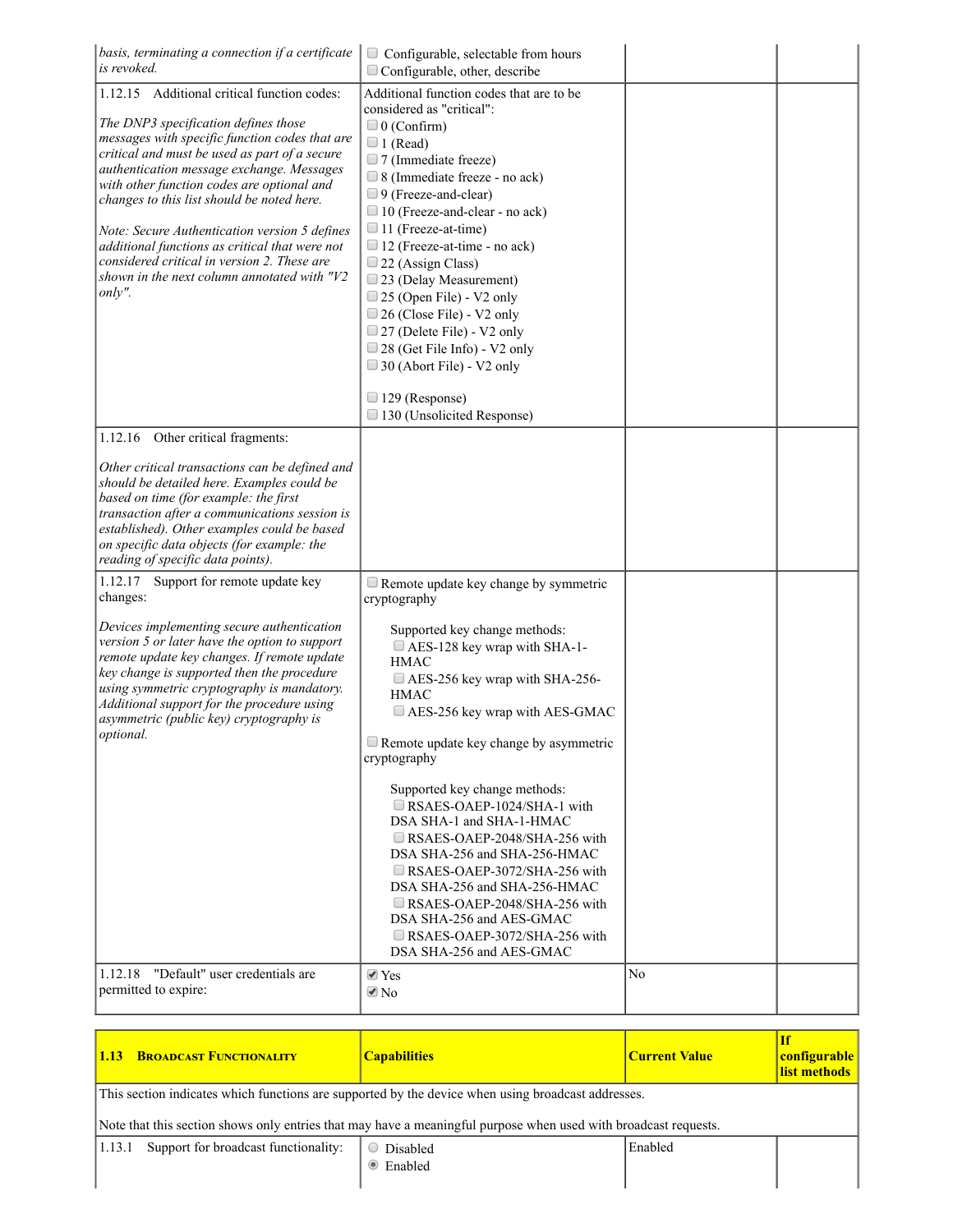|                                                                                                              | $\circ$ Configurable                                                                                                                                                                                                                                                                                                                                                                                                                                                                                                                                                                  |                                                                                                                    |                                       |
|--------------------------------------------------------------------------------------------------------------|---------------------------------------------------------------------------------------------------------------------------------------------------------------------------------------------------------------------------------------------------------------------------------------------------------------------------------------------------------------------------------------------------------------------------------------------------------------------------------------------------------------------------------------------------------------------------------------|--------------------------------------------------------------------------------------------------------------------|---------------------------------------|
| 1.13.2 Write functions ( $FC = 2$ ) supported<br>with broadcast requests:                                    | Write clock (g50v1 with qualifier code 07)<br>○ Disabled<br><b>Enabled</b><br>○ Configurable, other (described elsewhere)<br>Write last recorded time (g50v3 with qualifier<br>code 07)<br>O Disabled<br>$\bullet$ Enabled<br>○ Configurable, other (described elsewhere)<br>Clear restart (g80v1 with qualifier code 00 and<br>index = 7, value = 0)<br>○ Disabled<br>$\bullet$ Enabled<br>O Configurable, other (described elsewhere)<br>Write to any other group / variation / qualifier<br>code<br>O Disabled<br>$\bullet$ Enabled<br>○ Configurable, other (described elsewhere) | Write clock: Enabled<br>Write last recorded time:<br>Enabled<br>Clear restart: Enabled<br>Write any other: Enabled | Clock:<br>Time:<br>Restart:<br>Other: |
| Direct operate functions ( $FC = 5$ )<br>1.13.3<br>supported with broadcast requests:                        | O Disabled<br><b>Enabled</b><br>○ Configurable, other (described elsewhere)                                                                                                                                                                                                                                                                                                                                                                                                                                                                                                           | Enabled                                                                                                            |                                       |
| 1.13.4 Direct operate, no acknowledgement<br>functions ( $FC = 6$ ) supported with broadcast<br>requests:    | ○ Disabled<br>$\bullet$ Enabled<br>Configurable, other (described elsewhere)                                                                                                                                                                                                                                                                                                                                                                                                                                                                                                          | Enabled                                                                                                            |                                       |
| 1.13.5 Immediate freeze functions (FC = 7)<br>supported with broadcast requests:                             | O Disabled<br>$\bullet$ Enabled<br>Configurable, other (described elsewhere)<br>$\cup$                                                                                                                                                                                                                                                                                                                                                                                                                                                                                                | Enabled                                                                                                            |                                       |
| 1.13.6 Immediate freeze, no<br>acknowledgement functions ( $FC = 8$ )<br>supported with broadcast requests:  | $\bigcirc$ Disabled<br><b>Enabled</b><br>Configurable, other (described elsewhere)<br>O                                                                                                                                                                                                                                                                                                                                                                                                                                                                                               | Enabled                                                                                                            |                                       |
| 1.13.7 Freeze and clear functions (FC = 9)<br>supported with broadcast requests:                             | O Disabled<br>$\bullet$ Enabled<br>○ Configurable, other (described elsewhere)                                                                                                                                                                                                                                                                                                                                                                                                                                                                                                        | Enabled                                                                                                            |                                       |
| 1.13.8 Freeze and clear, no<br>acknowledgement functions ( $FC = 10$ )<br>supported with broadcast requests: | O Disabled<br><b>Enabled</b><br>Configurable, other (described elsewhere)<br>O                                                                                                                                                                                                                                                                                                                                                                                                                                                                                                        | Enabled                                                                                                            |                                       |
| 1.13.9 Freeze at time functions ( $FC = 11$ )<br>supported with broadcast requests:                          | Disabled<br>$\odot$<br>Enabled<br>O<br>Configurable, other (described elsewhere)                                                                                                                                                                                                                                                                                                                                                                                                                                                                                                      | Disabled                                                                                                           |                                       |
| 1.13.10 Freeze at time, no acknowledgement<br>functions ( $FC = 12$ ) supported with broadcast<br>requests:  | $\odot$<br>Disabled<br>$\circ$ Enabled<br>Configurable, other (described elsewhere)<br>O                                                                                                                                                                                                                                                                                                                                                                                                                                                                                              | Disabled                                                                                                           |                                       |
| Cold restart functions ( $FC = 13$ )<br>1.13.11<br>supported with broadcast requests:                        | Disabled<br>$\bigcirc$<br>Enabled<br>$\odot$<br>○ Configurable, other (described elsewhere)                                                                                                                                                                                                                                                                                                                                                                                                                                                                                           | Enabled                                                                                                            |                                       |
| 1.13.12 Warm restart functions (FC = 14)<br>supported with broadcast requests:                               | O Disabled<br><b>Enabled</b><br>Configurable, other (described elsewhere)<br>O                                                                                                                                                                                                                                                                                                                                                                                                                                                                                                        | Enabled                                                                                                            |                                       |
| 1.13.13 Initialize data functions (FC = 15)<br>supported with broadcast requests:                            | $\circledcirc$<br>Disabled<br>Enabled<br>O<br>Configurable, other (described elsewhere)<br>$\bigcirc$                                                                                                                                                                                                                                                                                                                                                                                                                                                                                 | Disabled                                                                                                           |                                       |
| 1.13.14 Initialize application functions (FC<br>$= 16$ ) supported with broadcast requests:                  | <b>O</b> Disabled<br>Enabled<br>O<br>Configurable, other (described elsewhere)<br>$\cup$                                                                                                                                                                                                                                                                                                                                                                                                                                                                                              | Disabled                                                                                                           |                                       |
| Start application functions ( $FC = 17$ )<br>1.13.15<br>supported with broadcast requests:                   | <b>O</b> Disabled<br>Enabled<br>O<br>○ Configurable, other (described elsewhere)                                                                                                                                                                                                                                                                                                                                                                                                                                                                                                      | Disabled                                                                                                           |                                       |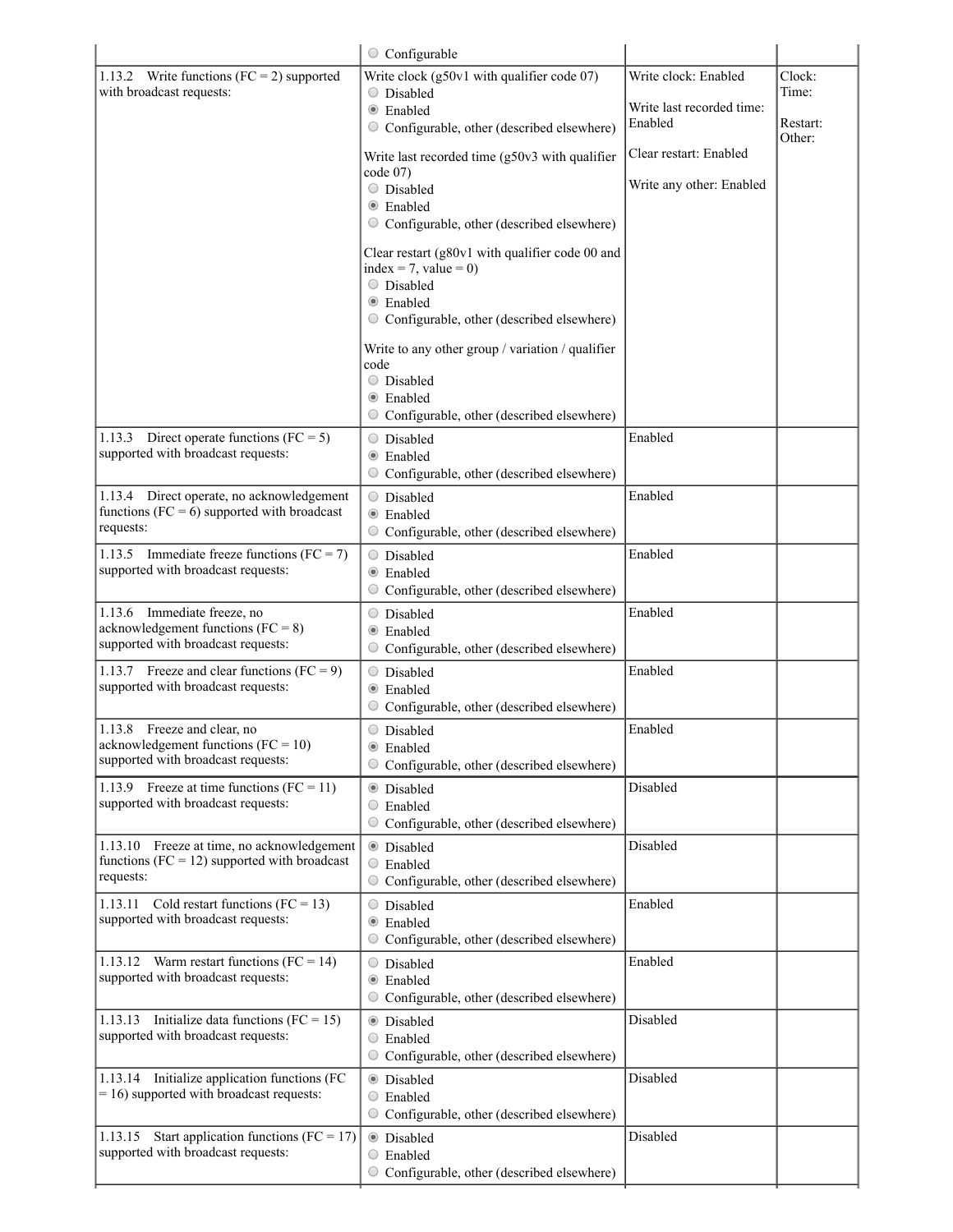| 1.13.16 Stop application functions (FC = 18)<br>supported with broadcast requests:         | <b>Disabled</b><br>$\circ$ Enabled<br>Configurable, other (described elsewhere)                                                                                                                                                                                                                                                                              | Disabled                                          |                  |
|--------------------------------------------------------------------------------------------|--------------------------------------------------------------------------------------------------------------------------------------------------------------------------------------------------------------------------------------------------------------------------------------------------------------------------------------------------------------|---------------------------------------------------|------------------|
| 1.13.17 Save configuration functions (FC =<br>19) supported with broadcast requests:       | <b>O</b> Disabled<br>$\circ$ Enabled<br>$\circ$ Configurable, other (described elsewhere)                                                                                                                                                                                                                                                                    | Disabled                                          |                  |
| 1.13.18 Enable unsolicited functions ( $FC =$<br>20) supported with broadcast requests:    | Enable unsolicited by event Class (g60v2,<br>g60v3 and g60v4 with qualifier code 06)<br>O Disabled<br>Enabled<br>$\bullet$<br>$\circ$ Configurable, other (described elsewhere)<br>Enable unsolicited for any other group /<br>variation / qualifier code<br><b>O</b> Disabled<br>$\circ$ Enabled<br>Configurable, other (described elsewhere)<br>$\bigcirc$ | By event class: Enabled<br>By any other: Disabled | Class:<br>Other: |
| 1.13.19 Disable unsolicited functions (FC =<br>21) supported with broadcast requests:      | Disable unsolicited by event Class (g60v2,<br>g60v3 and g60v4 with qualifier code 06)<br>O Disabled<br>Enabled<br>$\bullet$<br>Configurable, other (described elsewhere)<br>Disable unsolicited for any other group /<br>variation / qualifier code<br><b>O</b> Disabled<br>Enabled<br>O<br>Configurable, other (described elsewhere)<br>O                   | By event class: Enabled<br>By any other: Disabled | Class:<br>Other: |
| 1.13.20<br>Assign class functions ( $FC = 22$ )<br>supported with broadcast requests:      | <b>C</b> Disabled<br>$\circ$ Enabled<br>Configurable, other (described elsewhere)<br>$\bigcirc$                                                                                                                                                                                                                                                              | Disabled                                          |                  |
| 1.13.21 Record current time functions ( $FC =$<br>24) supported with broadcast requests:   | Disabled<br>$\bigcirc$<br>Enabled<br>$\bullet$<br>Configurable, other (described elsewhere)                                                                                                                                                                                                                                                                  | Enabled                                           |                  |
| 1.13.22 Activate configuration functions (FC<br>$=$ 31) supported with broadcast requests: | <b>O</b> Disabled<br>$\circ$ Enabled<br>$\circ$ Configurable, other (described elsewhere)                                                                                                                                                                                                                                                                    | Disabled                                          |                  |

## 2 Mapping between DNP3 and IEC 61850 Objects

This optional section allows each configuration parameter or point in the DNP Data map to be tied to an attribute in the IEC 61850 object models (and vice-versa).

Earlier versions of this section (up to version 2.07) used mappings based on an "access point" (section 2.1.1 and then a series of XPath references (section 2.1.2). Section 2.1.2 has been superseded in version 2.08 onwards with mappings defined using either predefined rules (section 2.1.3) or specified as an equation (section 2.1.4). The list of predefined rules is found in the IEEE 18151 document.

The following display has been selected to be in a tabular form.

MAPPING BETWEEN DNP3 AND IEC 61850 OBJECTS

#### 3 Capabilities and Current Settings for Device Database (Outstation only)

The following tables identify the capabilities and current settings for each DNP3 data type. Details defining the data points available in the device are shown in part 5 of this Device Profile.

| <b>BINARY INPUTS</b><br>$\sqrt{3.1}$<br><b>Static (Steady-State) Object Number: 1</b><br><b>Event Object Number: 2</b> |  |  |
|------------------------------------------------------------------------------------------------------------------------|--|--|
|                                                                                                                        |  |  |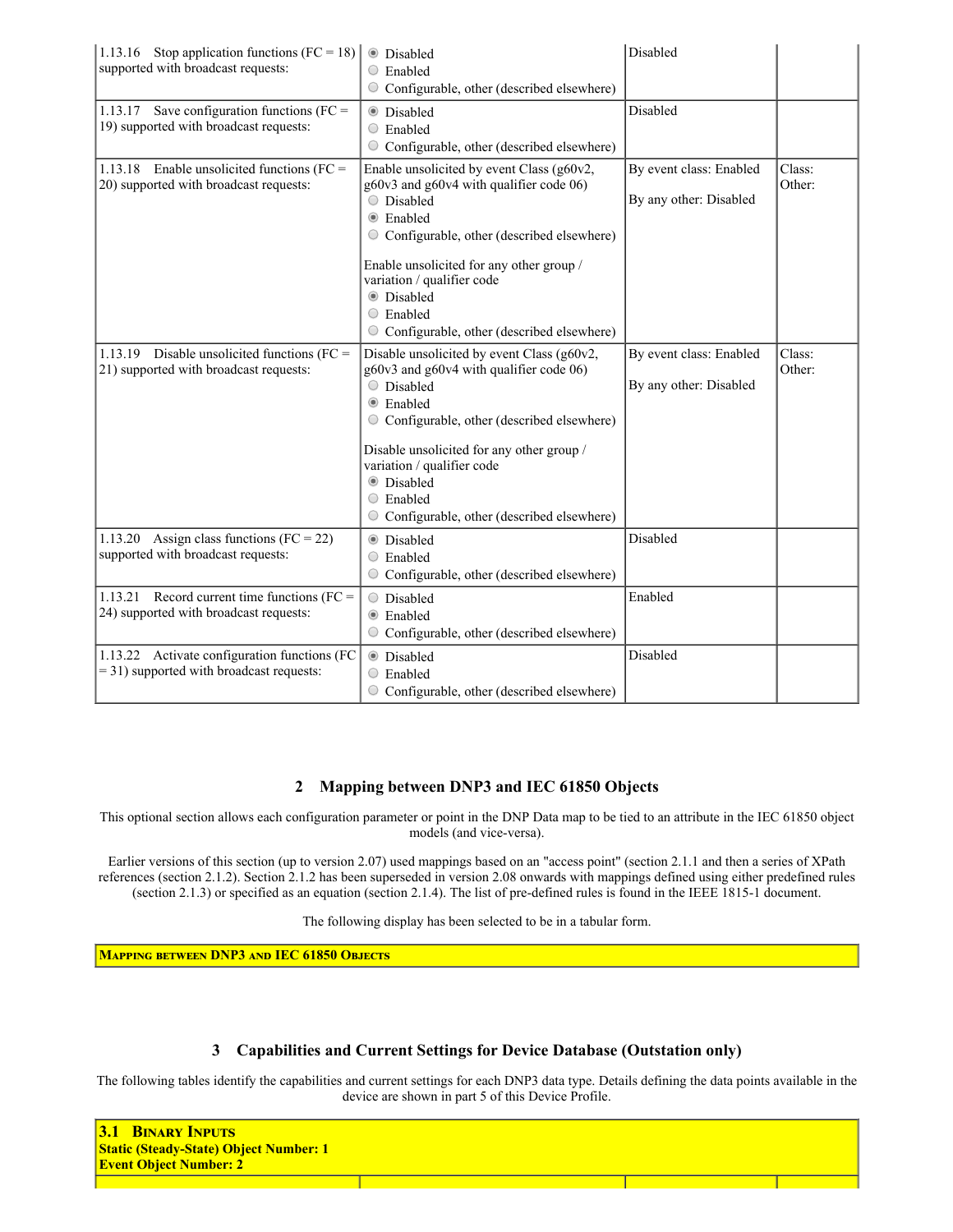|                                                                                                                                                                                                                                                                                       | <b>Capabilities</b><br>(leave tick-boxes blank if this data type is<br>not supported)                                                                                                                    | <b>Current Value</b>          | <b>If</b><br>configurable<br>list methods |
|---------------------------------------------------------------------------------------------------------------------------------------------------------------------------------------------------------------------------------------------------------------------------------------|----------------------------------------------------------------------------------------------------------------------------------------------------------------------------------------------------------|-------------------------------|-------------------------------------------|
| 3.1.1 Static Variation reported when<br>variation 0 requested or in response to Class<br>polls:                                                                                                                                                                                       | $\blacktriangleright$ Variation 1 - packed format<br>Variation 2 - with flag<br>$\Box$<br>Based on point index (add column to table<br>in part $5$ )                                                     | $_{\rm One}$                  |                                           |
| 3.1.2 Event Variation reported when<br>variation 0 requested or in response to Class<br>polls:<br>Note: The support for binary input events can<br>be determined remotely using protocol object<br>Group 0 Variation 237.                                                             | Variation 1 - without time<br>$\Box$<br>Variation 2 - with absolute time<br>$\Box$<br>$\triangleleft$ Variation 3 - with relative time<br>$\Box$ Based on point index (add column to table<br>in part 5) | Three                         |                                           |
| 3.1.3 Event reporting mode:<br>When responding with event data and more<br>than one event has occurred for a data point,<br>an Outstation may include all events or only<br>the most recent event.<br>"All events" must be checked to be compliant.                                   | Only most recent<br>$\triangle$ All events<br>Based on point index (add column to table<br>in part $5$ )                                                                                                 | All events                    |                                           |
| 3.1.4 Binary Inputs included in Class 0<br>response:                                                                                                                                                                                                                                  | $\triangle$ Always<br>$\Box$ Never<br>Only if point is assigned to a class<br>Based on point index (add column to table<br>in part 5)                                                                    | Always                        |                                           |
| 3.1.5 Binary Inputs Event Buffer<br>Organization:<br>When event buffers are allocated per object<br>group (see part 1.7.6), indicate the number of<br>events that can be buffered for Binary Inputs.<br>If event buffers are not allocated per object<br>group then set "Fixed at 0". | $\Box$ Fixed at<br>■ Configurable, range 1 to 65535<br>Configurable, selectable from<br>Configurable, other, describe                                                                                    | Number of events $=$<br>65535 |                                           |

#### 3.3 BINARY OUTPUT STATUS AND CONTROL RELAY OUTPUT BLOCK **Binary Output Status Object Number: 10 Binary Output Event Object Number: 11** CROB Object Number: 12 Binary Output Command Event Object Number: 13

|                                                                                                    | <b>Capabilities</b><br>(leave tick-boxes blank if this data type is<br>not supported)                                                              | <b>Current Value</b> | <b>If</b><br>configurable<br>list methods |
|----------------------------------------------------------------------------------------------------|----------------------------------------------------------------------------------------------------------------------------------------------------|----------------------|-------------------------------------------|
| Minimum pulse time allowed with<br>3.3.1<br>Trip, Close and Pulse On commands:                     | $\blacksquare$ Fixed at 100 ms (hardware may limit this<br>further)<br>Based on point index (add column to table<br>in part $5$ )                  | Fixed at 100 ms      |                                           |
| Maximum pulse time allowed with<br>3.3.2<br>Trip, Close and Pulse On commands:                     | Fixed at 610000 ms (hardware may limit<br>this further<br>$\Box$ Based on point index (add column to table<br>in part $5$ )                        | Fixed at 610000 ms   |                                           |
| Binary Output Status included in Class<br>3.3.3<br>0 response:                                     | ■ Always<br>$\Box$ Never<br>Only if point is assigned to a class<br>$\Box$ Based on point index (add column to table<br>in part $5$ )              | Always               |                                           |
| Reports Output Command Event<br>3.3.4<br>Objects:                                                  | $\triangle$ Never<br>Only upon a successful Control<br>$\Box$ Upon all control attempts                                                            | Never                |                                           |
| 3.3.5<br>Static Variation reported when<br>variation 0 requested or in response to Class<br>polls: | Variation 1 - packed format<br>$\blacksquare$ Variation 2 - output status with flags<br>Based on point index (add column to table<br>in part $5$ ) | Two                  |                                           |
| 3.3.6 Event Variation reported when<br>variation 0 requested or in response to Class<br>polls:     | $\triangle$ Variation 1 - status without time<br>Variation 2 - status with time<br>$\Box$                                                          | One                  |                                           |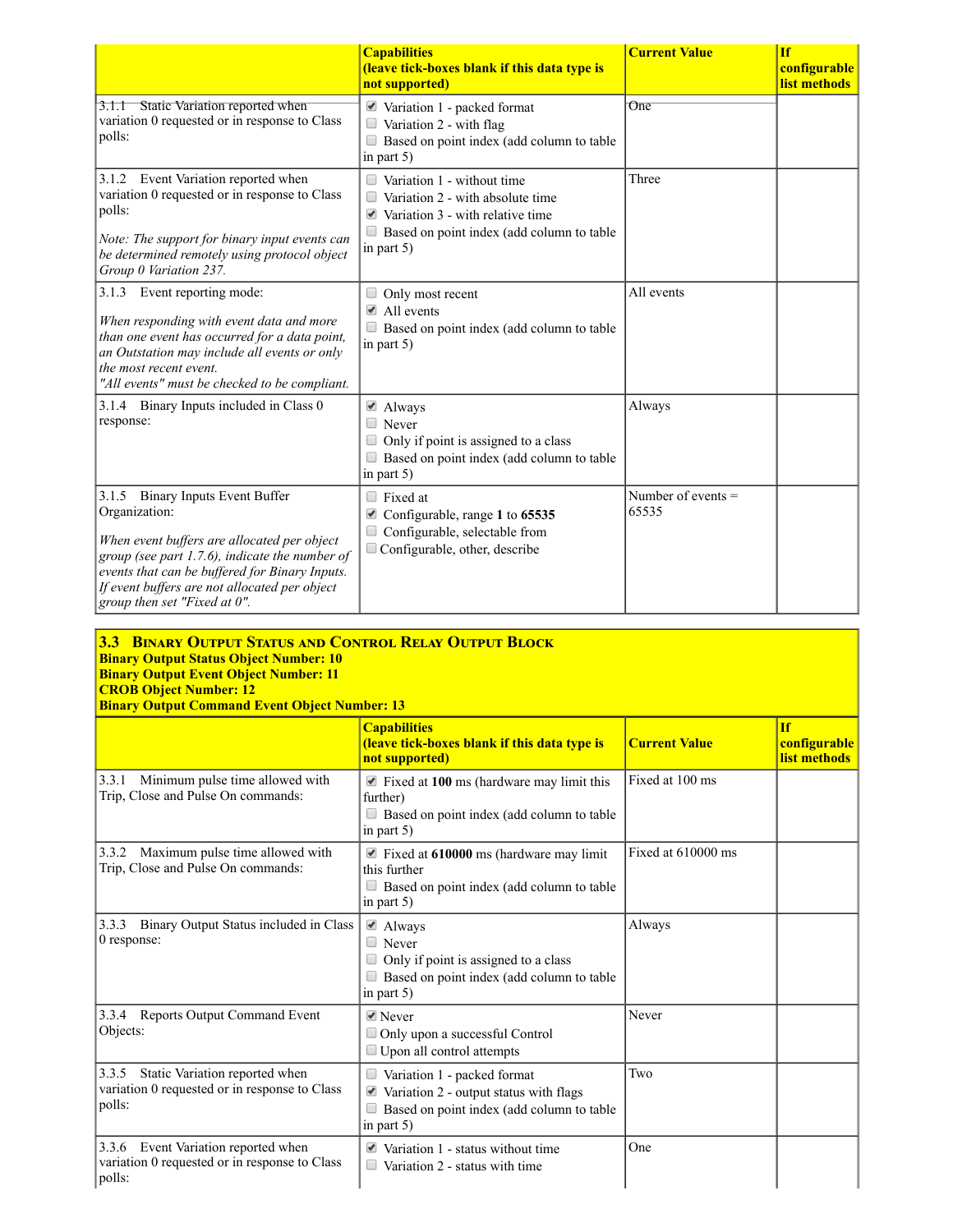| Note: The support for binary output events<br>can be determined remotely using protocol<br>object Group 0 Variation 222.                                                                                                                                                                                 | Based on point index (add column to table<br>in part $5$ )                                                                                                                                                                                                        |                        |
|----------------------------------------------------------------------------------------------------------------------------------------------------------------------------------------------------------------------------------------------------------------------------------------------------------|-------------------------------------------------------------------------------------------------------------------------------------------------------------------------------------------------------------------------------------------------------------------|------------------------|
| 3.3.7 Command Event Variation reported<br>when variation 0 requested or in response to<br>Class polls:                                                                                                                                                                                                   | $\blacktriangleright$ Variation 1 - command status without time<br>$\Box$<br>Variation 2 - command status with time<br>Based on point index (add column to table<br>in part 5)                                                                                    | One                    |
| 3.3.8 Event reporting mode:<br>When responding with event data and more<br>than one event has occurred for a data point,<br>an Outstation may include all events or only<br>the most recent event.                                                                                                       | Only most recent<br>$\triangle$ All events                                                                                                                                                                                                                        | All events             |
| 3.3.9 Command Event reporting mode:<br>When responding with event data and more<br>than one event has occurred for a data point,<br>an Outstation may include all events or only<br>the most recent event.                                                                                               | $\Box$ Only most recent<br>$\triangle$ All events                                                                                                                                                                                                                 | All events             |
| 3.3.10 Maximum Time between Select and<br>Operate:                                                                                                                                                                                                                                                       | $\Box$ Not Applicable<br>■ Fixed at 5seconds<br>$\Box$ Configurable, range to seconds<br>Configurable, selectable from seconds<br>$\Box$ Configurable, other, describe<br>$\Box$ Variable, explain $\Box$ Based on point index<br>(add column to table in part 5) | 5 seconds              |
| 3.3.11 Binary Outputs Event Buffer<br>Organization:<br>When event buffers are allocated per object<br>group (see part 1.7.6), indicate the number of<br>events that can be buffered for Binary<br>Outputs. If event buffers are not allocated per<br>object group then set "Fixed at 0".                 | $\triangle$ Fixed at 0<br>Configurable, range to<br>Configurable, selectable from<br>Configurable, other, describe                                                                                                                                                | Number of events = $0$ |
| 3.3.12 Binary Output Commands Event<br>Buffer Organization:<br>When event buffers are allocated per object<br>group (see part 1.7.6), indicate the number of<br>events that can be buffered for Binary Output<br>Commands. If event buffers are not allocated<br>per object group then set "Fixed at 0". | $\blacktriangleright$ Fixed at 0<br>Configurable, range to<br>Configurable, selectable from<br>$\Box$ Configurable, other, describe                                                                                                                               | Number of events $= 0$ |

| <b>3.4 COUNTERS / FROZEN COUNTERS</b><br><b>Counter Group Number: 20</b><br><b>Frozen Counter Group Number: 21</b><br><b>Counter Event Group Number: 22</b><br><b>Frozen Counter Event Group Number: 23</b>                     |                                                                                                                                                                                                                                |                      |                                           |
|---------------------------------------------------------------------------------------------------------------------------------------------------------------------------------------------------------------------------------|--------------------------------------------------------------------------------------------------------------------------------------------------------------------------------------------------------------------------------|----------------------|-------------------------------------------|
|                                                                                                                                                                                                                                 | <b>Capabilities</b><br><b>(leave tick-boxes blank if this data type is</b><br>not supported)                                                                                                                                   | <b>Current Value</b> | <b>If</b><br>configurable<br>list methods |
| 3.4.1<br>Static Counter Variation reported when<br>variation 0 requested or in response to Class<br>polls:                                                                                                                      | $\Box$<br>Variation 1 - 32-bit with flag<br>Variation 2 - 16-bit with flag<br>$\Box$<br>Variation 5 - 32-bit without flag<br>Variation 6 - 16-bit without flag<br>Based on point index (add column to table<br>in part $5$ )   | Five                 |                                           |
| Counter Event Variation reported when<br>3.4.2<br>variation 0 requested or in response to Class<br>polls:<br>Note: The support for counter events can be<br>determined remotely using protocol object<br>Group 0 Variation 227. | Variation 1 - 32-bit with flag<br>$\Box$<br>Variation 2 - 16-bit with flag<br>Variation 5 - 32-bit with flag and time<br>Variation 6 - 16-bit with flag and time<br>Based on point index (add column to table<br>in part $5$ ) | Five                 |                                           |
| Counters included in Class 0 response:<br>3.4.3                                                                                                                                                                                 | ■ Always<br>Never<br>Only if point is assigned to a class                                                                                                                                                                      | Always               |                                           |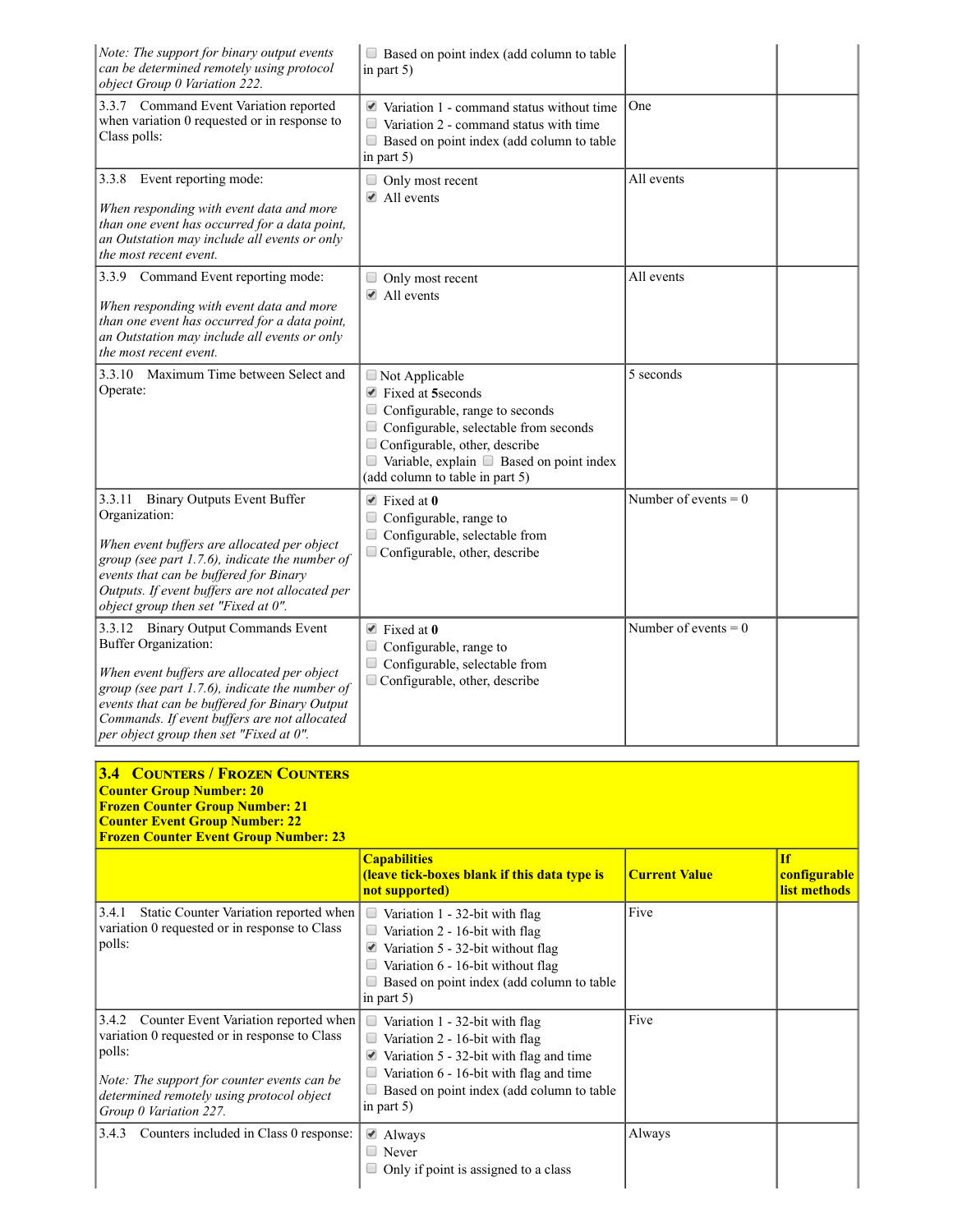|                                                                                                                                                                                                                                                                                                                                                                                                                                                                                                      | $\Box$ Based on point index (add column to table<br>in part $5$ )                                                                                                                                                                                                                                                                                           |                             |
|------------------------------------------------------------------------------------------------------------------------------------------------------------------------------------------------------------------------------------------------------------------------------------------------------------------------------------------------------------------------------------------------------------------------------------------------------------------------------------------------------|-------------------------------------------------------------------------------------------------------------------------------------------------------------------------------------------------------------------------------------------------------------------------------------------------------------------------------------------------------------|-----------------------------|
| Counter Event reporting mode:<br>3.4.4<br>When responding with event data and more<br>than one event has occurred for a data point,<br>an Outstation may include all events or only<br>the most recent event. Only the most recent<br>event is typically reported for Counters. When<br>reporting only the most recent event the<br>counter value returned in the response may be<br>either the value at the time that the event is<br>queued or it may be the value at the time of<br>the response. | $\Box$ A: Only most recent (value at time of<br>event)<br>B: Only most recent (value at time of<br>response)<br>$\triangle$ C: All events<br>$\Box$ Based on point index (add column to table<br>in part $5$ )                                                                                                                                              | All events                  |
| 3.4.5 Static Frozen Counter Variation<br>reported when variation 0 requested or in<br>response to Class polls:                                                                                                                                                                                                                                                                                                                                                                                       | $\Box$ Variation 1 - 32-bit with flag<br>$\Box$ Variation 2 - 16-bit with flag<br>$\Box$ Variation 5 - 32-bit with flag and time<br>$\Box$ Variation 6 - 16-bit with flag and time<br>$\blacksquare$ Variation 9 - 32-bit without flag<br>$\Box$ Variation 10 - 16-bit without flag<br>$\Box$<br>Based on point index (add column to table<br>in part $5$ ) | Nine                        |
| 3.4.6 Frozen Counter Event Variation<br>reported when variation 0 requested or in<br>response to Class polls:<br>Note: The support for frozen counter events<br>can be determined remotely using protocol<br>object Group 0 Variation 225.                                                                                                                                                                                                                                                           | $\blacksquare$ Variation 1 - 32-bit with flag<br>$\Box$ Variation 2 - 16-bit with flag<br>$\Box$ Variation 5 - 32-bit without flag<br>$\Box$ Variation 6 - 16-bit without flag<br>Based on point index (add column to table<br>in part $5$ )                                                                                                                | One                         |
| 3.4.7 Frozen Counters included in Class 0<br>response:                                                                                                                                                                                                                                                                                                                                                                                                                                               | $\triangle$ Always<br>$\Box$ Never<br>Only if point is assigned to a class<br>Based on point index (add column to table<br>in part $5$ )                                                                                                                                                                                                                    | Always                      |
| 3.4.8<br>Frozen Counter Event reporting mode:<br>When responding with event data and more<br>than one event has occurred for a data point,<br>an Outstation may include all events or only<br>the most recent event. All events are typically<br>reported for Frozen Counters                                                                                                                                                                                                                        | Only most recent frozen value<br>$\Box$<br>All frozen values<br>$\Box$ Based on point index (add column to table<br>in part 5)                                                                                                                                                                                                                              | All events                  |
| 3.4.9 Counters Roll Over at:                                                                                                                                                                                                                                                                                                                                                                                                                                                                         | $\Box$ 16 Bits (65,535)<br>$\Box$ 32 Bits (4,294,967,295)<br>$\Box$ Fixed at<br>Configurable, range to<br>Configurable, selectable from<br>$\triangle$ Configurable, other, describe 9999999 x<br>channel divisor<br>Based on point index (add column to table<br>in part $5$ )                                                                             |                             |
| Counters frozen by means of:<br>3.4.10                                                                                                                                                                                                                                                                                                                                                                                                                                                               | ■ Master Request<br>$\Box$ Freezes itself without concern for time of<br>day<br>$\Box$ Freezes itself and requires time of day<br>$\Box$ Other, explain:                                                                                                                                                                                                    | Master Request              |
| Counters Event Buffer Organization:<br>3.4.11<br>When event buffers are allocated per object<br>group (see part 1.7.6), indicate the number of<br>events that can be buffered for Counters. If<br>event buffers are not allocated per object<br>group then set "Fixed at 0".                                                                                                                                                                                                                         | $\Box$ Fixed at<br>■ Configurable, range 1 to 65535<br>$\Box$ Configurable, selectable from<br>Configurable, other, describe                                                                                                                                                                                                                                | Number of events =<br>65535 |
| 3.4.12 Frozen Counters Event Buffer<br>Organization:<br>When event buffers are allocated per object<br>group (see part 1.7.6), indicate the number of<br>events that can be buffered for Frozen                                                                                                                                                                                                                                                                                                      | $\blacktriangleright$ Fixed at 0<br>Configurable, range to<br>$\Box$ Configurable, selectable from<br>$\Box$ Configurable, other, describe                                                                                                                                                                                                                  | Number of events $= 0$      |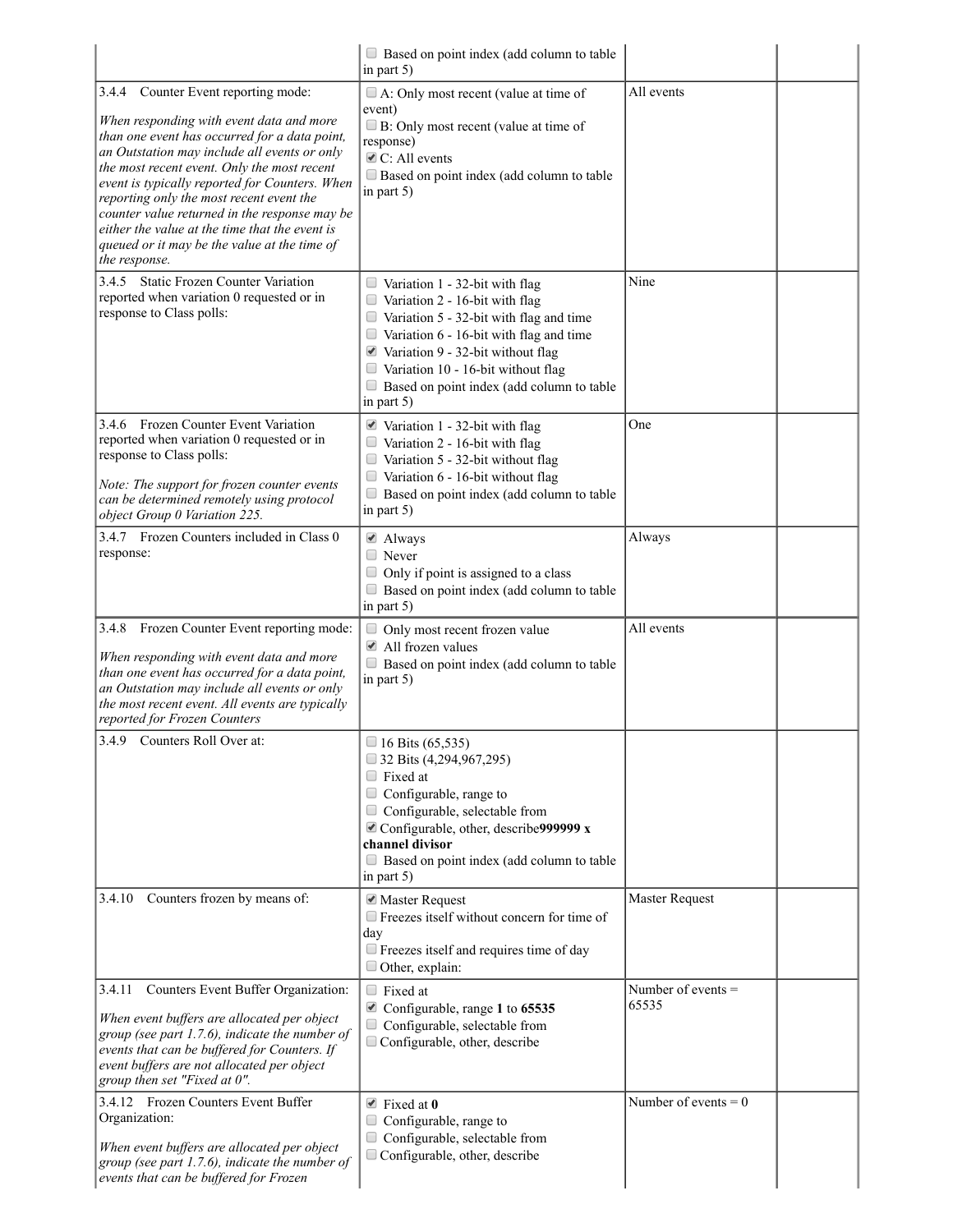| Counters. If event buffers are not allocated<br>per object group then set "Fixed at 0".                                                                                                                                                                                                                                                                                                                                                                                                          |                                                                                                                                                                                                                                                                                                                                                                                                                                                                                                                        |                      |                                           |
|--------------------------------------------------------------------------------------------------------------------------------------------------------------------------------------------------------------------------------------------------------------------------------------------------------------------------------------------------------------------------------------------------------------------------------------------------------------------------------------------------|------------------------------------------------------------------------------------------------------------------------------------------------------------------------------------------------------------------------------------------------------------------------------------------------------------------------------------------------------------------------------------------------------------------------------------------------------------------------------------------------------------------------|----------------------|-------------------------------------------|
| Reports counter events for change of<br>3.4.13<br>value:<br>Indicate if counter events are created when the<br>counter value changes.                                                                                                                                                                                                                                                                                                                                                            | ■ Yes for all counters<br>$\Box$ No for all counters<br>Based on point index (add column to table<br>in part $5$ )                                                                                                                                                                                                                                                                                                                                                                                                     | Yes                  |                                           |
| <b>3.5 ANALOG INPUTS</b><br><b>Static (Steady-State) Object Number: 30</b><br><b>Event Object Number: 32</b><br><b>Deadband Object Number: 34</b>                                                                                                                                                                                                                                                                                                                                                |                                                                                                                                                                                                                                                                                                                                                                                                                                                                                                                        |                      |                                           |
|                                                                                                                                                                                                                                                                                                                                                                                                                                                                                                  | <b>Capabilities</b><br>(leave tick-boxes blank if this data type is<br>not supported)                                                                                                                                                                                                                                                                                                                                                                                                                                  | <b>Current Value</b> | <b>If</b><br>configurable<br>list methods |
| Static Variation reported when<br>3.5.1<br>variation 0 requested or in response to Class<br>polls:                                                                                                                                                                                                                                                                                                                                                                                               | $\Box$ Variation 1 - 32-bit with flag<br>Variation 2 - 16-bit with flag<br>$\Box$ Variation 3 - 32-bit without flag<br>$\Box$ Variation 4 - 16-bit without flag<br>$\Box$ Variation 5 - single-precision floating point<br>with flag<br>$\blacktriangleright$ Variation 6 - double-precision floating<br>point with flag<br>Based on point index (add column to table<br>in part 5)                                                                                                                                    | <b>Six</b>           |                                           |
| 3.5.2 Event Variation reported when<br>variation 0 requested or in response to Class<br>polls:<br>Note: The support for analog input events can<br>be determined remotely using protocol object<br>Group 0 Variation 231.                                                                                                                                                                                                                                                                        | $\Box$ Variation 1 - 32-bit without time<br>Variation 2 - 16-bit without time<br>$\Box$ Variation 3 - 32-bit with time<br>Variation 4 - 16-bit with time<br>$\Box$ Variation 5 - single-precision floating point<br>w/o time<br>$\Box$ Variation 6 - double-precision floating<br>point w/o time<br>$\Box$ Variation 7 - single-precision floating point<br>with time<br>$\blacktriangleright$ Variation 8 - double-precision floating<br>point with time<br>Based on point index (add column to table<br>in part $5)$ | Eight                |                                           |
| 3.5.3<br>Event reporting mode:<br>When responding with event data and more<br>than one event has occurred for a data point,<br>an Outstation may include all events or only<br>the most recent event. Only the most recent<br>event is typically reported for Analog Inputs.<br>When reporting only the most recent event the<br>analog value returned in the response may be<br>either the value at the time that the event is<br>queued or it may be the value at the time of the<br>response. | $\Box$ A: Only most recent (value at time of<br>event)<br>B: Only most recent (value at time of<br>response)<br>$\triangle$ C: All events<br>Based on point index (add column to table<br>in part 5)                                                                                                                                                                                                                                                                                                                   | All events           |                                           |
| 3.5.4<br>Analog Inputs included in Class 0<br>response:                                                                                                                                                                                                                                                                                                                                                                                                                                          | ■ Always<br>$\Box$ Never<br>$\Box$ Only if point is assigned to a class<br>Based on point index (add column to table<br>in part 5)                                                                                                                                                                                                                                                                                                                                                                                     | Always               |                                           |
| How Deadbands are set:<br>3.5.5                                                                                                                                                                                                                                                                                                                                                                                                                                                                  | A. Global Fixed<br>B. Configurable through DNP<br>C. Configurable via other means<br>D. Other, explain:<br>Based on point index - column in part 5<br>specifies which of the options applies, B, C, or<br>D                                                                                                                                                                                                                                                                                                            | $\mathbf{A}$         |                                           |
| Analog Deadband Algorithm:<br>3.5.6<br>just compares the difference<br>simple-                                                                                                                                                                                                                                                                                                                                                                                                                   | $\triangle$ Simple<br>$\Box$ Integrating<br>Other, explain:                                                                                                                                                                                                                                                                                                                                                                                                                                                            | Simple               |                                           |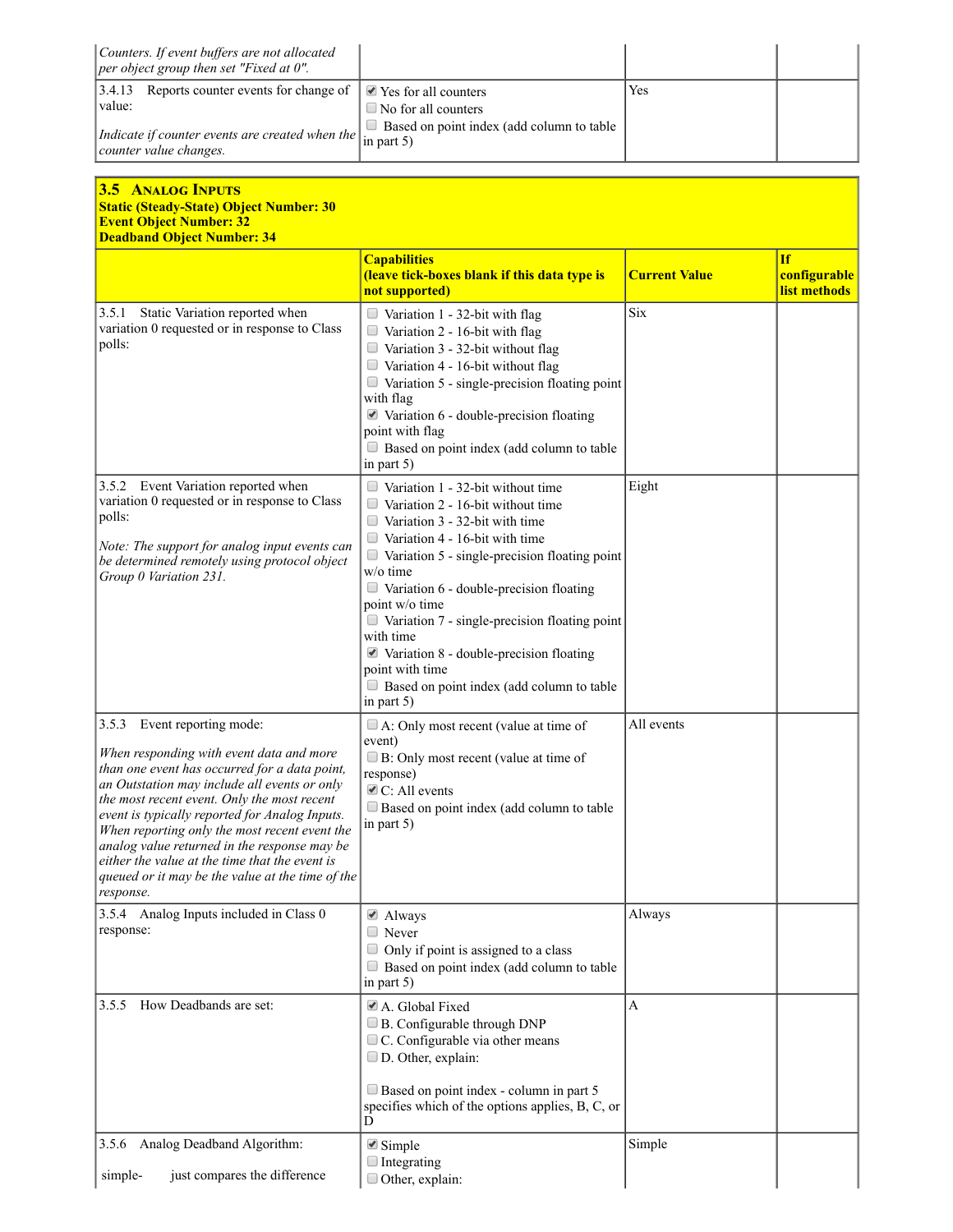| from the previous reported value<br>integrating- keeps track of the accumulated<br>change<br>indicating another algorithm<br>other-                                                                                                                                                                  | $\Box$ Based on point index (add column to table<br>in part $5$ )                                                                                                                                                                                                                                                                                                                                                                                                                                                                   |                               |
|------------------------------------------------------------------------------------------------------------------------------------------------------------------------------------------------------------------------------------------------------------------------------------------------------|-------------------------------------------------------------------------------------------------------------------------------------------------------------------------------------------------------------------------------------------------------------------------------------------------------------------------------------------------------------------------------------------------------------------------------------------------------------------------------------------------------------------------------------|-------------------------------|
| Static Frozen Analog Input Variation<br>3.5.7<br>reported when variation 0 requested or in<br>response to Class polls:                                                                                                                                                                               | $\Box$ Variation 1 - 32-bit with flag<br>$\Box$ Variation 2 - 16-bit with flag<br>Variation 3 - 32-bit with time-of-freeze<br>Variation 4 - 16-bit with time-of-freeze<br>$\Box$ Variation 5 - 32-bit without flag<br>$\Box$ Variation 6 - 16-bit without flag<br>Variation 7 - single-precision floating point<br>$\Box$<br>with flag<br>■ Variation 8 - double-precision floating<br>point with flag<br>Based on point index (add column to table<br>in part 5)                                                                   | Eight                         |
| 3.5.8 Frozen Analog Input Event Variation<br>reported when variation 0 requested or in<br>response to Class polls:<br>Note: The support for frozen analog input<br>events can be determined remotely using<br>protocol object Group 0 Variation 230.                                                 | $\Box$ Variation 1 - 32-bit without time<br>Variation 2 - 16-bit without time<br>$\Box$ Variation 3 - 32-bit with time<br>Variation 4 - 16-bit with time<br>Variation 5 - single-precision floating point<br>$\Box$<br>w/o time<br>$\blacktriangleright$ Variation 6 - double-precision floating<br>point w/o time<br>Variation 7 - single-precision floating point<br>$\Box$<br>with time<br>$\Box$ Variation 8 - double-precision floating<br>point with time<br>$\Box$ Based on point index (add column to table<br>in part $5)$ | <b>Six</b>                    |
| 3.5.9 Frozen Analog Inputs included in<br>Class 0 response:                                                                                                                                                                                                                                          | $\Box$ Always<br>$\blacktriangleright$ Never<br>Only if point is assigned to a class<br>$\Box$ Based on point index (add column to table<br>in part 5)                                                                                                                                                                                                                                                                                                                                                                              | Never                         |
| 3.5.10<br>Frozen Analog Input Event reporting<br>mode:<br>When responding with event data and more<br>than one event has occurred for a data point,<br>an Outstation may include all events or only<br>the most recent event. All events are typically<br>reported for Frozen Analog Inputs.         | Only most recent frozen value<br>$\Box$<br>$\blacksquare$ All frozen values<br>Based on point index (add column to table<br>in part $5$ )                                                                                                                                                                                                                                                                                                                                                                                           | All events                    |
| 3.5.11 Analog Inputs Event Buffer<br>Organization:<br>When event buffers are allocated per object<br>group (see part $1.7.6$ ), indicate the number of<br>events that can be buffered for Analog Inputs.<br>If event buffers are not allocated per object<br>group then set "Fixed at 0".            | $\Box$ Fixed at<br>Configurable, range 1 to 65535<br>Configurable, selectable from<br>$\Box$ Configurable, other, describe                                                                                                                                                                                                                                                                                                                                                                                                          | Number of events $=$<br>65535 |
| 3.5.12 Frozen Analog Inputs Event Buffer<br>Organization:<br>When event buffers are allocated per object<br>group (see part 1.7.6), indicate the number of<br>events that can be buffered for Frozen Analog<br>Inputs. If event buffers are not allocated per<br>object group then set "Fixed at 0". | $\blacktriangleright$ Fixed at 0<br>Configurable, range to<br>$\Box$<br>Configurable, selectable from<br>Configurable, other, describe                                                                                                                                                                                                                                                                                                                                                                                              | Number of events = $0$        |

| <b>3.7 FILE CONTROL</b><br><b>Object Number: 70</b> |                     |               |              |
|-----------------------------------------------------|---------------------|---------------|--------------|
|                                                     | <b>Capabilities</b> | Current Value | configurable |
| [3.7.1 File Transfer Supported:                     | $\vee$ Yes          | Yes           |              |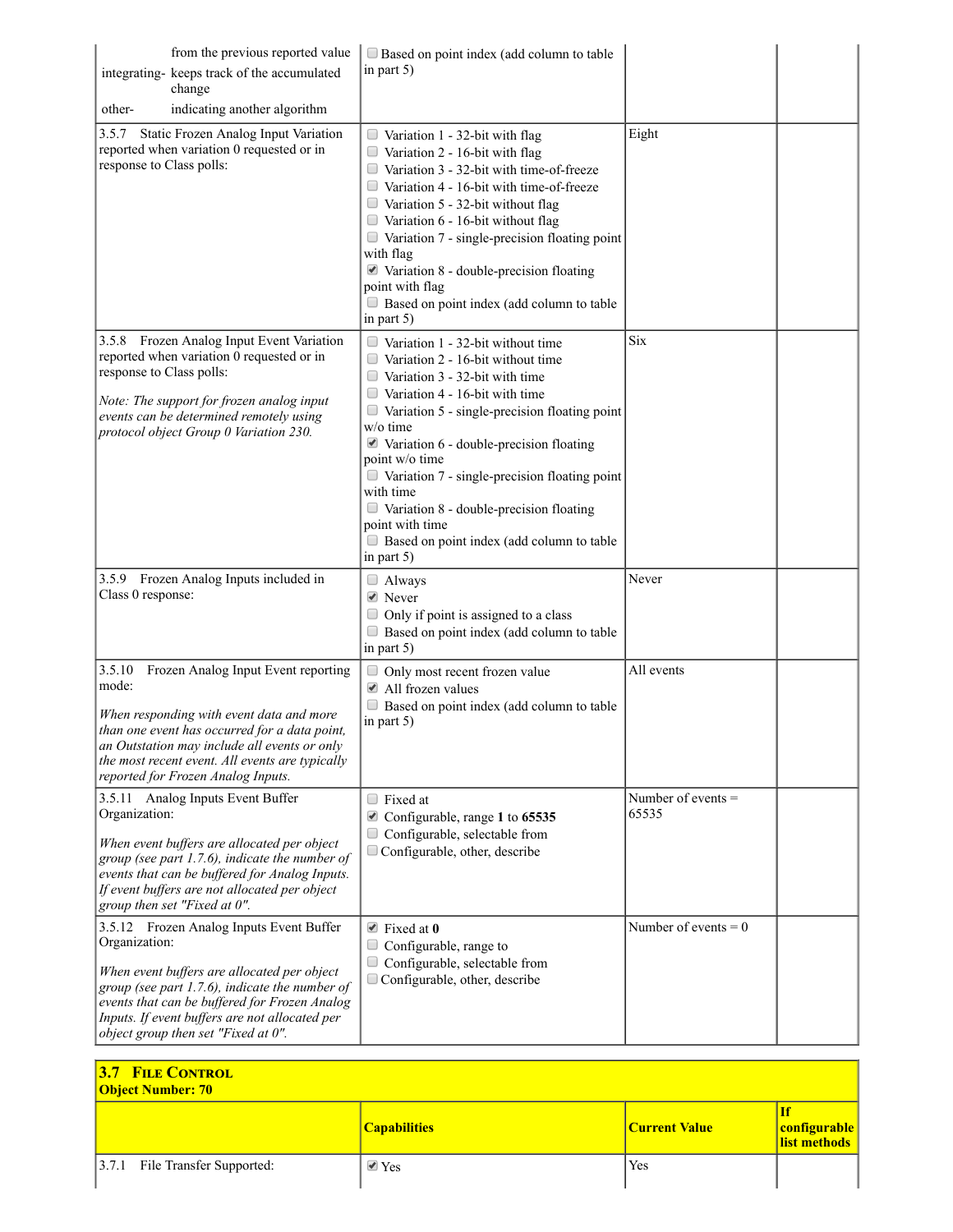|                                                                                                                                                                                                                         | $\Box$ No (set 3.7.6 to "Fixed at 0" and do not<br>complete other entries in section 3.7)                                                                                                                                                                                                          |                                                                                                                                               |
|-------------------------------------------------------------------------------------------------------------------------------------------------------------------------------------------------------------------------|----------------------------------------------------------------------------------------------------------------------------------------------------------------------------------------------------------------------------------------------------------------------------------------------------|-----------------------------------------------------------------------------------------------------------------------------------------------|
| File Authentication:<br>3.7.2<br>Indicates whether a valid authentication key<br>must be obtained prior to open and delete<br>requests.                                                                                 | $\triangle$ Always<br>Sometimes, explain<br>$\Box$ Never                                                                                                                                                                                                                                           | Always                                                                                                                                        |
| File Append Mode:<br>3.7.3<br>Indicates if a file can be opened and appended<br>to versus just overwritten.                                                                                                             | $\Box$ Always<br>$\Box$ Sometimes, explain<br>$\blacksquare$ Never                                                                                                                                                                                                                                 | Never                                                                                                                                         |
| 3.7.4 Permissions Support:<br>Indicates the device is capable of using the<br>indicated permissions.                                                                                                                    | ■ Owner Read Allowed: 0x0100<br>■ Owner Write Allowed: 0x0080<br>■ Owner Execute Allowed: 0x0040<br>Group Read Allowed: 0x0020<br>Group Write Allowed: 0x0010<br>Group Execute Allowed: 0x0008<br>■ World Read Allowed: 0x0004<br>■ World Write Allowed: 0x0002<br>World Execute Allowed: $0x0001$ | Owner Read<br>Owner Write<br><b>Owner Execute</b><br>Group Read<br>Group Write<br>Group Execute<br>World Read<br>World Write<br>World Execute |
| Multiple Blocks in a Fragment:<br>3.7.5<br>File data is transferred in a series of blocks of<br>a maximum specified size. This indicates<br>whether only a single block or multiple blocks<br>will be sent in fragment. | $\Box$ Yes<br>$\sqrt{2}$ No                                                                                                                                                                                                                                                                        | No                                                                                                                                            |
| 3.7.6 Max number of Files Open at one time:                                                                                                                                                                             | $\triangle$ Fixed at 1<br>Configurable, range to<br>Configurable, selectable from<br>Configurable, other, describe                                                                                                                                                                                 |                                                                                                                                               |

| <b>3.10 DATA SET PROTOTYPE</b><br><b>Object Number: 85</b><br><b>Variation Number: 1</b> |                     |               |                                    |
|------------------------------------------------------------------------------------------|---------------------|---------------|------------------------------------|
|                                                                                          | <b>Capabilities</b> | Current Value | Ιf<br>configurable<br>list methods |

This version of the Device Profile has no requirement for describing Data Set Prototype capabilities and current settings. This page is intentionally left blank, existing as placeholder for future use.

| <b>3.11 DATA SET DESCRIPTOR CONTENTS AND CHARACTERISTICS</b> |
|--------------------------------------------------------------|
| <b>Object Number: 86</b>                                     |
| <b>Variation Numbers: 1 and 2</b>                            |
|                                                              |

This version of the Device Profile has no requirement for describing Data Set Descriptor capabilities and current settings. This page is intentionally left blank, existing as placeholder for future use.

## 4 Implementation Table

The following implementation table identifies which object groups and variations, function codes and qualifiers the device supports in both requests and responses. The *Request* columns identify all requests that may be sent by a Master, or all requests that must be parsed by an Outstation. The *Response* columns identify all responses that must be parsed by a Master, or all responses that may be sent by an Outstation.

|                           |               | <b>DNP OBJECT GROUP &amp; VARIATION</b>                       |                         | <b>REQUEST</b><br><b>Master may issue</b><br><b>Outstation must parse</b> | <b>RESPONSE</b><br>Master must parse<br><b>Outstation may issue</b> |                                            |  |
|---------------------------|---------------|---------------------------------------------------------------|-------------------------|---------------------------------------------------------------------------|---------------------------------------------------------------------|--------------------------------------------|--|
| Object<br>Group<br>Number | <b>Number</b> | $\sim$  Variation  Description                                | Function<br>Codes (dec) | <b>Oualifier</b><br>Codes (hex)                                           | Function<br>Codes (dec)                                             | <b>Oualifier</b><br>Codes (hex)            |  |
| 0                         | 242           | Device Attributes - Device manufacturer's<br>software version | $1$ (read)              | $100$ (start-stop),<br>$ 01$ (start-stop),                                | 129 (Response)                                                      | $[00$ (start-stop),<br>$ 01$ (start-stop), |  |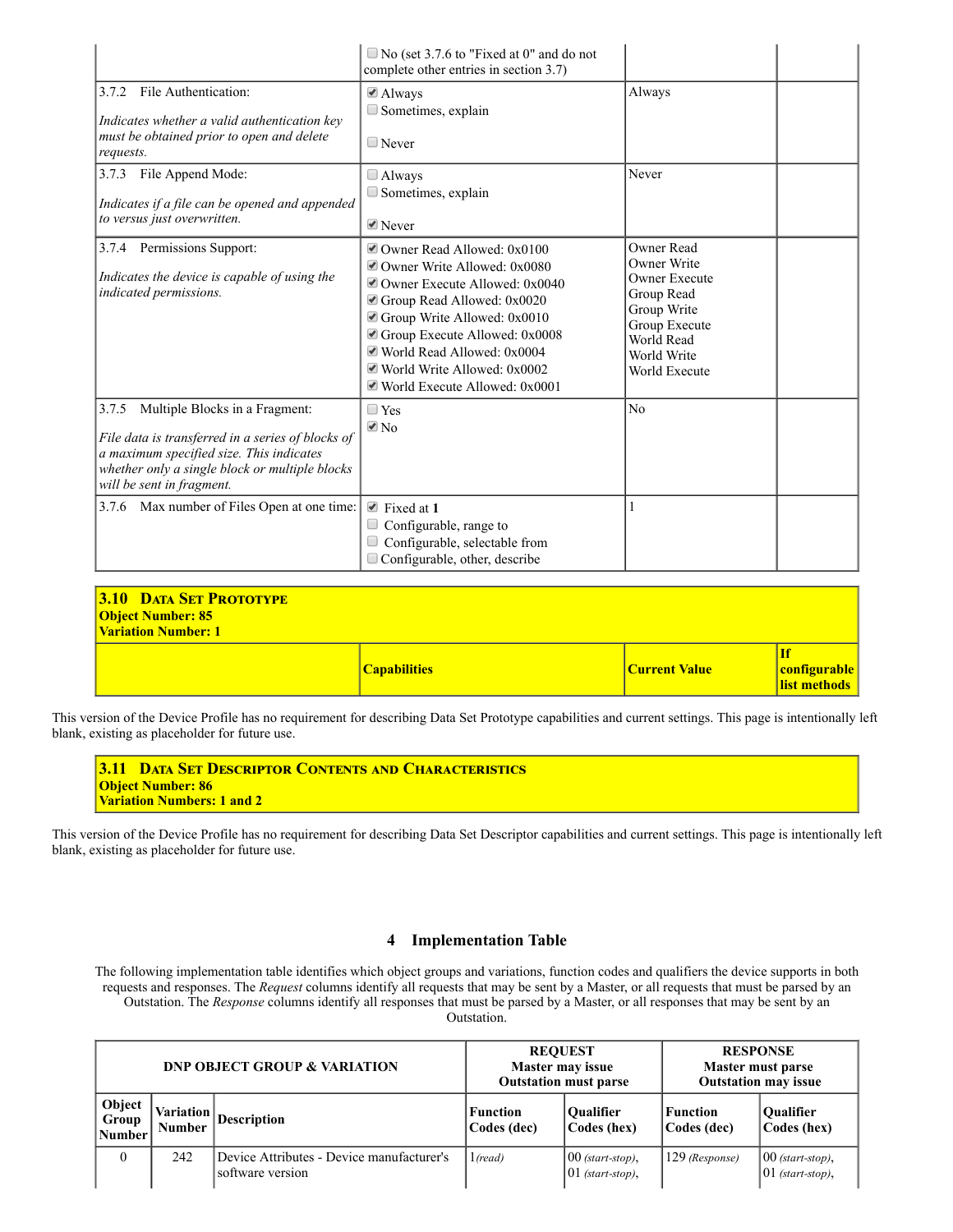|              |     |                                                                     |                  | 06 (no range, or<br>all),<br>07,<br>08 (limited qty),<br>17,<br>27,<br>28 (index)                                           |                | $17$ (index),<br>$28$ (index)                                           |
|--------------|-----|---------------------------------------------------------------------|------------------|-----------------------------------------------------------------------------------------------------------------------------|----------------|-------------------------------------------------------------------------|
| $\mathbf{0}$ | 243 | Device Attributes - Device manufacturer's<br>hardware version       | 1 (read)         | 00 (start-stop),<br>$01$ (start-stop),<br>06 (no range, or<br>all),<br>07,<br>08 (limited qty),<br>17,<br>27,<br>28 (index) | 129 (Response) | 00 (start-stop),<br>$01$ (start-stop),<br>$17$ (index),<br>28 (index)   |
| $\mathbf{0}$ | 245 | Device Attributes - User-assigned location<br>name                  | 1 (read)         | 00 (start-stop),<br>$01$ (start-stop),<br>06 (no range, or<br>all),<br>07,<br>08 (limited qty),<br>17,<br>27,<br>28 (index) | 129 (Response) | 00 (start-stop),<br>$01$ (start-stop),<br>$17$ (index),<br>$28$ (index) |
| $\mathbf{0}$ | 245 | Device Attributes - User-assigned location<br>name                  | 2(write)         | 00 (start-stop),<br>$01$ (start-stop)                                                                                       |                |                                                                         |
| $\mathbf{0}$ | 246 | Device Attributes - User assigned ID<br>code/number                 | 1 (read)         | 00 (start-stop),<br>01 (start-stop),<br>06 (no range, or<br>all),<br>07,<br>08 (limited qty),<br>17,<br>27,<br>$28$ (index) | 129 (Response) | $00$ (start-stop),<br>$01$ (start-stop),<br>$17$ (index),<br>28 (index) |
| $\mathbf{0}$ | 246 | Device Attributes - User assigned ID<br>code/number                 | 2(write)         | 00 (start-stop),<br>01 (start-stop)                                                                                         |                |                                                                         |
| $\mathbf{0}$ | 248 | Device Attributes - Device serial number                            | 1 (read)         | 00 (start-stop),<br>$01$ (start-stop),<br>06 (no range, or<br>all),<br>07,<br>08 (limited qty),<br>17,<br>27,<br>28 (index) | 129 (Response) | 00 (start-stop),<br>$01$ (start-stop),<br>$17$ (index),<br>$28$ (index) |
| $\mathbf{0}$ | 250 | Device Attributes - Device manufacturer's<br>product name and model | 1( <i>read</i> ) | 00 (start-stop),<br>$01$ (start-stop),<br>06 (no range, or<br>all),<br>07,<br>08 (limited qty),<br>17,<br>27,<br>28 (index) | 129 (Response) | 00 (start-stop),<br>$01$ (start-stop),<br>$17$ (index),<br>28 (index)   |
| $\mathbf{0}$ | 252 | Device Attributes - Device manufacturer's<br>name                   | 1 (read)         | 00 (start-stop),<br>$01$ (start-stop),<br>06 (no range, or<br>all),<br>07,<br>08 (limited qty),<br>17,<br>27,<br>28 (index) | 129 (Response) | $00$ (start-stop),<br>$01$ (start-stop),<br>$17$ (index),<br>28 (index) |
| $\mathbf{0}$ | 254 | Device Attributes - Non-specific all<br>attributes request          | 1 (read)         | 00 (start-stop),<br>$01$ (start-stop),<br>06 (no range, or<br>all),<br>07,                                                  |                |                                                                         |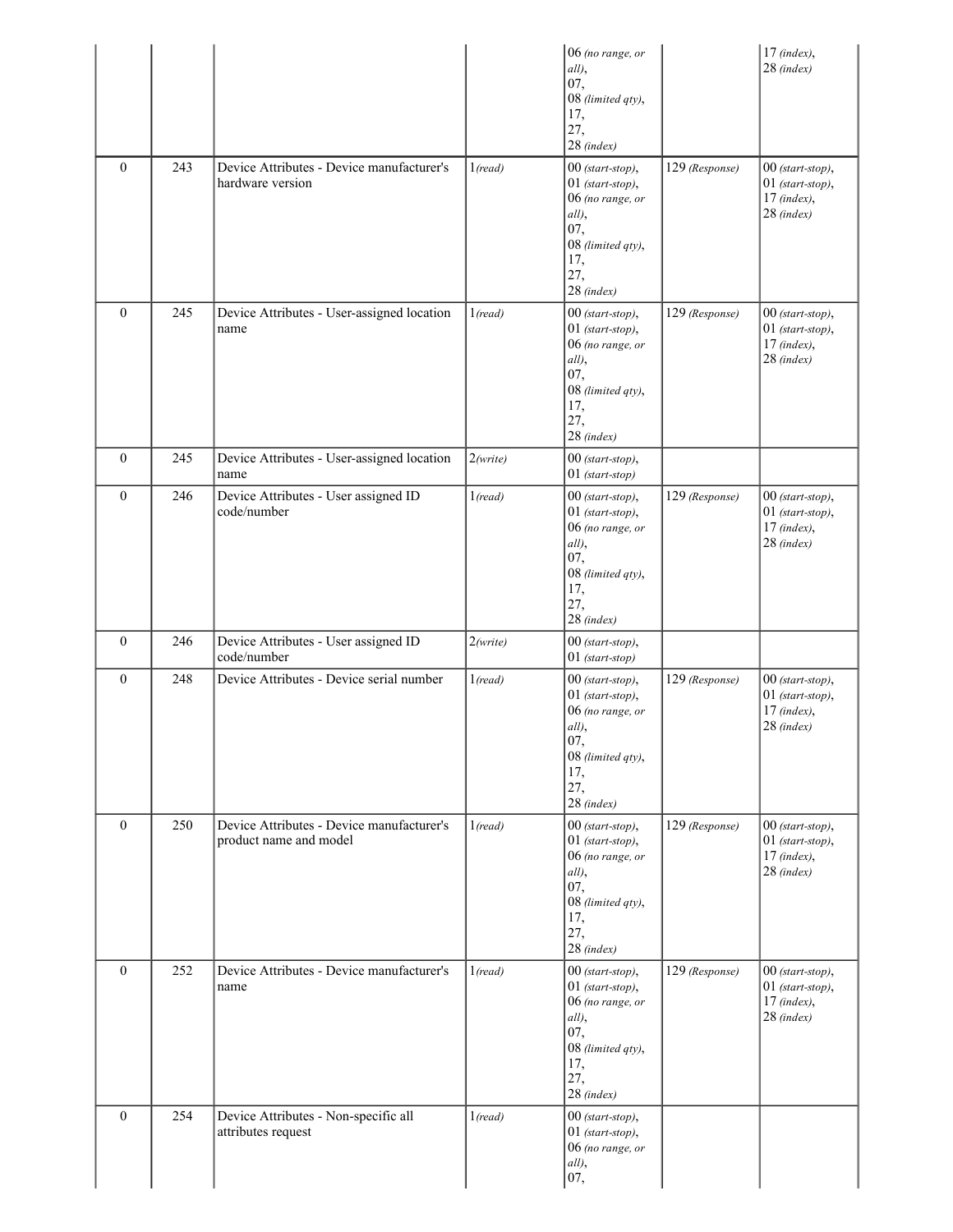|                |                  |                                                     |                  | 08 (limited qty),<br>17,<br>27,<br>28 (index)                                                                                 |                    |                                                              |
|----------------|------------------|-----------------------------------------------------|------------------|-------------------------------------------------------------------------------------------------------------------------------|--------------------|--------------------------------------------------------------|
| $\mathbf{0}$   | 255              | Device Attributes - List of attribute<br>variations | 1 (read)         | 00 (start-stop),<br>$01$ (start-stop),<br>06 (no range, or<br>all),<br>07,<br>08 (limited qty),<br>17,<br>27,<br>$28$ (index) | 129 (Response)     | $00$ (start-stop),<br>$01$ (start-stop),<br>5B (free format) |
| $\mathbf{1}$   | $\boldsymbol{0}$ | Binary Input - any variation                        | 1 (read)         | 00, 01 (start-<br>stop),<br>06 (no range, or<br>all),<br>07, 08 (limited<br>qty),<br>17, 27,<br>28 (index)                    |                    |                                                              |
| $\mathbf{1}$   | $\mathbf{1}$     | Binary Input - Single-bit packed                    | 1 (read)         | 00, 01 (start-<br>stop),<br>06 (no range, or<br>all),<br>$07,08$ (limited<br>qty),<br>17, 27,<br>28 (index)                   | 129 (Response)     | 00, 01 (start-<br>stop),<br>17, 28 (index)                   |
| $\mathbf{1}$   | $\overline{2}$   | Binary Input - Single-bit with flag                 | 1 (read)         | 00, 01 (start-<br>stop),<br>06 (no range, or<br>all),<br>$07,08$ (limited<br>qty),<br>17, 27,<br>28 (index)                   | 129 (Response)     | 00, 01 (start-<br>stop),<br>17, 28 (index)                   |
| $\overline{c}$ | $\mathbf{0}$     | Binary Input Change Event - any variation           | 1( <i>read</i> ) | 06 (no range, or<br>all),<br>07, 08 (limited<br>qty)                                                                          |                    |                                                              |
| $\overline{2}$ | $\mathbf{1}$     | Binary Input Change Event - without time            | 1 (read)         | 06 (no range, or<br>all),<br>07, 08 (limited<br>qty)                                                                          | 129 (Response)     | 17, 28 (index)                                               |
| $\overline{c}$ | $\mathbf{1}$     | Binary Input Change Event - without time            |                  |                                                                                                                               | 130 (Unsol. Resp.) | 17, 28 (index)                                               |
| $\overline{2}$ | $\overline{2}$   | Binary Input Change Event - with absolute<br>time   | 1( <i>read</i> ) | 06 (no range, or<br>all),<br>$07,08$ (limited<br>qty)                                                                         | 129 (Response)     | 17, 28 (index)                                               |
| $\overline{c}$ | $\overline{2}$   | Binary Input Change Event - with absolute<br>time   |                  |                                                                                                                               | 130 (Unsol. Resp.) | 17, 28 (index)                                               |
| 2              | $\mathfrak{Z}$   | Binary Input Change Event - with relative<br>time   | 1( <i>read</i> ) | 06 (no range, or<br>all),<br>$07,08$ (limited<br>$qty)$                                                                       | 129 (Response)     | 17, 28 (index)                                               |
| $\overline{c}$ | 3                | Binary Input Change Event - with relative<br>time   |                  |                                                                                                                               | 130 (Unsol. Resp.) | 17, 28 (index)                                               |
| 10             | $\boldsymbol{0}$ | Binary Output - any variation                       | 1 (read)         | 00, 01 (start-<br>stop),<br>06 (no range, or<br>all),<br>$07,08$ (limited<br>qty),<br>17, 28 (index)                          |                    |                                                              |
| 10             | $\mathbf{1}$     | Binary Output - packed format                       | 1 (read)         | 00, 01 (start-<br>stop),<br>06 (no range, or                                                                                  | 129 (Response)     | 00, 01 (start-<br>stop),<br>17, 28 (index)                   |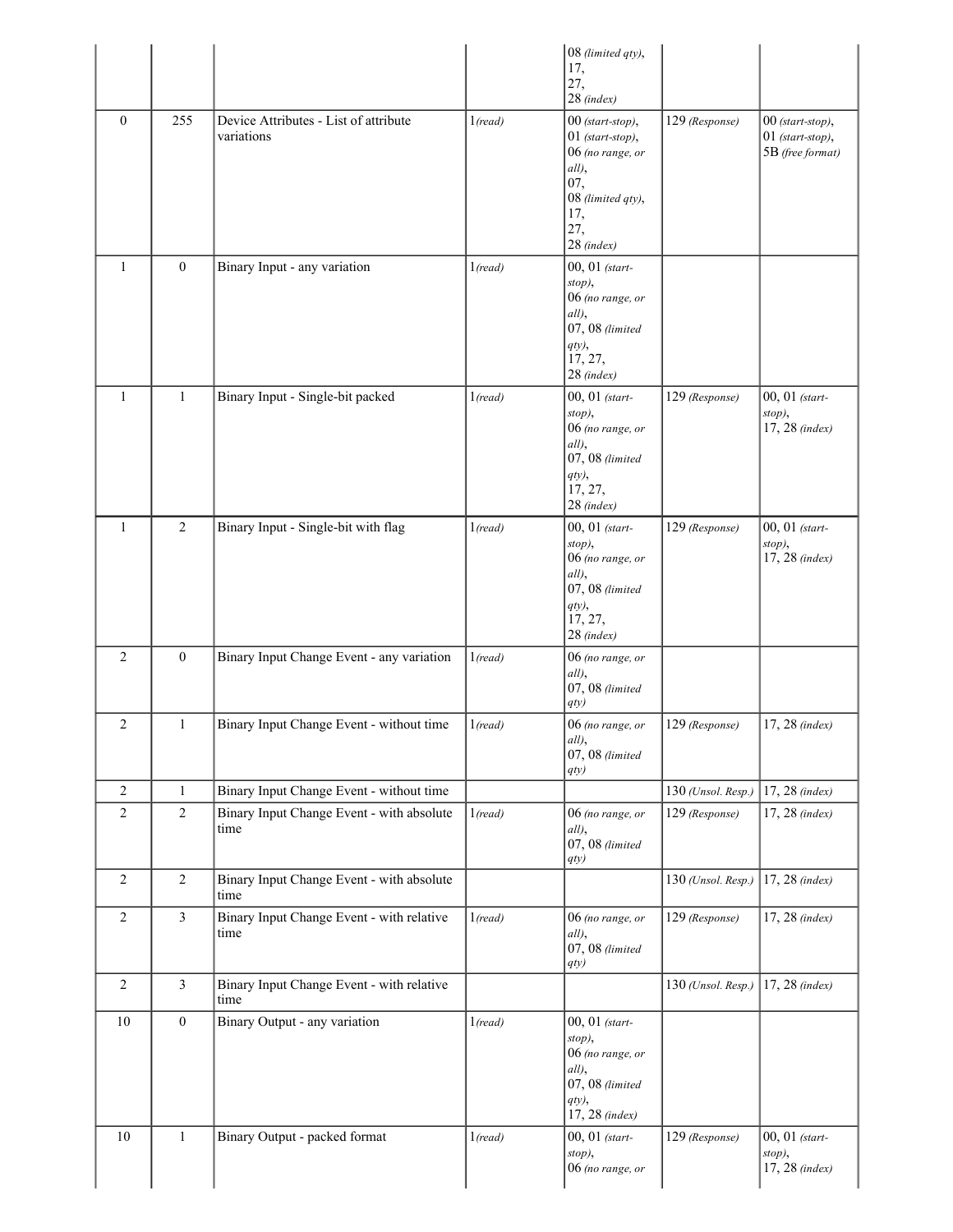|          |                   |                                                                                   |                             | all),<br>07, 08 (limited<br>qty),                                                                                               |                |                                              |
|----------|-------------------|-----------------------------------------------------------------------------------|-----------------------------|---------------------------------------------------------------------------------------------------------------------------------|----------------|----------------------------------------------|
|          |                   |                                                                                   |                             | 17, 28 (index)                                                                                                                  |                |                                              |
| 10<br>10 | $\mathbf{1}$<br>2 | Binary Output - packed format<br>Continuous Control - output status with<br>flags | 2(write)<br>1 (read)        | $00, 01$ (start-stop)<br>00, 01 (start-<br>stop),<br>06 (no range, or<br>all),<br>07, 08 (limited<br>$qty$ ),<br>17, 28 (index) | 129 (Response) | 00, 01 (start-<br>stop),<br>17, 28 (index)   |
| 12       | $\mathbf{1}$      | Binary Output Command (CROB) - control<br>relay output block                      | $3$ (select)                | 17, 27,<br>28 (index)                                                                                                           | 129 (Response) | echo of request                              |
| 12       | $\mathbf{1}$      | Binary Output Command (CROB) - control<br>relay output block                      | 4(operate)                  | 17, 27,<br>28 (index)                                                                                                           | 129 (Response) | echo of request                              |
| 12       | $\mathbf{1}$      | Binary Output Command (CROB) - control<br>relay output block                      | 5(direct op.)               | 17, 27,<br>28 (index)                                                                                                           | 129 (Response) | echo of request                              |
| 12       | $\mathbf{1}$      | Binary Output Command (CROB) - control<br>relay output block                      | 6(direct op, no ack)        | 17, 27,<br>$28$ (index)                                                                                                         | 129 (Response) | echo of request                              |
| 20       | $\mathbf{0}$      | Counter - any variation                                                           | 1( <i>read</i> )            | 00, 01 (start-<br>stop),<br>06 (no range, or<br>all),<br>07, 08 (limited<br>$qty$ ,<br>17, 27,<br>$28$ (index)                  |                |                                              |
| 20       | $\mathbf{0}$      | Counter - any variation                                                           | 7(freeze)                   | 00, 01 (start-<br>stop),<br>06 (no range, or<br>all),<br>07, 08 (limited<br>qty)                                                |                |                                              |
| 20       | $\mathbf{0}$      | Counter - any variation                                                           | 8(freeze, no ack)           | 00, 01 (start-<br>stop),<br>06 (no range, or<br>all),<br>07, 08 (limited<br>qty)                                                |                |                                              |
| 20       | $\mathbf{0}$      | Counter - any variation                                                           | $9$ (freeze & clear)        | $ 00, 01$ (start-<br>stop),<br>06 (no range, or<br>all),<br>$07,08$ (limited<br>qty)                                            |                |                                              |
| 20       | $\boldsymbol{0}$  | Counter - any variation                                                           | $10$ (frz & clr, no<br>ack) | 00, 01 (start-<br>stop),<br>06 (no range, or<br>all),<br>07, 08 (limited<br>qty)                                                |                |                                              |
| 20       | $\mathbf{1}$      | Counter - 32-bit with flag                                                        | 1( <i>read</i> )            | 00, 01 (start-<br>stop),<br>06 (no range, or<br>all),<br>07, 08 (limited<br>$qty$ ,<br>17, 27,<br>28 (index)                    | 129 (Response) | 00, 01 (start-<br>stop),<br>$17, 28$ (index) |
| 20       | 5                 | Counter - 32-bit without flag                                                     | 1 (read)                    | 00, 01 (start-<br>stop),<br>06 (no range, or<br>all),<br>07, 08 (limited<br>$qty$ ,<br>17, 27,<br>28 (index)                    | 129 (Response) | 00, 01 (start-<br>stop),<br>17, 28 (index)   |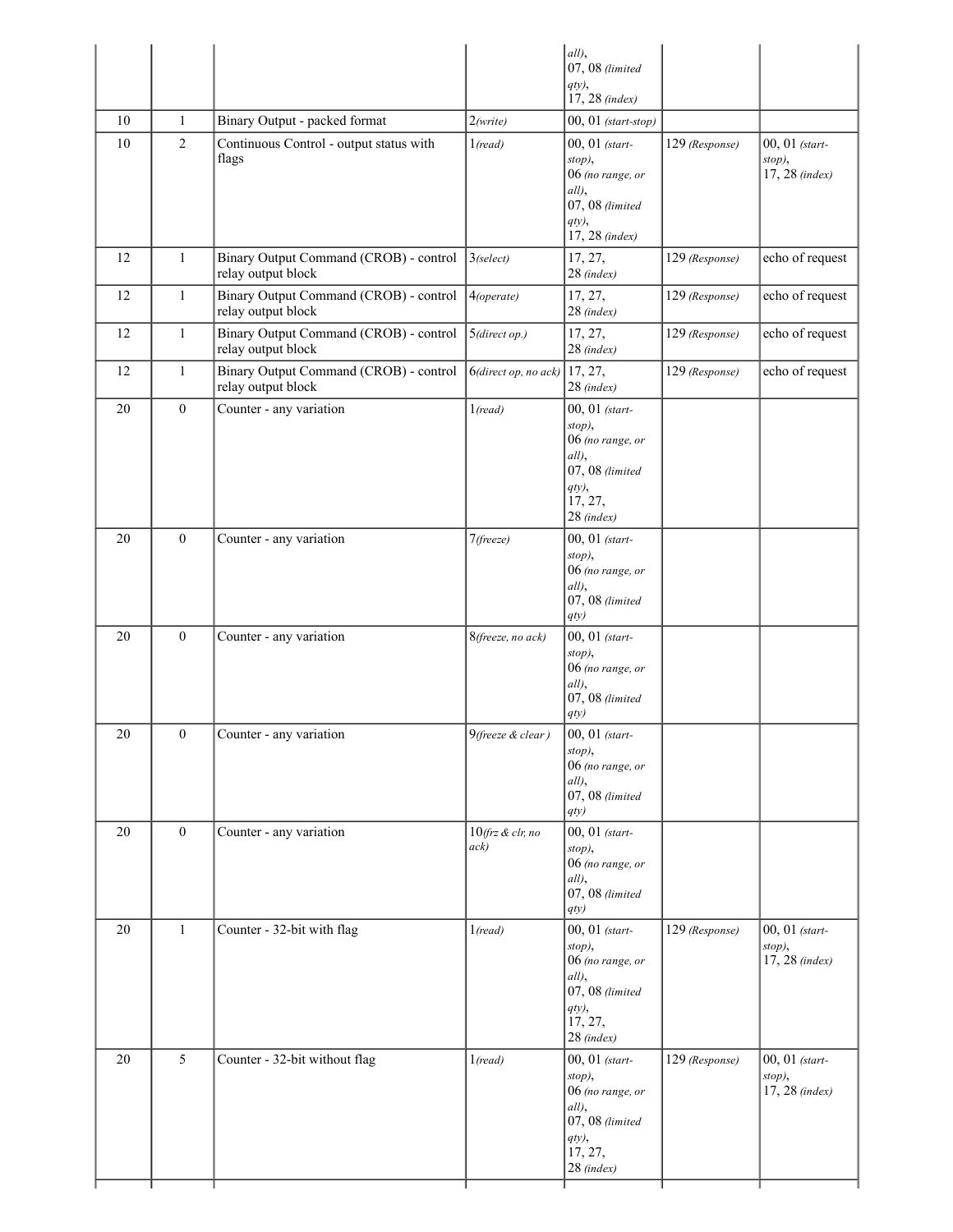| 21<br>21 | $\boldsymbol{0}$<br>$\mathbf{1}$ | Frozen Counter - any variation<br>Frozen Counter - 32-bit with flag | 1 (read)<br>1 (read) | 00, 01 (start-<br>stop),<br>06 (no range, or<br>all),<br>07, 08 (limited<br>$qty$ ,<br>17, 27,<br>28 (index)<br>00, 01 (start-<br>stop),<br>06 (no range, or<br>all),<br>07, 08 (limited<br>$qty$ ,<br>17, 27,<br>28 (index) | 129 (Response)     | $\overline{00, 01}$ (start-<br>stop),<br>17, 28 (index) |
|----------|----------------------------------|---------------------------------------------------------------------|----------------------|------------------------------------------------------------------------------------------------------------------------------------------------------------------------------------------------------------------------------|--------------------|---------------------------------------------------------|
| 21       | 9                                | Frozen Counter - 32-bit without flag                                | 1 (read)             | 00, 01 (start-<br>stop),<br>06 (no range, or<br>all),<br>07, 08 (limited<br>$qty$ ,<br>17, 27,<br>28 (index)                                                                                                                 | 129 (Response)     | 00, 01 (start-<br>stop),<br>17, 28 (index)              |
| 22       | $\theta$                         | Counter Change Event - any variation                                | 1 (read)             | 06 (no range, or<br>all),<br>$07,08$ (limited<br>qty)                                                                                                                                                                        |                    |                                                         |
| 22       | 1                                | Counter Change Event - 32-bit with flag                             | 1 (read)             | 06 (no range, or<br>$all$ ),<br>07, 08 (limited<br>qty)                                                                                                                                                                      | 129 (Response)     | 17, 28 (index)                                          |
| 22       | 1                                | Counter Change Event - 32-bit with flag                             |                      |                                                                                                                                                                                                                              | 130 (Unsol. Resp.) | $17, 28$ (index)                                        |
| 22       | 5                                | Counter Change Event - 32-bit with flag and 1(read)<br>time         |                      | 06 (no range, or<br>all),<br>$07,08$ (limited<br>qty)                                                                                                                                                                        | 129 (Response)     | 17, 28 (index)                                          |
| 22       | 5                                | Counter Change Event - 32-bit with flag and<br>time                 |                      |                                                                                                                                                                                                                              | 130 (Unsol. Resp.) | 17, 28 (index)                                          |
| 30       | $\mathbf{0}$                     | Analog Input - any variation                                        | 1 <sub>(read)</sub>  | 00, 01 (start-<br>stop),<br>06 (no range, or<br>$ all\rangle$                                                                                                                                                                |                    |                                                         |
| 30       | $\mathbf{1}$                     | Analog Input - 32-bit with flag                                     | 1 (read)             | 00, 01 (start-<br>stop),<br>06 (no range, or<br>all),<br>07, 08 (limited<br>$qty$ ,<br>17, 27,<br>28 (index)                                                                                                                 | 129 (Response)     | 00, 01 (start-<br>stop),<br>17, 28 (index)              |
| 30       | $\overline{3}$                   | Analog Input - 32-bit without flag                                  | 1 (read)             | 00, 01 (start-<br>stop),<br>06 (no range, or<br>all),<br>$07,08$ (limited<br>$qty$ ,<br>17, 27,<br>28 (index)                                                                                                                | 129 (Response)     | 00, 01 (start-<br>stop),<br>17, 28 (index)              |
| 30       | 5                                | Analog Input - single-precision, floating-<br>point with flag       | 1 (read)             | 00, 01 (start-<br>stop),<br>06 (no range, or<br>all),<br>$07,08$ (limited<br>$qty$ ),<br>17, 27,<br>28 (index)                                                                                                               | 129 (Response)     | 00, 01 (start-<br>stop),<br>17, 28 (index)              |
| 30       | 6                                | Analog Input - double-precision, floating-<br>point with flag       | 1 (read)             | 00, 01 (start-<br>stop),                                                                                                                                                                                                     | 129 (Response)     | 00, 01 (start-<br>stop),                                |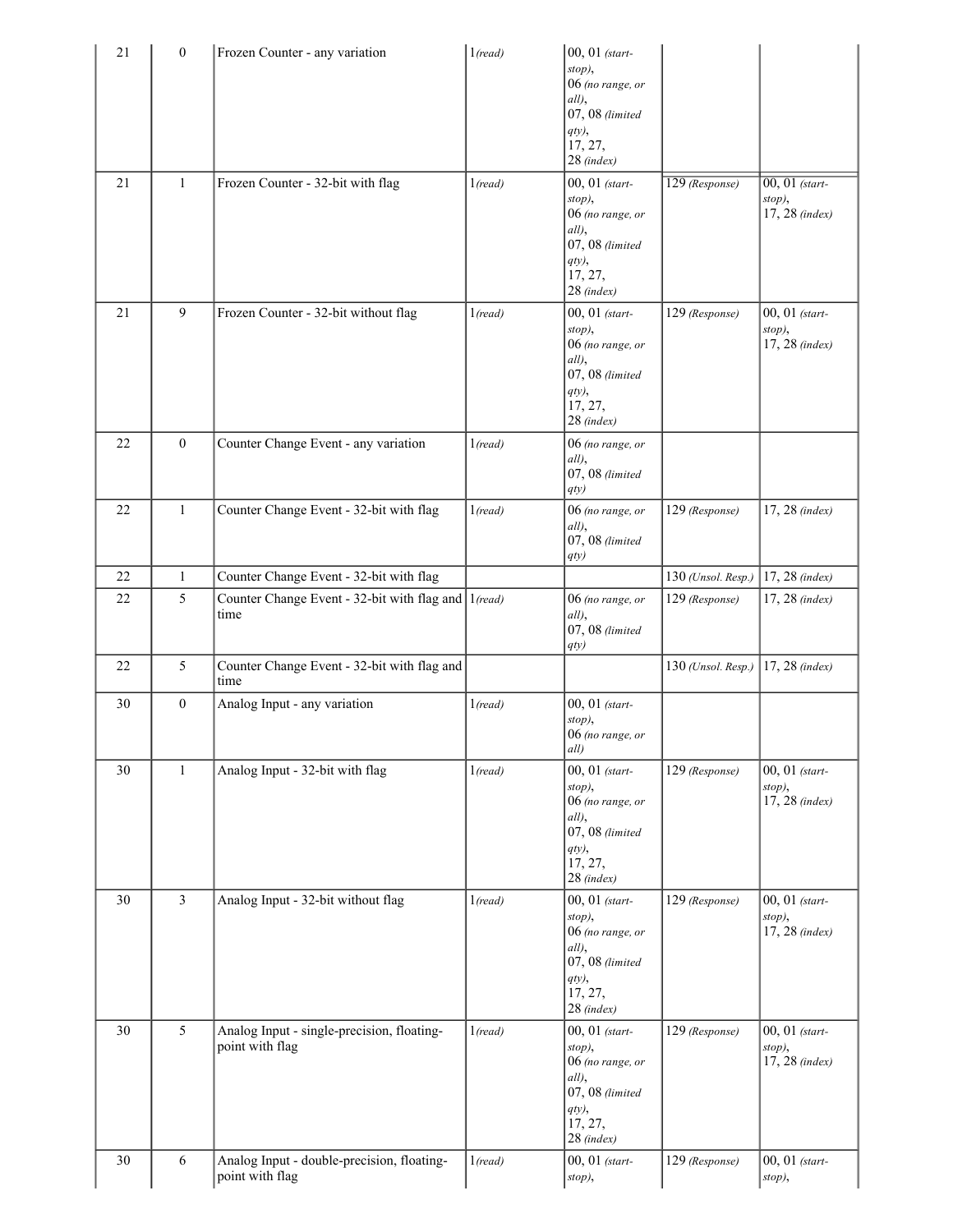|    |                |                                                                               |                                 | $06$ (no range, or       |                    | 17, 28 (index)      |
|----|----------------|-------------------------------------------------------------------------------|---------------------------------|--------------------------|--------------------|---------------------|
|    |                |                                                                               |                                 | all),<br>07, 08 (limited |                    |                     |
|    |                |                                                                               |                                 | qty),                    |                    |                     |
|    |                |                                                                               |                                 | 17, 27,                  |                    |                     |
|    |                |                                                                               |                                 | $28$ (index)             |                    |                     |
| 32 | $\overline{0}$ | Analog Input Change Event - any variation                                     | 1 (read)                        | 06 (no range, or         |                    |                     |
|    |                |                                                                               |                                 | all),                    |                    |                     |
|    |                |                                                                               |                                 | 07, 08 (limited          |                    |                     |
|    |                |                                                                               |                                 | qty)                     |                    |                     |
| 32 | $\mathbf{1}$   | Analog Input Change Event - 32-bit without 1(read)<br>time                    |                                 | 06 (no range, or         | 129 (Response)     | 17, 28 (index)      |
|    |                |                                                                               |                                 | all),<br>07, 08 (limited |                    |                     |
|    |                |                                                                               |                                 | qty)                     |                    |                     |
| 32 | $\mathbf{1}$   | Analog Input Event - 32-bit without time                                      |                                 |                          | 130 (Unsol. Resp.) | 17, 28 (index)      |
| 32 | 3              | Analog Input Change Event - 32-bit with                                       | 1 <sub>(read)</sub>             | 06 (no range, or         | 129 (Response)     | $17, 28$ (index)    |
|    |                | time                                                                          |                                 | all),                    |                    |                     |
|    |                |                                                                               |                                 | 07, 08 (limited          |                    |                     |
|    |                |                                                                               |                                 | qty)                     |                    |                     |
| 32 | 3              | Analog Input Change Event - 32-bit with                                       |                                 |                          | 130 (Unsol. Resp.) | 17, 28 (index)      |
|    |                | time                                                                          |                                 |                          |                    |                     |
| 32 | 5              | Analog Input Change Event - single-                                           | 1 (read)                        | 06 (no range, or         | 129 (Response)     | 17, 28 (index)      |
|    |                | precision, floating-point without time                                        |                                 | all),                    |                    |                     |
|    |                |                                                                               |                                 | $07,08$ (limited         |                    |                     |
|    |                |                                                                               |                                 | qty)                     |                    |                     |
| 32 | 5              | Analog Input Change Event - single-<br>precision, floating-point without time |                                 |                          | 130 (Unsol. Resp.) | 17, 28 (index)      |
|    |                |                                                                               |                                 |                          |                    |                     |
| 32 | 6              | Analog Input Change Event - double-                                           | 1 (read)                        | 06 (no range, or         | 129 (Response)     | $17, 28$ (index)    |
|    |                | precision, floating-point without time                                        |                                 | all),<br>07, 08 (limited |                    |                     |
|    |                |                                                                               |                                 | qty)                     |                    |                     |
| 32 | 6              | Analog Input Change Event - double-                                           |                                 |                          | 130 (Unsol. Resp.) | $17, 28$ (index)    |
|    |                | precision, floating-point without time                                        |                                 |                          |                    |                     |
| 32 | 7              | Analog Input Change Event - single-                                           | 1 (read)                        | $06$ (no range, or       | 129 (Response)     | $17, 28$ (index)    |
|    |                | precision, floating-point with time                                           |                                 | all),                    |                    |                     |
|    |                |                                                                               |                                 | 07, 08 (limited          |                    |                     |
|    |                |                                                                               |                                 | qty)                     |                    |                     |
| 32 | 7              | Analog Input Change Event - single-                                           |                                 |                          | 130 (Unsol. Resp.) | 17, 28 (index)      |
|    |                | precision, floating-point with time                                           |                                 |                          |                    |                     |
| 32 | 8              | Analog Input Change Event - double-                                           | 1 (read)                        | 06 (no range, or         | 129 (Response)     | $17, 28$ (index)    |
|    |                | precision, floating-point with time                                           |                                 | all),<br>07, 08 (limited |                    |                     |
|    |                |                                                                               |                                 | qty)                     |                    |                     |
| 32 | 8              | Analog Input Change Event - double-                                           |                                 |                          | 130 (Unsol. Resp.) | 17, 28 (index)      |
|    |                | precision, floating-point with time                                           |                                 |                          |                    |                     |
| 40 | $\mathbf{0}$   | Analog Output Status - any variation                                          | 1 (read)                        | 06 (no range, or         |                    |                     |
|    |                |                                                                               |                                 | all)                     |                    |                     |
| 41 | $\overline{2}$ | Analog Output Block - 16-bit                                                  | $3$ (select)                    | 17, 27,                  |                    |                     |
|    |                |                                                                               |                                 | $28$ (index)             |                    |                     |
| 41 | $\overline{2}$ | Analog Output Block - 16-bit                                                  | 4(operate)                      | 17, 27,                  |                    |                     |
|    |                |                                                                               |                                 | 28 (index)               |                    |                     |
| 41 | $\overline{2}$ | Analog Output Block - 16-bit                                                  | 5(direct op.)                   | 17, 27,                  |                    |                     |
|    |                |                                                                               |                                 | 28 (index)               |                    |                     |
| 41 | $\overline{2}$ | Analog Output Block - 16-bit                                                  | $6$ (direct op, no ack) 17, 27, |                          |                    |                     |
|    |                |                                                                               |                                 | $28$ (index)             |                    |                     |
| 50 | $\mathbf{1}$   | Time and Date - absolute time                                                 | 1 (read)                        |                          | 129 (Response)     | $07$ (limited qty = |
|    |                |                                                                               |                                 | 07 (limited $qty =$      |                    | 1)                  |
|    |                |                                                                               |                                 | I)                       |                    |                     |
| 50 | $\mathbf{1}$   | Time and Date - absolute time                                                 | 2(write)                        |                          |                    |                     |
|    |                |                                                                               |                                 | 07 (limited $qty =$      |                    |                     |
|    |                |                                                                               |                                 | I)                       |                    |                     |
| 51 | 1              | Time and Date CTO - absolute time,                                            |                                 |                          | 129 (Response)     | 07 (limited $qty =$ |
|    |                | synchronized                                                                  |                                 |                          |                    | 1)                  |
| 51 | 1              | Time and Date CTO - absolute time,                                            |                                 |                          | 130 (Unsol. Resp.) | 07 (limited $qty =$ |
|    |                | synchronized                                                                  |                                 |                          |                    |                     |
|    |                |                                                                               |                                 |                          |                    |                     |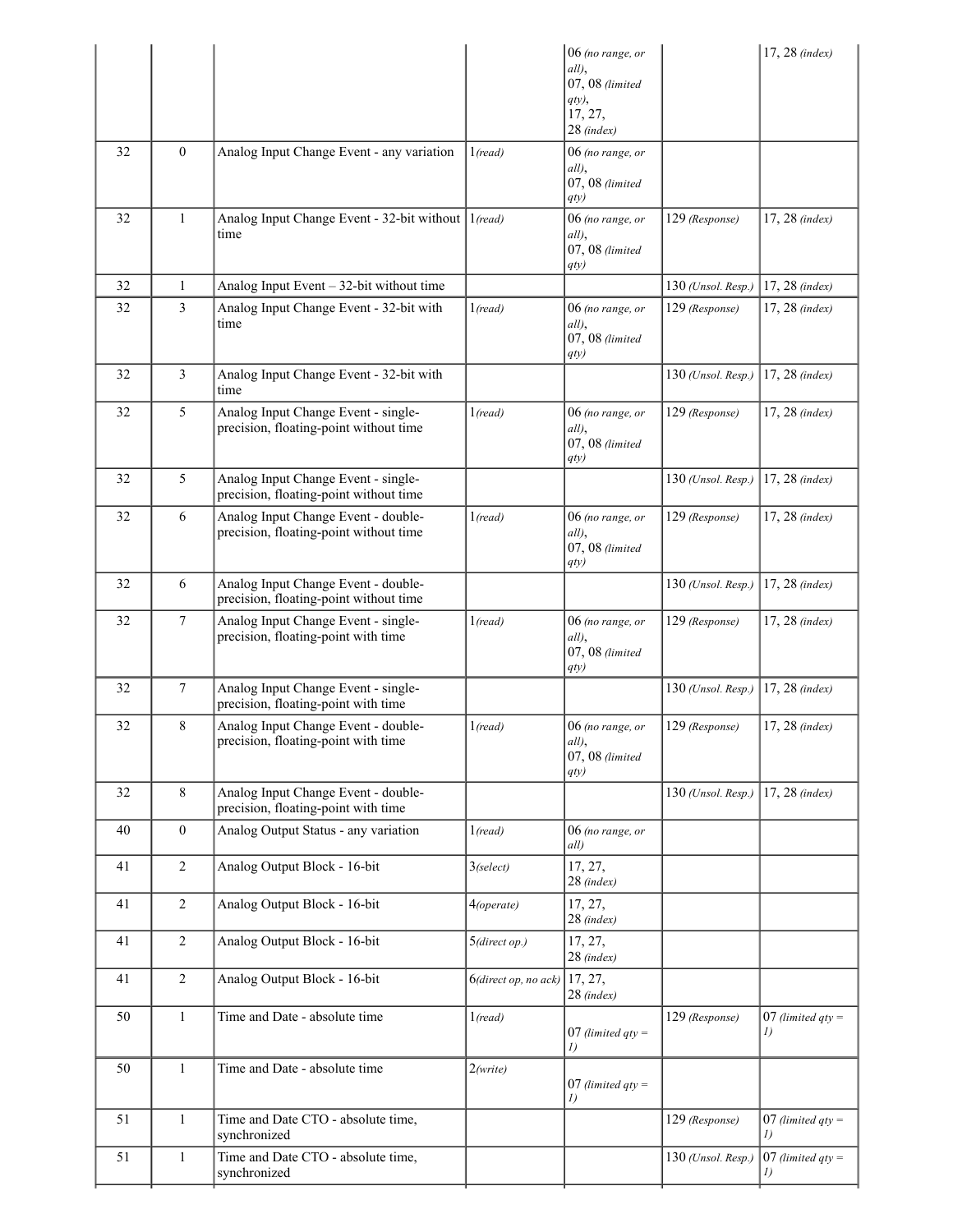| 51     | $\overline{2}$ | Time and Date CTO - absolute time, un-<br>synchronized |                          |                                                      | 129 (Response)     | 07 (limited $qty =$<br>$\mathcal{I}$ |
|--------|----------------|--------------------------------------------------------|--------------------------|------------------------------------------------------|--------------------|--------------------------------------|
| 51     | $\overline{2}$ | Time and Date CTO - absolute time, un-<br>synchronized |                          |                                                      | 130 (Unsol. Resp.) | 07 (limited $qty =$                  |
| 52     | $\mathbf{1}$   | Time Delay - coarse                                    |                          |                                                      | 129 (Response)     | 07 (limited $qty =$                  |
| 52     | 2              | Time Delay - fine                                      |                          |                                                      | 129 (Response)     | 07 (limited $qty =$<br>1)            |
| 60     | $\mathbf{1}$   | Class Objects - class 0 data                           | 1 (read)                 | 06 (no range, or<br>all)                             |                    |                                      |
| 60     | 2              | Class Objects - class 1 data                           | 1 (read)                 | 06 (no range, or<br>all),<br>07, 08 (limited<br>qty) |                    |                                      |
| 60     | $\overline{2}$ | Class Objects - class 1 data                           | 20(enable unsol.)        | 06 (no range, or<br>all)                             |                    |                                      |
| 60     | 2              | Class Objects - class 1 data                           | 21 (disable unsol.)      | 06 (no range, or<br>all)                             |                    |                                      |
| 60     | 3              | Class Objects - class 2 data                           | 1 (read)                 | 06 (no range, or<br>all),<br>07, 08 (limited<br>qty) |                    |                                      |
| 60     | 3              | Class Objects - class 2 data                           | 20(enable unsol.)        | 06 (no range, or<br>all)                             |                    |                                      |
| 60     | 3              | Class Objects - class 2 data                           | 21 (disable unsol.)      | 06 (no range, or<br>all)                             |                    |                                      |
| 60     | 4              | Class Objects - class 3 data                           | 1 (read)                 | 06 (no range, or<br>all),<br>07, 08 (limited<br>qty) |                    |                                      |
| 60     | 4              | Class Objects - class 3 data                           | 20(enable unsol.)        | 06 (no range, or<br>all)                             |                    |                                      |
| 60     | 4              | Class Objects - class 3 data                           | 21 (disable unsol.)      | 06 (no range, or<br>all)                             |                    |                                      |
| 70     | $\overline{0}$ | File Control - any variation                           | $1$ (read)               | 06,<br>07,<br>08                                     |                    |                                      |
| 70     | $\overline{2}$ | File Control - authentication                          | 29(authenticate<br>file) | 5B $(Cnt = 1)$                                       | 129 (Response)     | 5B $(Cnt = 1)$                       |
| $70\,$ | 3              | File Control - file command                            | $25$ (open file)         | 5B ( $Cnt = 1$ )                                     |                    |                                      |
| 70     | 3              | File Control - file command                            | 27 (delete file)         | 5B $(Cnt = 1)$                                       |                    |                                      |
| 70     | $\overline{4}$ | File Control - file command status                     | $26$ (close file)        | 5B $(Cnt = 1)$                                       | 129 (Response)     | 5B $(Cnt = 1)$                       |
| 70     | $\overline{4}$ | File Control - file command status                     | $30$ (abort file)        | 5B (Cnt = 1)                                         | 129 (Response)     | 5B $(Cnt = 1)$                       |
| 70     | 5              | File Control - file transport                          | 1( <i>read</i> )         | 5B ( $Cnt = 1$ )                                     | 129 (Response)     | 5B (Cnt = 1)                         |
| 70     | 5              | File Control - file transport                          | 2(write)                 | 5B (Cnt = 1)                                         |                    |                                      |
| 70     | 6              | File Control - file transport status                   |                          |                                                      | 129 (Response)     | 5B $(Cnt = 1)$                       |
| 70     | $\tau$         | File Control - file descriptor                         | 28(get file info)        | 5B (Cnt = 1)                                         | 129 (Response)     | 5B (Cnt = 1)                         |
| 70     | 8              | File Control - file specification string               | $31$ (activate config)   | 5B (free format)                                     |                    |                                      |
| $80\,$ | 1              | Internal Indications - packed format                   | 1( <i>read</i> )         | $00, 01$ (start-stop)                                | 129 (Response)     | $00, 01$ (start-stop)                |
| 80     | $\mathbf{1}$   | Internal Indications - packed format                   | 2(write)                 | $00$ (start-stop)                                    |                    |                                      |

## 5 Data Points List (outstation only)

This part of the Device Profile shows, for each data type, a table defining the data points available in the device or a description of how this information can be obtained if the database is configurable.

5.1 **Definition of Binary Input Point List:**  $\Box$  Fixed, list shown in table below

 $\bullet$  Configurable (current list may be shown in table below)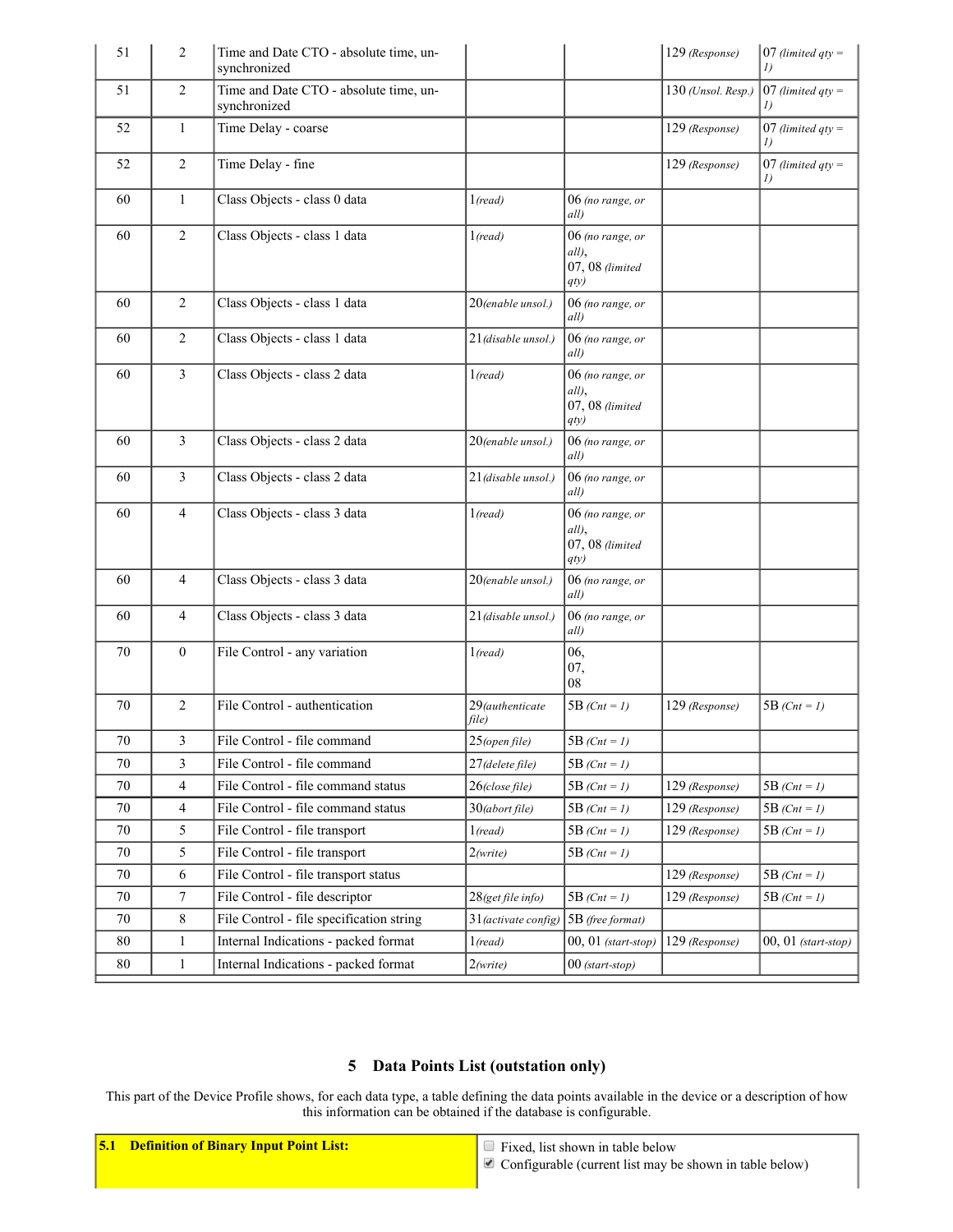*List of addressable points. Points that do not exist (for example, because an option is not installed) are omitted from the table.*

*Note: the number of binary inputs present in the device, and the maximum binary input index, are available remotely using object Group 0 Variations 239 and 238.*

| Point<br>Index | Name      | Event<br><b>Class</b><br>Assigned<br>$(1, 2, 3 \text{ or }$<br>none) | Name for<br>State when<br>value is $0$ | Name for<br>State when<br>value is 1 | Description                                     |
|----------------|-----------|----------------------------------------------------------------------|----------------------------------------|--------------------------------------|-------------------------------------------------|
| $\overline{0}$ | Switch 1  | one                                                                  | ON                                     | OFF                                  | Maps to channel 1 if configured as switch type  |
| $\mathbf{1}$   | Switch 2  | one                                                                  | ON                                     | OFF                                  | Maps to channel 2 if configured as switch type  |
| 2              | Switch 3  | one                                                                  | ON                                     | OFF                                  | Maps to channel 3 if configured as switch type  |
| 3              | Switch 4  | one                                                                  | ON                                     | OFF                                  | Maps to channel 4 if configured as switch type  |
| $\overline{4}$ | Switch 5  | one                                                                  | ON                                     | OFF                                  | Maps to channel 5 if configured as switch type  |
| 5              | Switch 6  | one                                                                  | ON                                     | OFF                                  | Maps to channel 6 if configured as switch type  |
| 6              | Switch 7  | one                                                                  | ON                                     | OFF                                  | Maps to channel 7 if configured as switch type  |
| $\tau$         | Switch 8  | one                                                                  | ON                                     | OFF                                  | Maps to channel 8 if configured as switch type  |
| 8              | Switch 9  | one                                                                  | ON                                     | OFF                                  | Maps to channel 9 if configured as switch type  |
| 9              | Switch 10 | one                                                                  | ON                                     | OFF                                  | Maps to channel 10 if configured as switch type |
| 10             | Switch 11 | one                                                                  | ON                                     | OFF                                  | Maps to channel 11 if configured as switch type |
| 11             | Switch 12 | one                                                                  | ON                                     | OFF                                  | Maps to channel 12 if configured as switch type |
| 12             | Switch 13 | one                                                                  | ON                                     | OFF                                  | Maps to channel 13 if configured as switch type |
| 13             | Switch 14 | one                                                                  | ON                                     | OFF                                  | Maps to channel 14 if configured as switch type |
| 14             | Switch 15 | one                                                                  | ON                                     | OFF                                  | Maps to channel 15 if configured as switch type |
| 15             | Switch 16 | one                                                                  | ON                                     | <b>OFF</b>                           | Maps to channel 16 if configured as switch type |

#### 5.2 Definition of Double-bit Input Point List: *List of addressable points. Points that do not exist (for example, because an option is not installed) are omitted from the table.* Other, explain:

Fixed, list shown in table below  $\blacktriangleright$  Configurable (current list may be shown in table below)

*Note: the number of double-bit inputs present in the device, and the maximum doublebit input index, are available remotely using object Group 0 Variations 236 and 235.*

| Point<br>Index | Name                                   | Event<br>Class<br>Assigned<br>$(1, 2, 3 \text{ or } 3)$<br>none) | Name for State<br>when value is $0$<br>(intermediate)                                                                                 | Name for<br>State when<br>value is 1<br>$\text{of } f$ | Name for<br>State when<br>value is 2<br>$($ on $)$ | Name for State<br>when value is 3<br>(indeterminate) | Description                                             |
|----------------|----------------------------------------|------------------------------------------------------------------|---------------------------------------------------------------------------------------------------------------------------------------|--------------------------------------------------------|----------------------------------------------------|------------------------------------------------------|---------------------------------------------------------|
| 5.3            | <b>Block Points List:</b>              |                                                                  | <b>Definition of Binary Output Status / Control Relay Output</b>                                                                      |                                                        | $\blacktriangleright$<br>$\Box$                    | Fixed, list shown in table below                     | Configurable (current list may be shown in table below) |
|                |                                        |                                                                  | List of addressable points. Points that do not exist (for example,<br>because an option is not installed) are omitted from the table. |                                                        | $\Box$ Other, explain:                             |                                                      |                                                         |
|                | <b>Group 0 Variations 224 and 223.</b> |                                                                  | Note: the number of binary outputs present in the device, and the<br>maximum binary output index, are available remotely using object |                                                        |                                                    |                                                      |                                                         |

Double-bit Input points list:

| Binary Output Status and CROB points list: |                                                                                                                              |                                                                                             |                                     |  |     |    |     |  |  |    |                                                                       |     |     |  |  |  |
|--------------------------------------------|------------------------------------------------------------------------------------------------------------------------------|---------------------------------------------------------------------------------------------|-------------------------------------|--|-----|----|-----|--|--|----|-----------------------------------------------------------------------|-----|-----|--|--|--|
|                                            |                                                                                                                              | Event Class<br>Assigned<br><b>Supported Control Operations</b><br>$(1,2,3 \text{ or none})$ |                                     |  |     |    |     |  |  |    |                                                                       |     |     |  |  |  |
| Index                                      | Point Name Select/Operate Direct Direct Pulse Pulse Latch Latch Trip Close Count Cancel Name Name Change Command Description |                                                                                             | Operate Operate On<br>$-$ No<br>Ack |  | Off | On | Off |  |  | >1 | <b>Currently</b><br><b>Running State State</b><br>Operation when when | for | for |  |  |  |

#### Binary Input points list: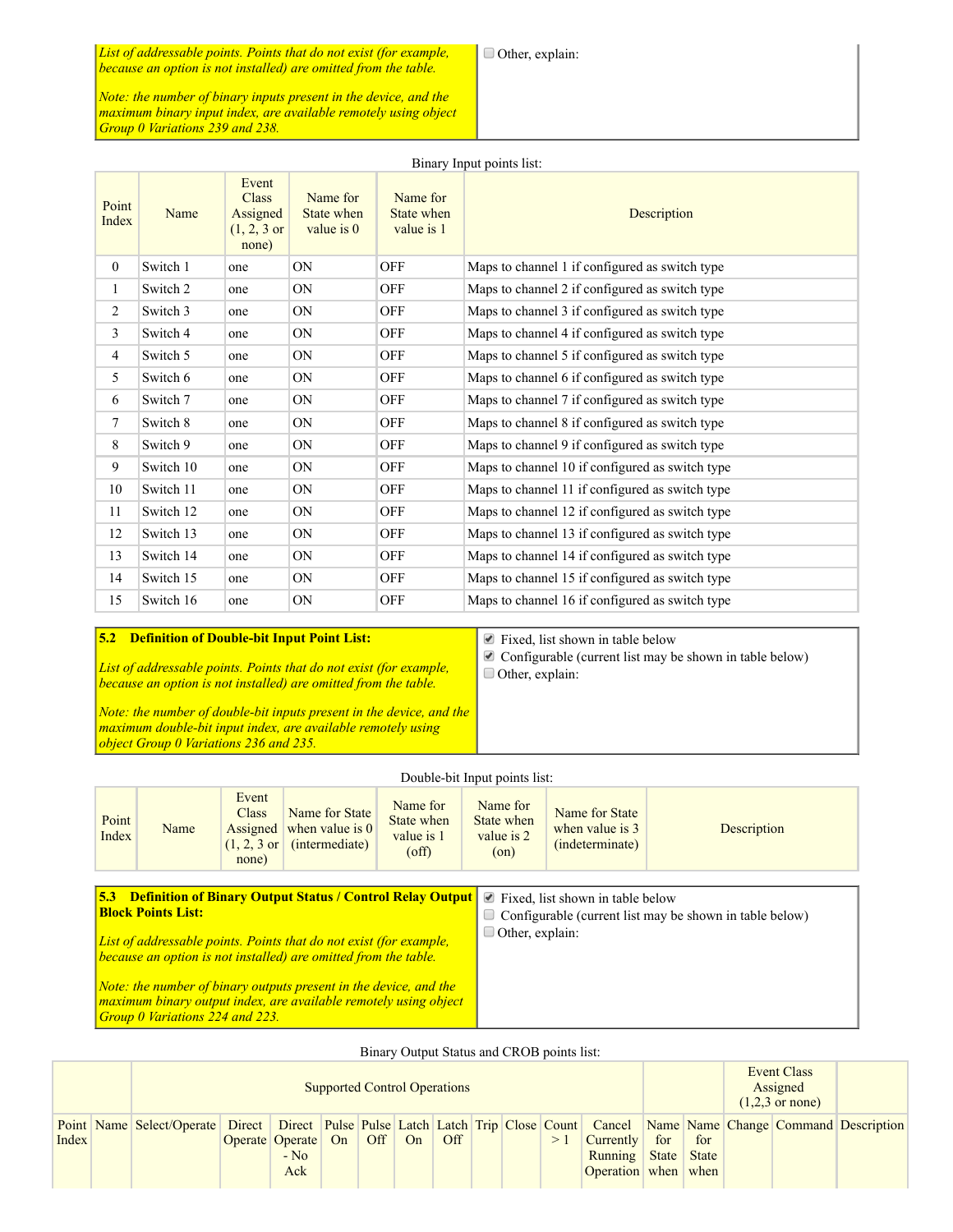|   |                 |              |  |              |  |  | is <sub>0</sub> | value value<br>is 1 |  |                       |
|---|-----------------|--------------|--|--------------|--|--|-----------------|---------------------|--|-----------------------|
| v | CN <sub>0</sub> | $\mathbf{r}$ |  | $\mathbf{v}$ |  |  | <b>OFF</b>      | <b>ON</b>           |  | Switched<br>Power Out |
|   | CN <sub>1</sub> |              |  | $\mathbf{v}$ |  |  | <b>OFF</b>      | <b>ON</b>           |  | Open<br>Collector     |

| <b>Definition of Counter / Frozen Counter Point List:</b><br>5.4                                                                                                | $\Box$ Fixed, list shown in table below                                                          |
|-----------------------------------------------------------------------------------------------------------------------------------------------------------------|--------------------------------------------------------------------------------------------------|
| List of addressable points. Points that do not exist (for example,<br>because an option is not installed) are omitted from the table.                           | $\blacksquare$ Configurable (current list may be shown in table below)<br>$\Box$ Other, explain: |
| Note: the number of counters present in the device, and the<br>  maximum counter index, are available remotely using object Group<br>10 Variations 229 and 228. |                                                                                                  |

| Counter / Frozen Counter points list: |            |                                                                               |                                              |                                                                                         |                                                           |  |  |  |  |  |
|---------------------------------------|------------|-------------------------------------------------------------------------------|----------------------------------------------|-----------------------------------------------------------------------------------------|-----------------------------------------------------------|--|--|--|--|--|
| Point<br>Index                        | Name       | <b>Event Class</b><br>Assigned to<br>Counter<br>Events $(1, 2,$<br>3 or none) | Frozen<br>Counter<br>Exists (Yes<br>or $No)$ | <b>Event Class</b><br>Assigned to<br>Frozen<br>Counter<br>Events $(1, 2,$<br>3 or none) | Description                                               |  |  |  |  |  |
| $\mathbf{0}$                          | Counter 1  | one                                                                           | Y                                            |                                                                                         | Maps to channel 1 if configured as counter or event type  |  |  |  |  |  |
| $\mathbf{1}$                          | Counter 2  | one                                                                           | Y                                            |                                                                                         | Maps to channel 2 if configured as counter or event type  |  |  |  |  |  |
| $\overline{c}$                        | Counter 3  | one                                                                           | Y                                            |                                                                                         | Maps to channel 3 if configured as counter or event type  |  |  |  |  |  |
| 3                                     | Counter 4  | one                                                                           | Y                                            |                                                                                         | Maps to channel 4 if configured as counter or event type  |  |  |  |  |  |
| $\overline{4}$                        | Counter 5  | one                                                                           | Y                                            |                                                                                         | Maps to channel 5 if configured as counter or event type  |  |  |  |  |  |
| 5                                     | Counter 6  | one                                                                           | Y                                            |                                                                                         | Maps to channel 6 if configured as counter or event type  |  |  |  |  |  |
| 6                                     | Counter 7  | one                                                                           | Y                                            |                                                                                         | Maps to channel 7 if configured as counter or event type  |  |  |  |  |  |
| $\tau$                                | Counter 8  | one                                                                           | Y                                            |                                                                                         | Maps to channel 8 if configured as counter or event type  |  |  |  |  |  |
| 8                                     | Counter 9  | one                                                                           | Y                                            |                                                                                         | Maps to channel 9 if configured as counter or event type  |  |  |  |  |  |
| 9                                     | Counter 10 | one                                                                           | Y                                            |                                                                                         | Maps to channel 10 if configured as counter or event type |  |  |  |  |  |
| 10                                    | Counter 11 | one                                                                           | Y                                            |                                                                                         | Maps to channel 11 if configured as counter or event type |  |  |  |  |  |
| 11                                    | Counter 12 | one                                                                           | Y                                            |                                                                                         | Maps to channel 12 if configured as counter or event type |  |  |  |  |  |
| 12                                    | Counter 13 | one                                                                           | Y                                            |                                                                                         | Maps to channel 13 if configured as counter or event type |  |  |  |  |  |
| 13                                    | Counter 14 | one                                                                           | Y                                            |                                                                                         | Maps to channel 14 if configured as counter or event type |  |  |  |  |  |
| 14                                    | Counter 15 | one                                                                           | Y                                            |                                                                                         | Maps to channel 15 if configured as counter or event type |  |  |  |  |  |
| 15                                    | Counter 16 | one                                                                           | Y                                            |                                                                                         | Maps to channel 16 if configured as counter or event type |  |  |  |  |  |

| <b>5.5 Definition of Analog Input Point List:</b>                                                                                            | Fixed, list shown in table below                                                              |
|----------------------------------------------------------------------------------------------------------------------------------------------|-----------------------------------------------------------------------------------------------|
| <i>List of addressable points. Points that do not exist (for example,</i><br>because an option is not installed) are omitted from the table. | $\triangle$ Configurable (current list may be shown in table below)<br>$\Box$ Other, explain: |
| Note: the number of analog inputs present in the device, and the<br>maximum analog input index, are available remotely using object          |                                                                                               |

*Group 0 Variations 233 and 232.*

|                |          |                                                                      |                     |                     | Analog Input points list: |  |       |            |                                                         |
|----------------|----------|----------------------------------------------------------------------|---------------------|---------------------|---------------------------|--|-------|------------|---------------------------------------------------------|
|                |          | <b>Transmitted Value</b>                                             |                     | Scaling             |                           |  |       |            |                                                         |
| Point<br>Index | Name     | Event<br><b>Class</b><br>Assigned<br>$(1, 2, 3 \text{ or }$<br>none) | Min<br>$int / f$ It | Max<br>$int / f$ lt | Offset<br>Multiplier      |  | Units | Resolution | Description                                             |
| $\mathbf{0}$   | Analog 1 | one                                                                  | -999999             | 999999              |                           |  |       |            | Maps to channel 1 if not<br>configured as a switch type |
|                | Analog 2 | one                                                                  | -999999             | 999999              |                           |  |       |            | Maps to channel 2 if not<br>configured as a switch type |
| 2              | Analog 3 | one                                                                  | -999999             | 999999              |                           |  |       |            | Maps to channel 3 if not<br>configured as a switch type |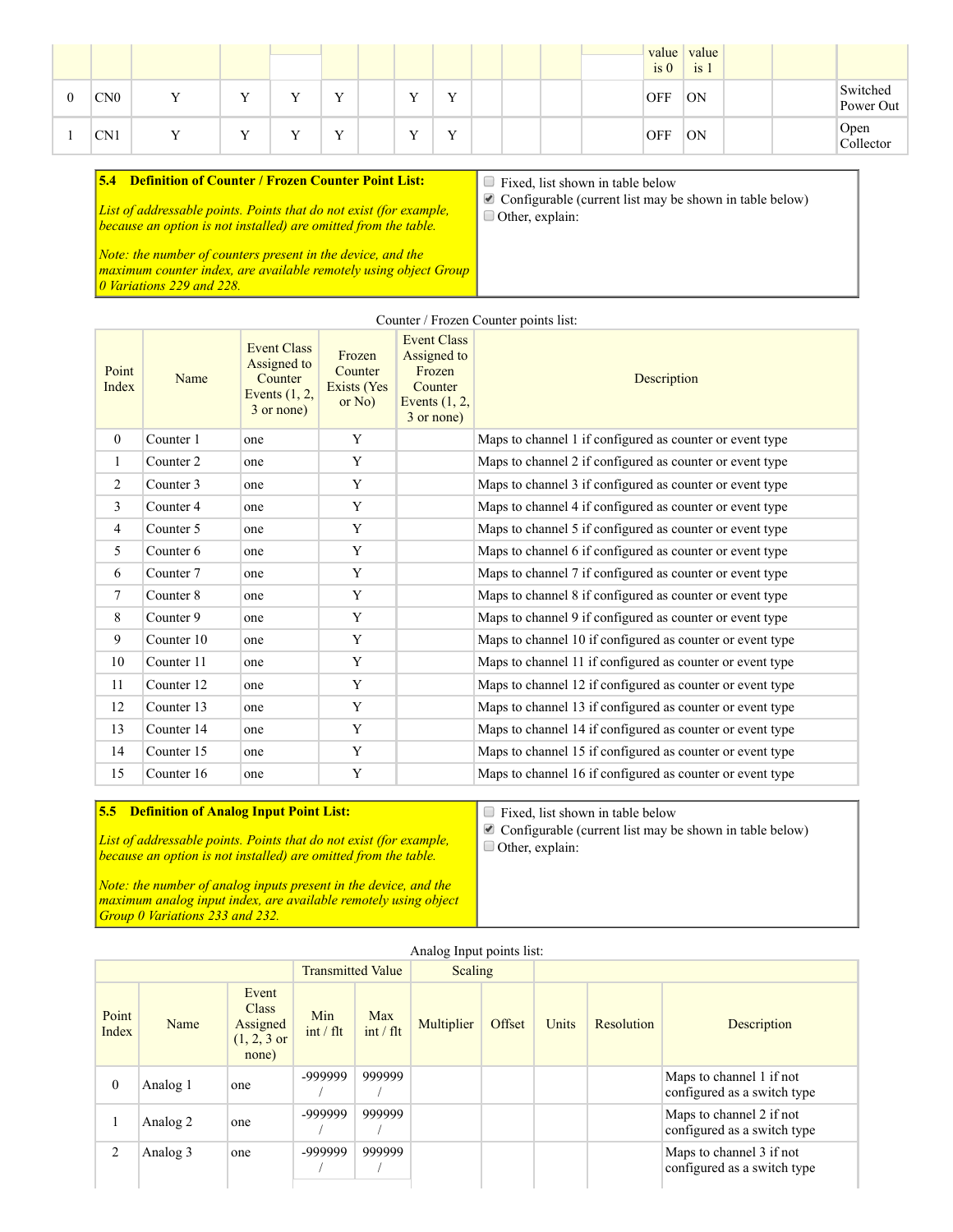| 3              | Analog 4            | one | -999999 | 999999 | Maps to channel 4 if not<br>configured as a switch type  |
|----------------|---------------------|-----|---------|--------|----------------------------------------------------------|
| $\overline{4}$ | Analog 5            | one | -999999 | 999999 | Maps to channel 5 if not<br>configured as a switch type  |
| 5              | Analog 6            | one | -999999 | 999999 | Maps to channel 6 if not<br>configured as a switch type  |
| 6              | Analog <sub>7</sub> | one | -999999 | 999999 | Maps to channel 7 if not<br>configured as a switch type  |
| $\tau$         | Analog 8            | one | -999999 | 999999 | Maps to channel 8 if not<br>configured as a switch type  |
| 8              | Analog 9            | one | -999999 | 999999 | Maps to channel 9 if not<br>configured as a switch type  |
| 9              | Analog 10           | one | -999999 | 999999 | Maps to channel 10 if not<br>configured as a switch type |
| 10             | Analog 11           | one | -999999 | 999999 | Maps to channel 11 if not<br>configured as a switch type |
| 11             | Analog 12           | one | -999999 | 999999 | Maps to channel 12 if not<br>configured as a switch type |
| 12             | Analog 13           | one | -999999 | 999999 | Maps to channel 13 if not<br>configured as a switch type |
| 13             | Analog 14           | one | -999999 | 999999 | Maps to channel 14 if not<br>configured as a switch type |
| 14             | Analog 15           | one | -999999 | 999999 | Maps to channel 15 if not<br>configured as a switch type |
| 15             | Analog 16           | one | -999999 | 999999 | Maps to channel 16 if not<br>configured as a switch type |

5.6 Definition of Analog Output Status / Analog Output Block Point List: *List of addressable points. Points that do not exist (for example, because an option is not installed) are omitted from the table.* ■ Fixed, list shown in table below  $\triangle$  Configurable (current list may be shown in table below) Other, explain:

*Note: the number of analog outputs present in the device, and the maximum analog output index, are available remotely using object Group 0 Variations 221 and 220.*

Analog Output points list:

|                |      | <b>Supported Control Operations</b> |  |               | Transmitted<br>Value |     | Scaling |  |  |                                         | Event Class<br>Assigned $(1, 2, 3)$<br>or none) |  |             |
|----------------|------|-------------------------------------|--|---------------|----------------------|-----|---------|--|--|-----------------------------------------|-------------------------------------------------|--|-------------|
| Point<br>Index | Name | Select/Operate Direct Operate - No  |  | Direct<br>Ack | Min                  | Max |         |  |  | Min Max Units Resolution Change Command |                                                 |  | Description |

**5.7 Definition of File Names that may be read or written:**  $\bullet$  Fixed, list shown in table below  $\Box$  Configurable (current list may be shown in table below) Other, explain:

| Sequential Files list:                                                |       |                                 |   |                   |                                                                     |  |  |  |  |
|-----------------------------------------------------------------------|-------|---------------------------------|---|-------------------|---------------------------------------------------------------------|--|--|--|--|
|                                                                       |       | Authentication<br>Required for: |   |                   |                                                                     |  |  |  |  |
| <b>Event Class</b><br>Assigned (1,<br>File Name<br>$2, 3$ or<br>none) |       |                                 |   | Read Write Delete | Description                                                         |  |  |  |  |
| mscSERNUM.cfg                                                         | three |                                 | Y | Y                 | System configuration (read/write, SERNUM = device<br>serial number) |  |  |  |  |
| msfSERNUM.hal                                                         | three |                                 | Y | Y                 | Software upgrade (write only, SERNUM $=$ device<br>serial number)   |  |  |  |  |